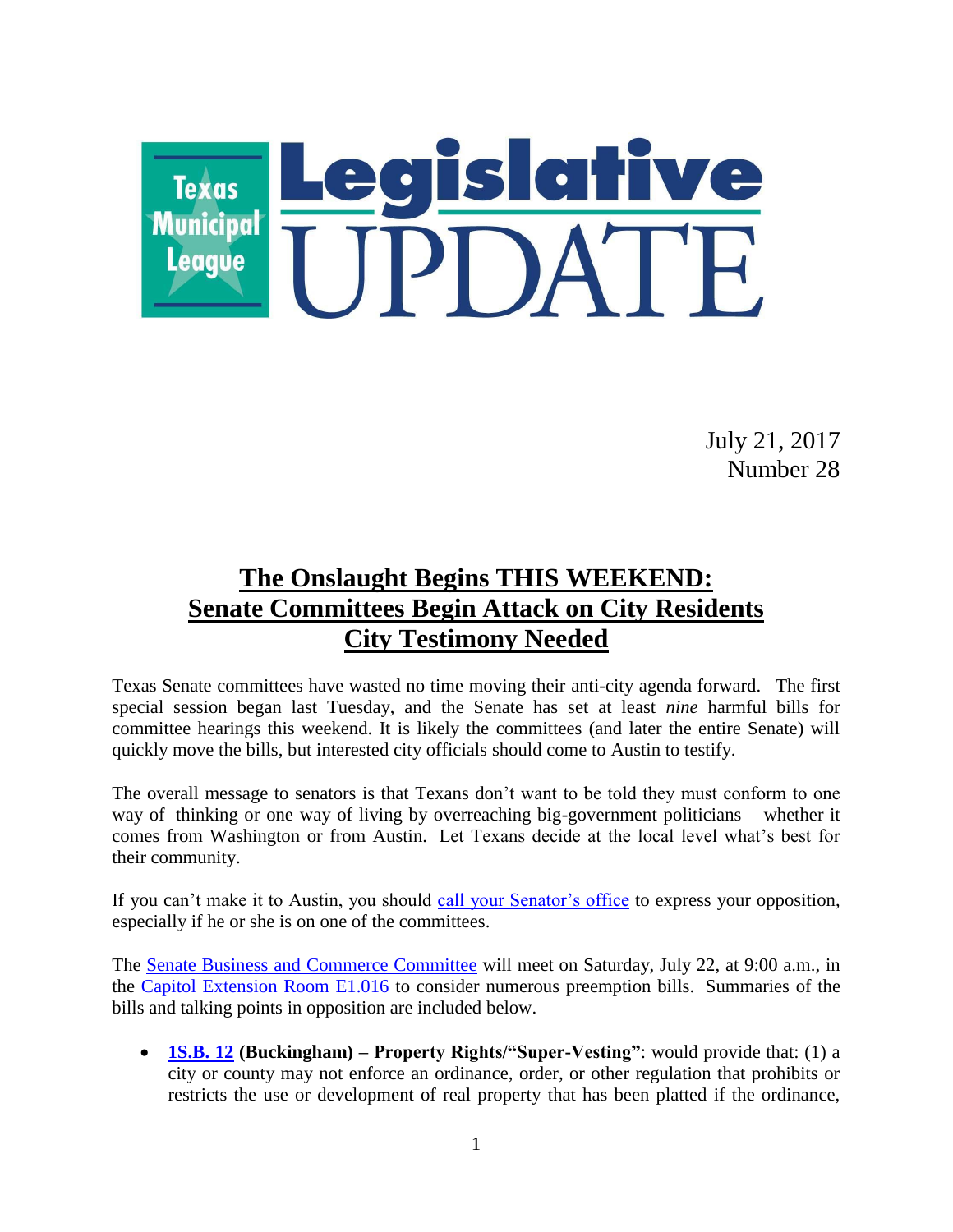order, or other regulation was not in effect on the date the owner of the property acquired title to the property; (2) the limitation in (1) does not apply to a parcel of land for which the owner has filed with the county clerk of the county in which the land is located a written waiver of the limitation; and (3) the bill applies only to a prohibition or restriction that is not subject to Chapter 245 (the "permit vesting" statute), including prohibitions or restrictions exempt from that chapter.

 **[1S.B. 13](http://www.capitol.state.tx.us/tlodocs/851/billtext/pdf/SB00013I.pdf#navpanes=0) (Burton) – Expedited Permitting/Occupational Vesting**: would make various detrimental changes to the law governing permit issuance and vesting. With regard to the issuance of any permit required by a city to construct or improve a building or other structure in the city or its extraterritorial jurisdiction, the bill would provide for detailed "shot clock" procedures. With regard to chapter 245 of the Local Government Code (the "permit vesting" statute), the bill would – among many other things – make engaging in an occupation subject to permit vesting.

**Overriding Local Permitting Talking Points:** City ordinances on the issuance of a wide variety of permits are adopted in an open and transparent process that seeks input from residents and businesses. The resulting rules are tailored to the needs and concerns of the local community. Any claims that cities have restricted economic growth through local permitting rules are simply absurd based on all the economic indicators that show Texas cities are booming. Three out of four new jobs in Texas are created in the state's major urban areas because they provide the services, facilities and infrastructure businesses and their employees need to thrive. State government should not mess with the obvious success Texas cities have achieved in attracting and growing job-creating businesses.

 **[1S.B. 14](http://www.capitol.state.tx.us/tlodocs/851/billtext/pdf/SB00014I.pdf#navpanes=0) (Hall) – Tree Preservation Preemption**: would provide that: (1) a city, county, or other political subdivision may not enact or enforce any ordinance, rule, or other regulation that restricts the ability of a property owner to remove a tree or vegetation on the owner's property, including a regulation that requires the owner to file an affidavit or notice before removing the tree or vegetation; and (2) the bill does not prevent the enforcement of an ordinance, rule, or other regulation designed to mitigate tree-borne diseases as recommended by the Texas A&M Forest Service.

**Banning Local Tree Protections Talking Points:** Responding to citizen concerns about property values and maintaining attractive, livable neighborhoods, about 50 Texas cities have adopted local rules on the removal and replacement of larger trees. Many cities have chosen not to adopt tree preservation ordinances. The decision on whether to have local tree protection rules should be made at the local level by the citizens in each community and not by an overreaching centralized government in Austin.

 **[1S.B. 15](http://www.capitol.state.tx.us/tlodocs/851/billtext/pdf/SB00015I.pdf#navpanes=0) (Huffines) – Cell Phone Ban**: would preempt a city from regulating or prohibiting the use of a wireless communication device while operating a motor vehicle.

**Banning Local Safe Driving Ordinances Talking Points:** It took the state legislature more than a decade to finally pass a statewide law this year on the use of cells phones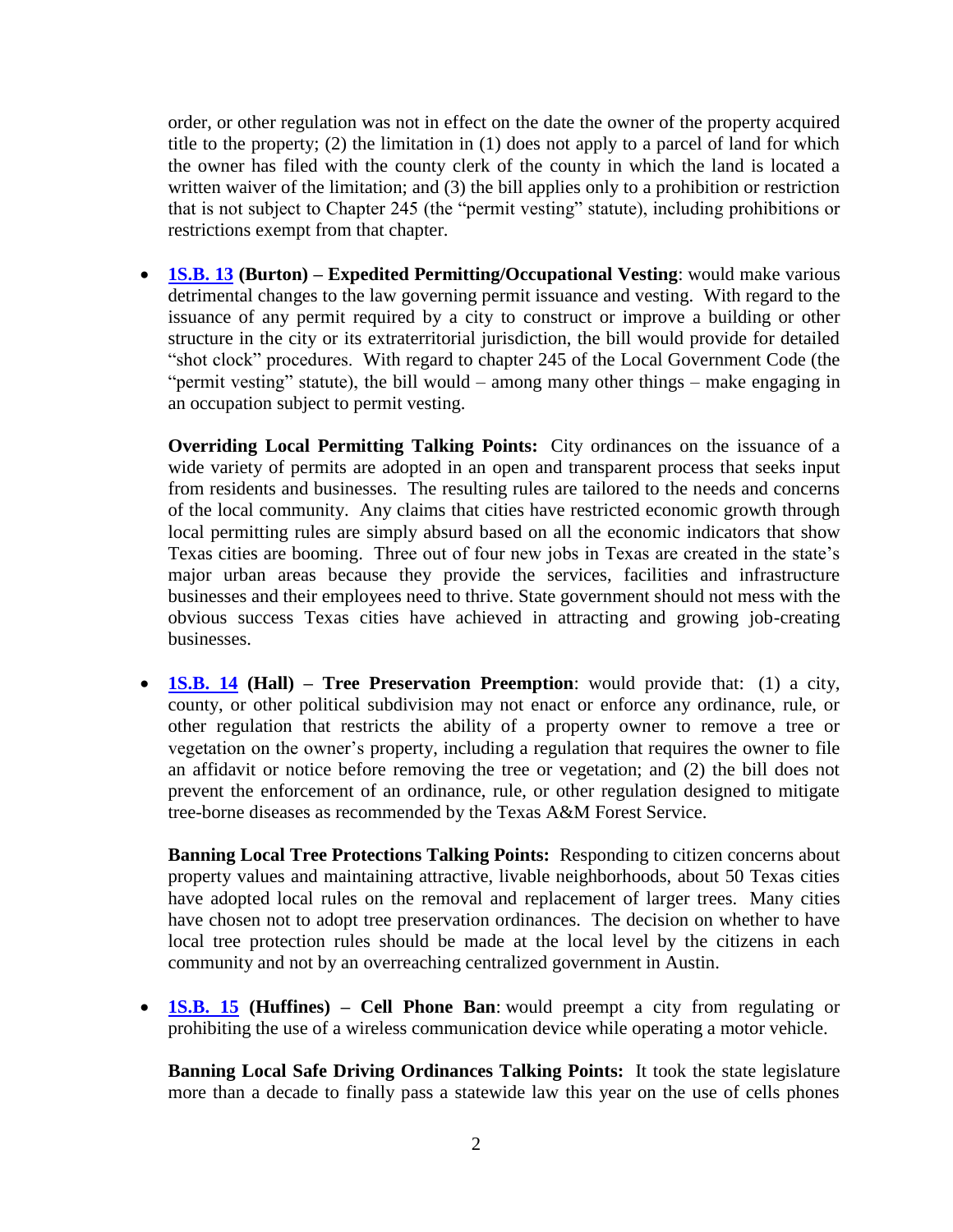while driving. During that time, citizens in many Texas cities pushed for adoption of local ordinances to deal with the increasing number of traffic accidents caused by distracted drivers. Many of those local ordinances are more comprehensive than the recently passed state law which contains a number of exceptions and loopholes. If Texans decide they want their community to have more safety precautions than provided by state law, they should be allowed to make that choice and not have their local traffic safety rules overridden by the state.

The newly-formed [Senate Select Committee on Government Reform](http://www.senate.texas.gov/cmte.php?c=550) will meet on Saturday, July 22, at 11:00 a.m., in the [Capitol Extension Auditorium \(Room E1.004\)](http://www.tspb.state.tx.us/plan/maps/doc/capitol_building_maps/capitol_building_guide.pdf) to consider revenue cap and other property tax reforms. Summaries of the bills and talking points in opposition are included below.

**Note:** According to the committee posting, "witness registration opens at 10am. Witness registration for ORAL testimony will close at 2:00 p.m. However, you may register a position or provide written testimony only at any point during the hearing. For ORAL testimony, proceed to the witness registration table located outside the Extension Auditorium, E1.004 to fill out a paper registration card. To register a position or provide written testimony only, please register at any electronic witness registration kiosk. After you have registered electronically, drop off any written testimony at the witness registration table located outside E1.004. Public testimony will be limited to two minutes. If submitting written testimony, please provide 20 copies to the committee clerk with your name on each copy."

 **[1S.B. 1](http://www.capitol.state.tx.us/tlodocs/851/billtext/pdf/SB00001I.pdf#navpanes=0) (Bettencourt) – Revenue Cap**: this bill, known as the "Texas Property Tax Reform and Relief Act of 2017," would make numerous changes to the process for calculating and adopting property tax rates. Of primary importance to cities, the bill would: (1) adjust the property tax rollback rate in the following ways: (a) define "small taxing unit" as a taxing unit other than a school district for which: (i) the maintenance and operations tax rate proposed for the current tax year is two cents per \$100 of taxable value; or (ii) taxes of \$10 million or less are imposed when applied to the current total value for the taxing unit; (b) maintain an eight percent rollback rate for all small taxing units (Note: this is the same as current law, although there would be a lowered petition requirement for a rollback election as detailed by (2), below); (c) for a taxing unit other than a small taxing unit, provide for a rollback rate of four percent; and (d) provide that the governing body of a taxing unit other than a small taxing unit may direct the designated officer or employee to calculate the rollback tax rate of the unit in the manner provided for a small taxing unit if any part of the unit is located in an area declared a disaster area during the current tax year by the governor or by the president of the United States; (2) provide that any adopted tax rate of a small taxing unit exceeding the rollback rate would subject the taxing unit to an election if a petition is signed by at least ten percent of the number of registered voters of the taxing unit who voted in the most recent gubernatorial election; (3) provide that any adopted rate of a taxing unit other than a small taxing unit exceeding the rollback rate would subject the taxing unit to an automatic rollback election held on the November uniform election date in the applicable tax year, at which the voters would determine whether or not to reduce the tax rate adopted for the current year to the rollback rate; and (4) make numerous calendar changes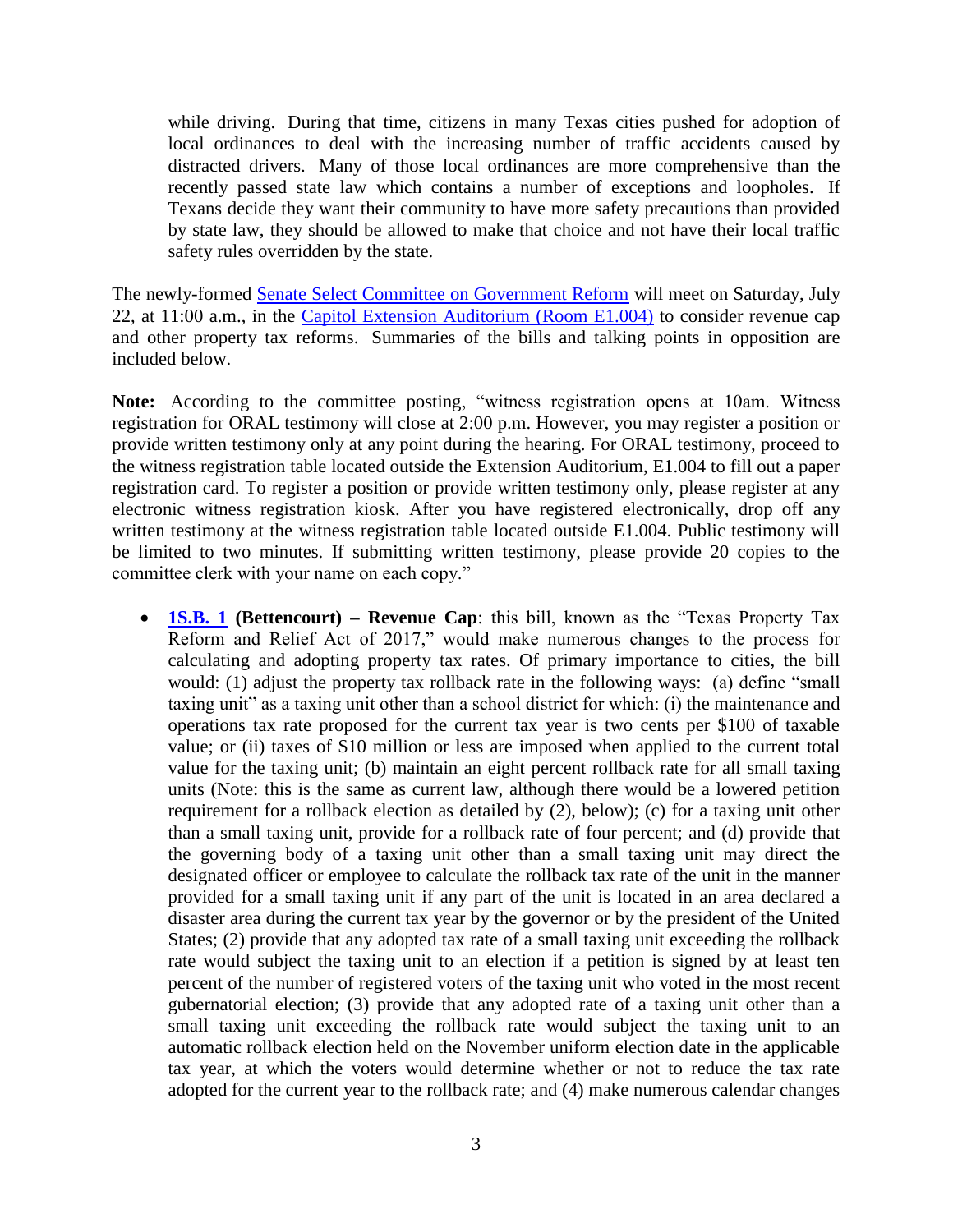to the property tax appraisal, collection, and rate-setting process in order to have property tax rollback elections for taxing units other than small taxing units on the November uniform election date.

- **[1S.B. 93](http://www.capitol.state.tx.us/tlodocs/851/billtext/pdf/SB00093I.pdf#navpanes=0) (Bettencourt) – Revenue Cap:** would lower the property tax rollback tax rate to five percent and make several other changes to the property tax notice process. Among many other things, the bill would requires cities to pay for non-voter approved debt supported by property taxes with the maintenance and operations portion of the tax rate instead of debt service. This provision will force cities that have issued certificates of obligation, tax increment bonds, and other formal debt instruments that are not approved by the voters to adopt tax rates exceeding the rollback rate just to finance their existing debt obligations.
- **[1S.B. 96](http://www.capitol.state.tx.us/tlodocs/851/billtext/pdf/SB00096I.pdf#navpanes=0) (Bettencourt) – Revenue Cap**: this bill is essentially the same as 1S.B. 1, except that "small taxing unit" is defined to include taxing units that bring in property taxes of \$20 million less when applied to the current total value for the taxing unit.

**Revenue Cap Talking Points:** Cities are not the cause of high property taxes in Texas because cities collect only 16 percent of the property taxes paid by Texans statewide. That is why imposing a state cap on city revenues will not provide any meaningful tax relief. The real problem is skyrocketing local school taxes caused by the state's failure to adequately fund education. The burden of local school district taxes will continue to grow over the next two years. While trying to mislead Texans and shift the blame to cities, the legislature approved a state budget in May that calls for a 13 percent increase in local school property taxes.

Imposing a statewide cap on city revenues will not provide tax relief for homeowners but it will harm public safety, job creation and transportation funding. The largest item in every city budget is funding for police, fire fighting and emergency medical services – as much as 70 percent of the budget in some cities. Any state restrictions on city budgets will impact the ability to hire more personnel, improve salaries and benefits, upgrade technology and replace outdated equipment.

State restrictions on city revenues will reduce or eliminate discretionary spending on economic development incentives that help attract and retain job-creating businesses. Revenue restrictions will force cities to reduce or eliminate local funds that subsidize state highway construction projects which will increase traffic problems in urban areas.

 **[1S.B. 18](http://www.capitol.state.tx.us/tlodocs/851/billtext/pdf/SB00018I.pdf#navpanes=0) (Estes) – Expenditure Limit**: would provide that: (1) a city or county's total expenditures from all available sources of revenue in a fiscal year may not exceed the greater of statewide changes in population and inflation, according to a formula provided in the bill, or the previous year's expenditures; and (2) revenue received from the issuance of bonds approved by the voters or from a grant, donation, or gift is not considered an available source of revenue for the purposes of the bill.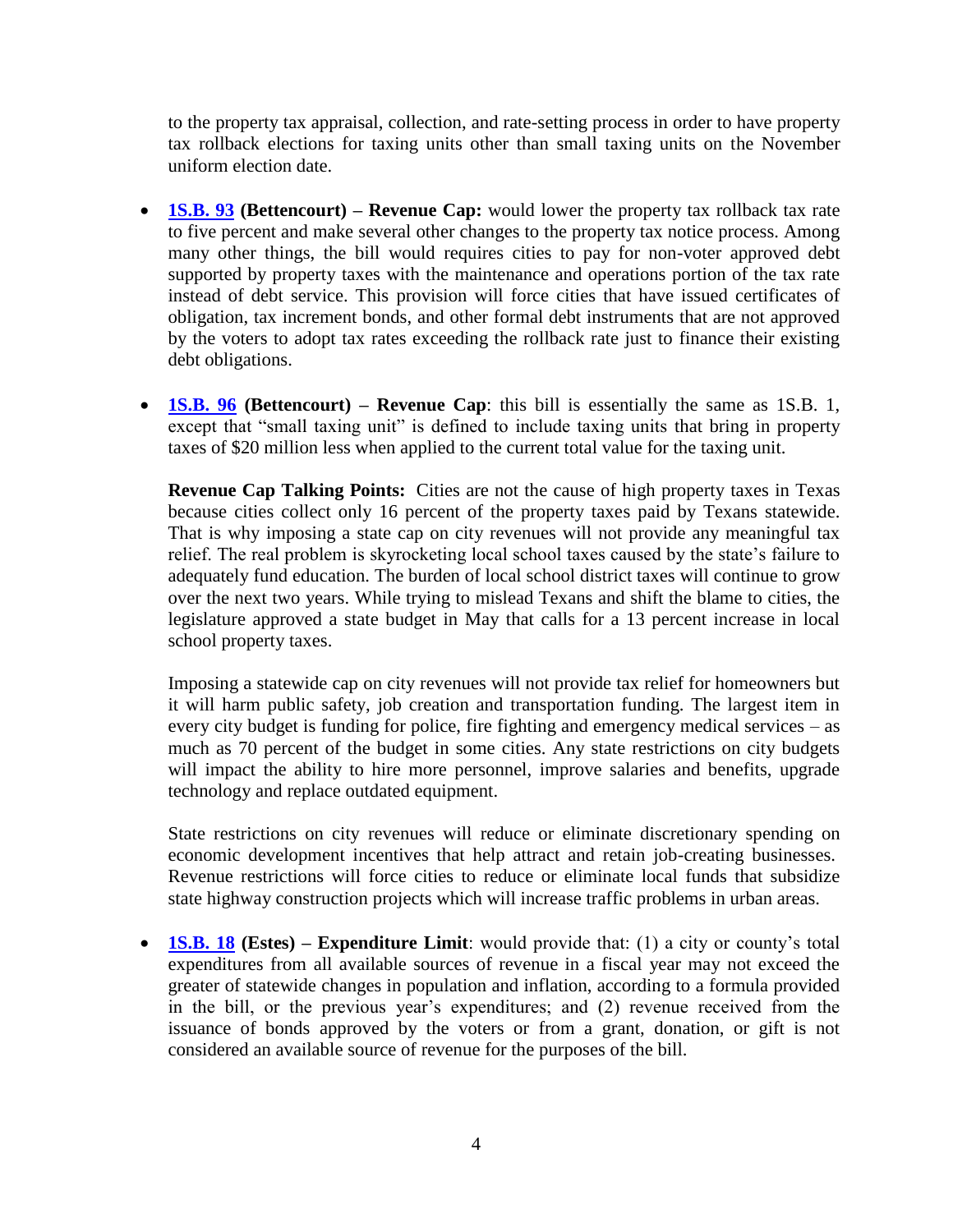**Spending Cap Talking Points:** Imposing a one-size-fits-all cap on the budget of every Texas city would be a disaster for Texans for many of the same reasons that apply to revenue caps. Texans should continue to decide at the local level what is best for their community. The level of services and spending desired by the residents of any community can vary significantly from one year to the next. In addition, city governments are large employers and service providers. Their expenditures for street repairs, heavy equipment, lawsuits and employee training, pensions and health insurance are vastly different from the expenditures of a typical household.

Cities in the Panhandle must budget for snow removal which can vary from year to year. Cities that attract a large number of visitors, like San Antonio and cities on the Gulf Coast, must provide services to more people than their resident population.

Setting one statewide spending cap that applies to every city in a state as vast and diverse as Texas is simply unworkable. The limitations on law enforcement, firefighting and emergency medical services would endanger public safety. Restricting spending for maintaining streets, parks and water, sewage and drainage systems would make Texas cities less livable and less attractive to potential employers and investors.

State legislators should trust Texans to make decisions on the level of services they want in their community and their neighborhood.

The Senate State Affairs Committee will meet on Sunday, July 23, at 1:00 p.m., in the [Senate](http://www.tspb.state.tx.us/plan/maps/doc/capitol_building_maps/capitol_building_guide.pdf)  [Chamber in the Capitol](http://www.tspb.state.tx.us/plan/maps/doc/capitol_building_maps/capitol_building_guide.pdf) to consider annexation limitations. A summary of the bill and talking points in opposition are included below.

 **[S.B. 6](http://www.capitol.state.tx.us/tlodocs/851/billtext/pdf/SB00006I.pdf#navpanes=0) (Campbell) – Annexation**: would completely rewrite the Municipal Annexation Act to severely curtail the ability of cities to annex property. Of most importance, the bill would provide that: (1) a "Tier 1 county" means a county with a population of less than 500,000; (2) a "Tier 2 county" means a county with a population of  $500,000$  or more; (3) a "Tier 1 municipality" means a municipality wholly located in one or more tier 1 counties that proposes to annex an area wholly located in one or more tier 1 counties; (4) a "Tier 2 municipality" means a municipality: (a) wholly or partly located in a tier 2 county; or (b) wholly located in one or more tier 1 counties that proposes to annex an area wholly or partly located in a tier 2 county; and (3) a tier 2 municipality is authorized to annex an area with a population of 200 or more only if the following conditions are met, as applicable: (a) the city holds an election in the area proposed to be annexed at which the qualified voters of the area may vote on the question of the annexation and a majority of the votes received at the election approve the annexation; and (b) if the registered voters of the area do not own more than 50 percent of the land in the area, the city obtains consent to annex the area through a petition signed by more than 50 percent of the owners of land in the area.

**Annexation Talking Points:** Since the creation of home rule cities in Texas over 100 years ago, the process of municipal annexation has produced dynamic cities that are among the nation's leaders in job creation and economic growth. The annexation process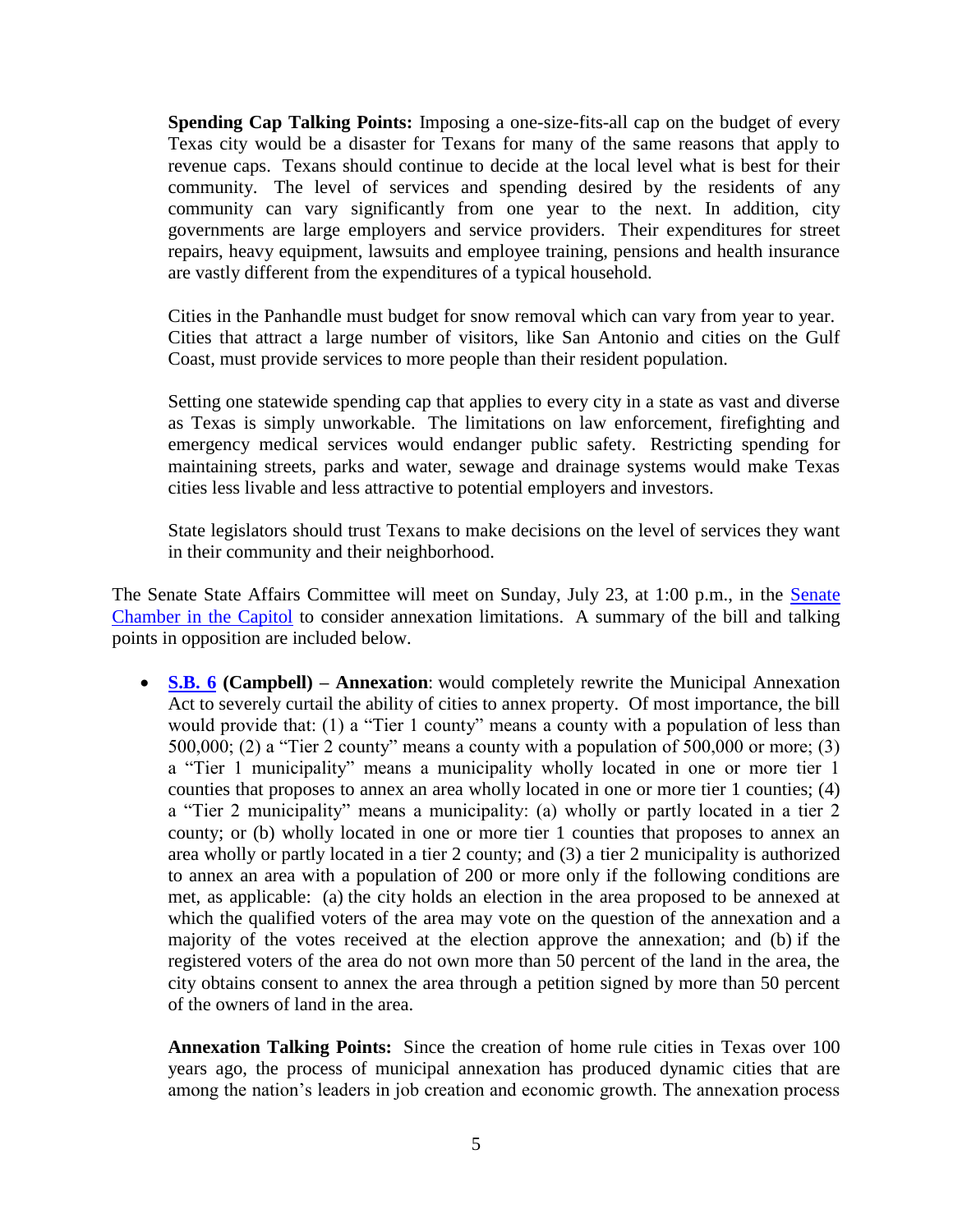has proven to be the most effective and efficient way to deal with population growth and provide the essential services needed by residents and businesses. Legislation that would allow unincorporated subdivisions to veto annexation plans would effectively freeze the current boundaries of Texas cities and begin a process of urban decline that doomed cities in other states. When cities can't grow, they die. When the city core begins to deteriorate, it affects the entire metropolitan region making it harder to attract and keep job-creating businesses. The slower job growth and lower incomes infect the entire state economy. A [study conducted by the economic analysis firm, TXP, Inc.,](https://www.tml.org/p/TML%20TXP%20Annexation%20DRAFT%20April%202016%201.1.pdf) last year found that states that restricted annexation had lower personal income and economic growth and lower municipal bond ratings. If the legislature had passed the proposed annexation restrictions 50 years ago, Texas today would not have cities that lead the nation in job growth and business relocations. We would not have cities with vibrant downtowns attracting people with commerce, the arts, entertainment, shopping and nightlife.

City official opposition to the bills above is vital to defeating the centralization of government in Austin. Please contact Shanna Igo, TML Director of Legislative Services, at [sigo@tml.org](mailto:sigo@tml.org) with questions.

## **TML Names First Legislator of the Week for Special Session**

Representative Drew Darby is the TML Legislator of the Week for the First Called Special Session. He represents House District 72, which includes San Angelo, Big Spring, Eden, and Ballinger.

First elected in 2006, Representative Darby is currently serving as Chairman of the House Energy Resources Committee and Chairman of the Select Committee on State and Federal Power and Responsibility. He is also a member of the House Ways and Means Committee. Representative Darby previously served on the San Angelo city council, which gives him a unique perspective on the important issues facing Texas.



Representative Darby has filed probably the most insightful bill of the session.

H.B.78 would repeal the dubious budget strategy of S.B. 1 (the state budget bill passed during the regular session) that counts on huge gains in school property taxes to mask the state's everdiminishing share of school funding (see "The Smoking Gun" article elsewhere in this edition for more details). While the prospects of a bill like H.B. 78 are probably grim in today's environment, it's refreshing to see a legislator highlight that real property tax relief won't come from diversionary tactics like capping city and county taxes, but only through meaningful school finance reform.

We hope city leaders across Texas, and particularly those in Representative Darby's district, will express their appreciation to this outstanding leader.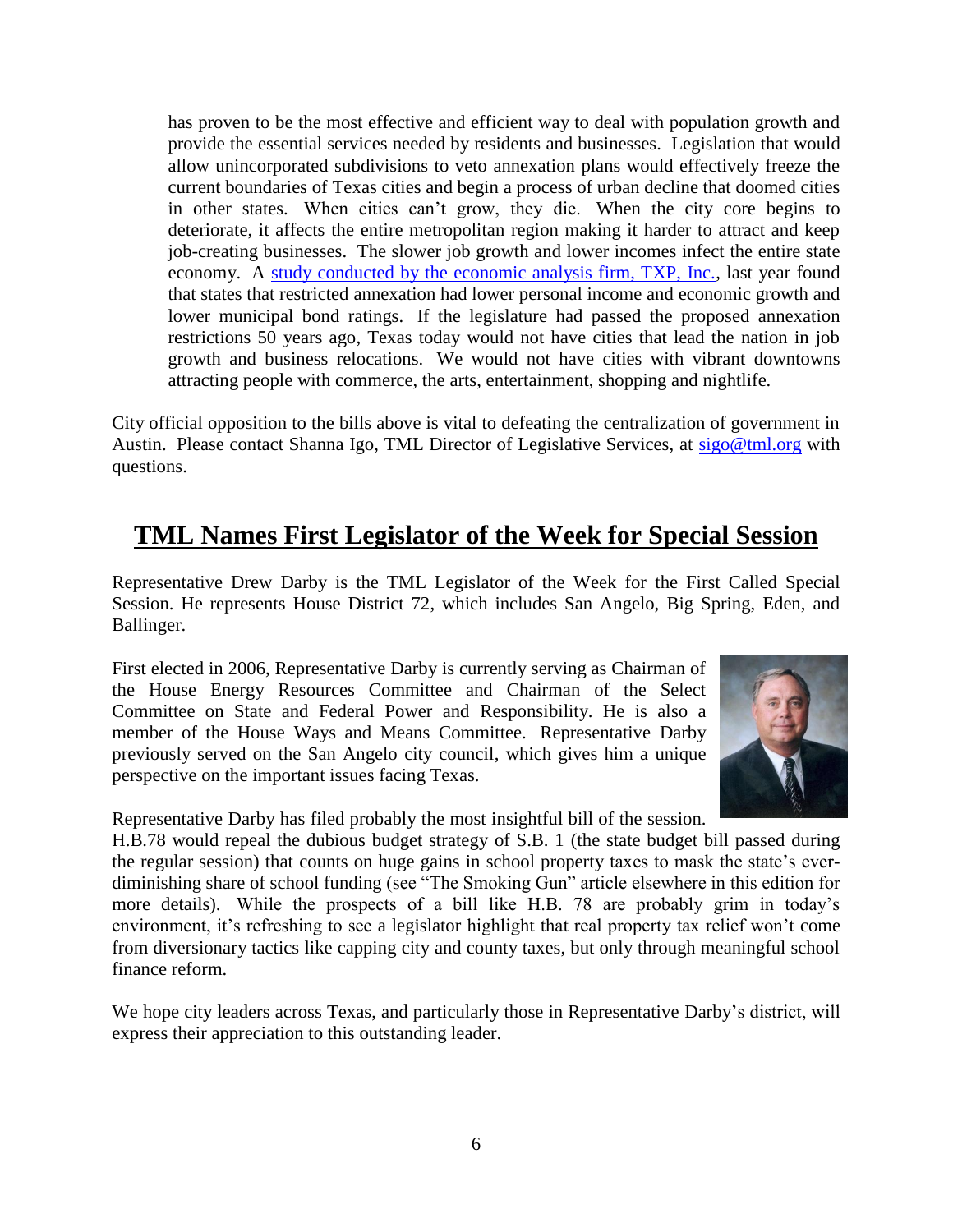# **The Smoking Gun: State Budget Language Exposes True Motivation for City Revenue Cap Bills**

The Texas Municipal League has [long maintained](https://www.tml.org/legis_updates/state-budget-designed-to-raise-property-taxes) that proposed revenue caps on cities and counties are [just a smokescreen](https://www.tml.org/legis_updates/senate-budget-designed-to-raise-property-taxes) to hide the state's mismanagement of school finance. High property taxes are caused by the state continuing to demand that school districts pay for an increasing share of education through local property taxes.

Now there's clear proof that this is true. The following is actual language on public education funding from the [state budget bill](https://www.tml.org/p/2017SessionBudget-ISDTaxRates.pdf) (S.B 1) that was passed by the Legislature in May:

#### **"Property values, and the estimates of local tax collections on which they are based, shall be increased by 7.04 percent for tax year 2017 and by 6.77 percent for tax year 2018."**

You read that right. To make up for reduced state money going to school funding, the legislature passed, and the governor signed, a budget dictating that property values – and the school property taxes derived from them – *must go up by almost fourteen percent over the next two years*. Can the state simply wave its magic wand and, presto, home values go up by a certain amount? Apparently so, especially if they're intentionally under-funding schools with state dollars.

Now, consider that the mandated school property tax increases – 7.04 percent and 6.77 percent – are both higher than the four percent annual increase allowed for cities and counties under the Senate's proposed revenue cap in S.B. 1 from the first special session. Will the state hold an election of the citizens to approve those two school property tax increases? Of course not.

Instead, some state leaders will attempt to pass a revenue cap on cities and counties during the special session now underway, hoping to shift the blame and divert attention from what's really going on behind the school funding curtain.

## **Mayors Seek Abbott Meeting on City Issues**

The mayors of 18 of the state's largest cities have requested a meeting with Governor Greg Abbott to discuss the governor's concerns about cities and "how we can work together to ensure a productive partnership for Texas."

"We would like the opportunity to meet with you to discuss the role cities play in attracting jobs and investments to support the prosperity of the State of Texas," their [letter](https://www.tml.org/p/MayorsLetterGovernorJuly2017.pdf) states.

"Harmful proposals such as revenue and spending caps, limiting annexation authority, and other measures preempting local development ordinances directly harm our ability to plan for future growth and continue to serve as the economic engines of Texas."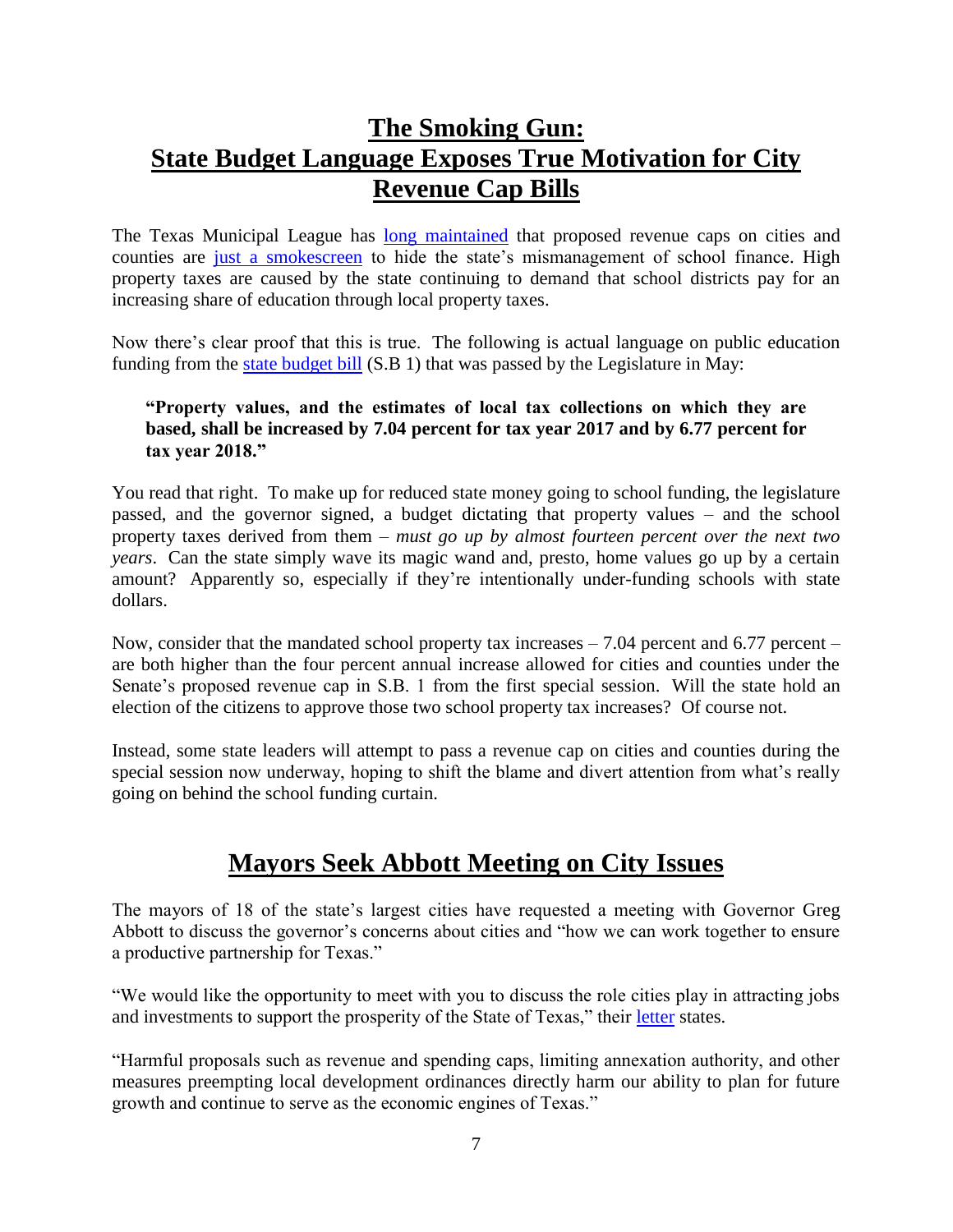The letter was signed by the mayors of Amarillo, Arlington, Austin, Corpus Christi, Dallas, Denton, El Paso, Fort Worth, Frisco, Galveston, Houston, Irving, Lubbock, McKinney, Plano, San Antonio, San Marcos, and Sugar Land.

## **Post-Session Update: Electrician Registration**

House Bill 3329, passed during the 2017 regular legislative session and effective on September 1, 2017, adds new Subsection (f) to Section 1305.201, Occupations Code, which provides as follows:

(f) A municipality or region may not collect a permit fee, registration fee, administrative fee, or any other fee from an electrician who holds a license issued under this chapter for work performed in the municipality or region. This subsection does not prohibit a municipality or region from collecting a building permit fee.

Some city officials were concerned that House Bill 3329 prohibits a city from requiring an electrician to pay for a building permit before doing electrical work in the city. The bill doesn't do that. To understand why, one must look to the rules of statutory construction. In construing a statute, a court's primary objective is to give effect to the legislature's intent as gleaned from the text. The Texas Supreme Court recently explained that in divining that intent:

[W]e further "presume the Legislature chose statutory language deliberately and purposefully." We endeavor to interpret each word, phrase, and clause in a manner that gives meaning to them all. We accordingly read statutes as a whole so as to render no part inconsistent, superfluous, or devoid of meaning.

Moreover, the rules of statutory construction demand that when general words follow specific and particularized enumerations of powers, the general words are treated as limited and applied only to the same kind or class of powers as those expressly mentioned. This rule ensures that terms are not construed more broadly than the legislature intended. In addition, the meaning of particular words in a statute may be ascertained by reference to other words associated with them in the same statute.

Using these canons of construction here, we construe the general prohibition in 1305.201(f) ("A municipality or region may not collect a permit fee, registration fee, administrative fee, or any other fee from an electrician who holds a license issued under this chapter for work performed in the municipality or region") in light of the specific fee authorization that remains in Section 1305.201: Subsection (f) *expressly authorizes* a city to continue to collect a building permit fee.

In other words, whatever fees the general prohibition may encompass, it does not include a building permit fee. To provide some guidance in that endeavor, the Building Officials of Texas (BOAT) has issued a recommended approach for permitting and registration under the bill, with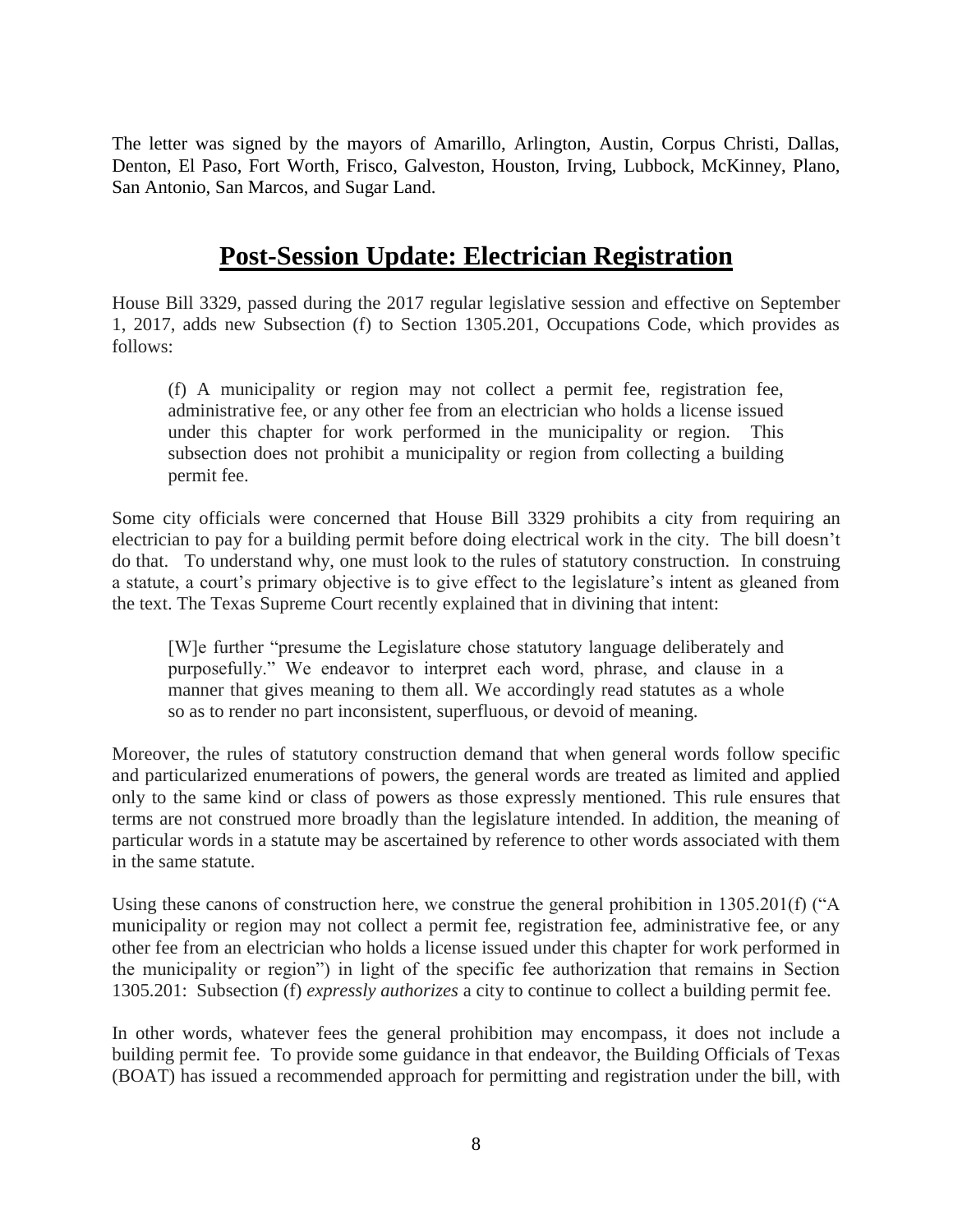the caveat that each city consult with legal counsel. The idea being that a unified approach is in cities' best interests. According to BOAT:

#### **Permit Fees**

The general consensus appears to be that cities can still charge for electrical permits as "building permits" under code. The term "building permit," as opposed to "electrical permit," is subject to interpretation by each jurisdiction, but a jurisdiction could change all the construction permit types to "building permits" with nomenclature, for example that could be:

- building permit (new single family residential) or (SFR)
- $\bullet$  building permit (electrical) or  $(E)$
- $\bullet$  building permit (plumbing) or (P)

By changing the permit title, a city would be in conformance with subsection (f) of the bill because it would be issuing a building permit and it is not prohibited from collecting a building permit fee from an electrician.

#### **Contractor Registration Fees**

A city could register an electrical license free of charge verifying state license law requirements. A building permit fee for electrical work can offset administrative costs of enforcement verification.

How each city defines and charges for a building permit for electrical or other work should be decided by that individual city based on the advice of local legal counsel.

## **Legislature Takes Step to Eliminate Publication Requirements**

During the regular legislative session, legislation passed that potentially opens the door for the state to reconsider numerous state statutes requiring cities and other local governments to publish legal notices in the newspaper.

S.B. 622 by Senator Konni Burton (R – Colleyville) provides that: (1) the proposed budget of a political subdivision for a fiscal year beginning on or after January 1, 2018, must include a line item indicating expenditures for required newspaper notices that allows as clear a comparison as practicable between the expenditures in the proposed budget and actual expenditures for the same purpose in the preceding year; and (2) excepts from the requirement in (1) a political subdivision primarily located in a county with a population of less than 50,000.

The passage of S.B. 622 is a direct result of the work done prior to the legislative session by the Joint Interim Committee on Advertising Public Notices, which was established to examine whether print or internet publication of legal notices best serves governmental entities and citizens of Texas. The committee's [interim report](http://texaspress.com/sites/default/files/Joint_Interim_Report.pdf) recommended legislation in line with what ultimately passed in the form of S.B.  $\overline{622}$  so that further study on the publication of legal notices may address the question of cost based on official budget records.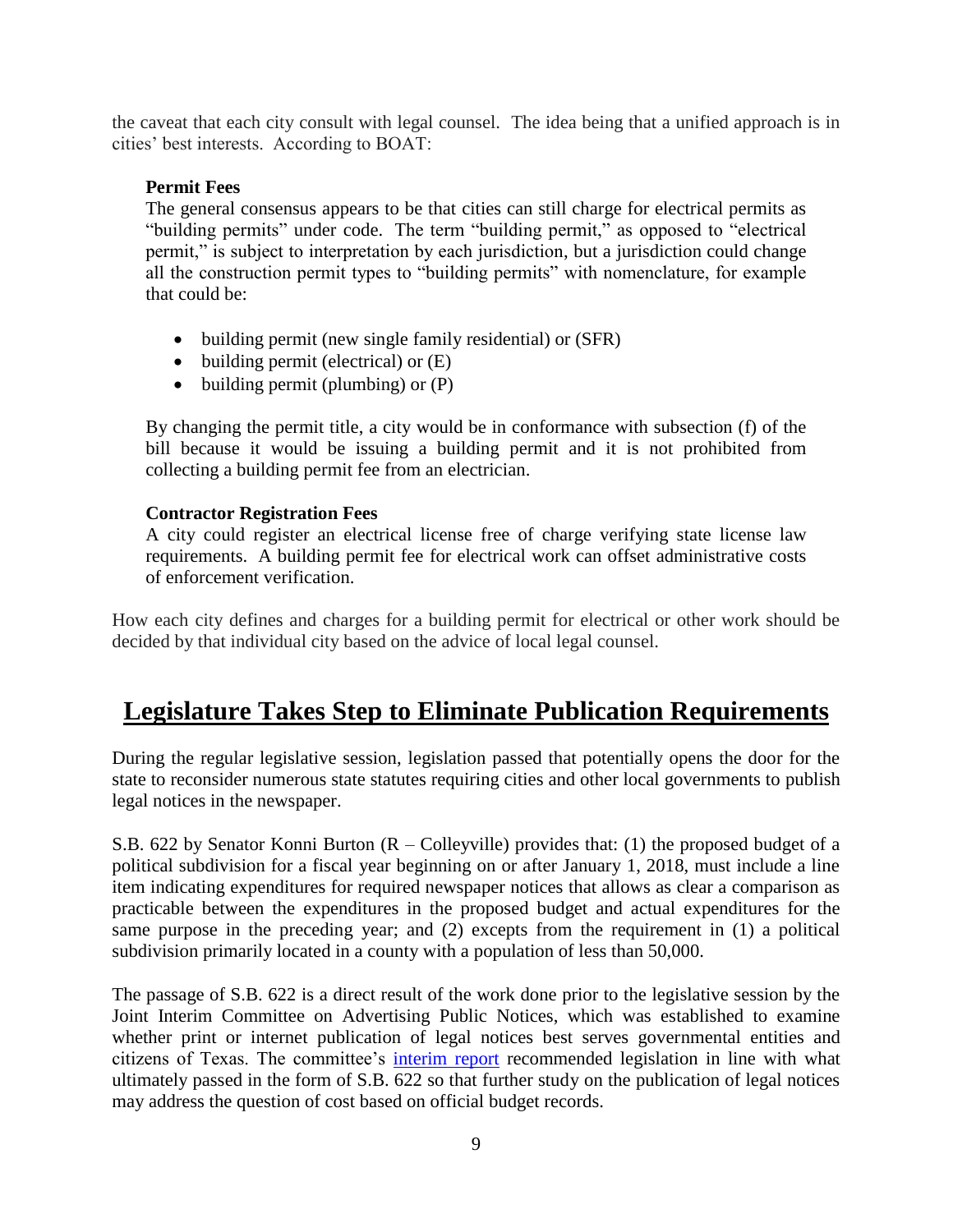While S.B. 622 does require some cities to add an additional item to their budgets, the information required can be used by cities and other local governments in the coming years to demonstrate exactly how much cities and other political subdivisions are spending on publishing legal notices in the newspaper. This information, coupled with the continuing expected decline of newspaper readership in the coming years, may prove very useful in convincing legislators that the time has finally come to shift to online legal notices.

# **Cities Wanted: McAllen to Lead City Coalition Against Small Cell Subsidies**

City officials who are concerned about their taxpayers subsidizing the cellular industry should join a coalition that aims to stop the practice. The City of McAllen is leading the coalition, which will challenge in court the woefully low right-of-way rental fees in S.B. 1004, the "small" cell node" bill. Interested city officials should contact Kevin Pagan, city attorney for McAllen, at [kpagan@mcallen.net](mailto:kpagan@mcallen.net) or 956-681-1090 about joining the city's lawsuit. (A [prior article](https://www.tml.org/legis_updates/cities-wanted-mcallen-to-lead-city-coalition-against-small-cell-subsidies) includes a more detailed explanation.)

## **Resolutions for the 2017 TML Annual Conference**

The TML Constitution states that resolutions for consideration at the Annual Conference must be submitted to the TML headquarters 45 calendar days prior to the first day of the Annual Conference. For 2017, this provision means that resolutions from any member city, TML region, or TML affiliate must arrive at the TML headquarters no later than 5:00 p.m. on **August 21, 2017**. For more information on resolution submission, click [here.](https://www.tml.org/legis_updates/resolutions-for-the-2017-tml-annual-conference)

## **First Special Session – City-Related Bills Filed**

### **Property Tax**

**1H.B. 3 (D. Bonnen) – Property Tax System**: this bill, known as the "Property Tax Payer Empowerment Act of 2017," would make numerous changes to the process for adopting property tax rates. Of primary importance to cities, the bill would, among other things:

- 1. require the comptroller to appoint a property tax administration advisory board to make recommendations to the comptroller regarding state administration of property taxation and state oversight of appraisal districts and local tax offices;
- 2. require the comptroller to prescribe tax rate calculation forms to be used by the designated officer or employee of each taxing unit in calculating the no-new-taxes tax rate and rollback tax rate for the taxing unit;
- 3. provide that the calculation worksheet form must be in an electronic format and:
	- a. have blanks that can be filled in electronically;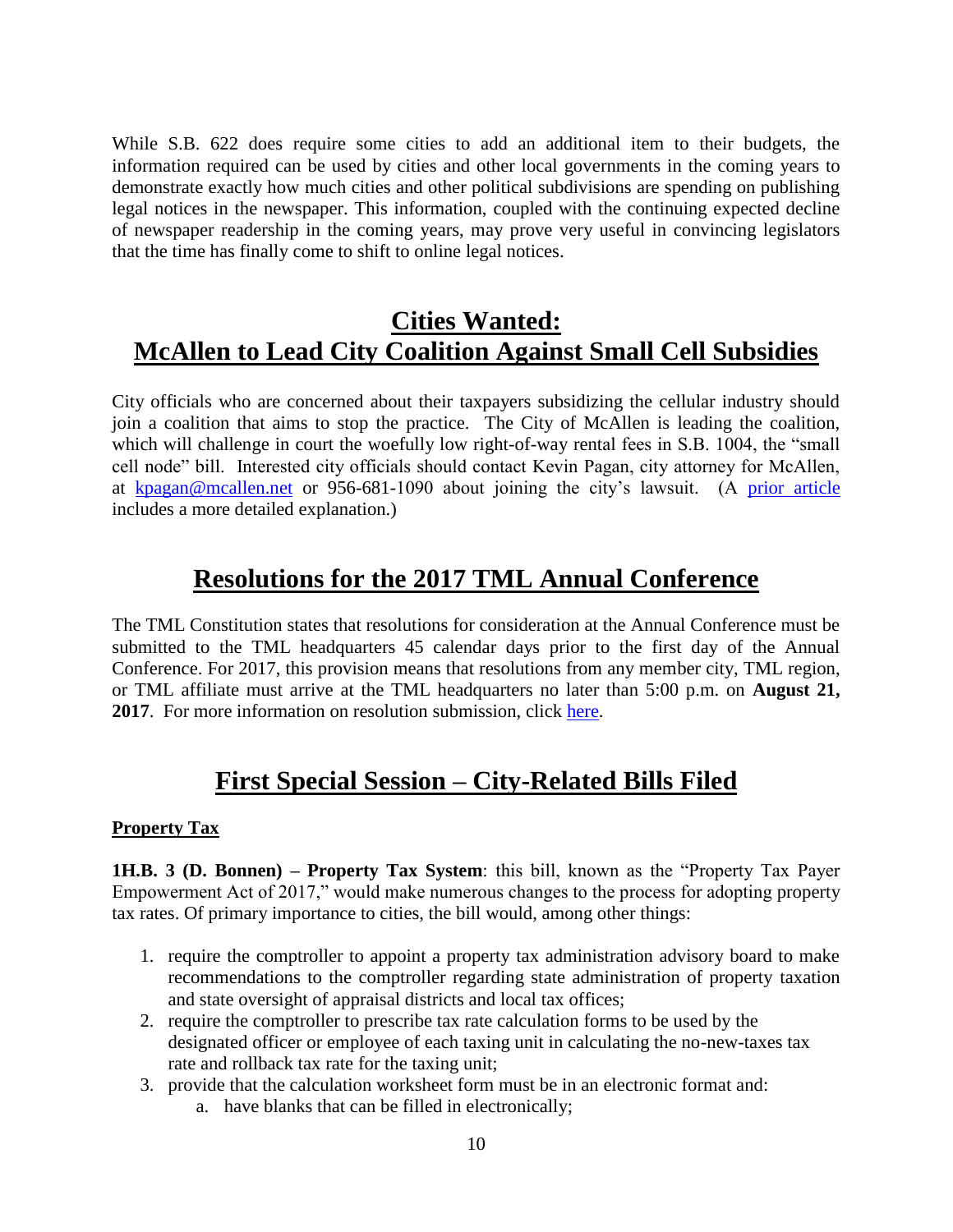- b. be capable of being certified by the designated officer or employee after completion as accurately calculating the applicable tax rates and using values that are the same as the values shown in the taxing unit's certified appraisal roll; and
- c. be capable of being submitted electronically to the chief appraiser of each appraisal district in which the taxing unit is located;
- 4. require the comptroller to prepare an annual list that includes the total tax rate imposed by each taxing unit in the state for the year in which the list is prepared that shall be sorted alphabetically according to:
	- a. the county or counties in which each taxing unit is located; and
	- b. the name of each taxing unit;
- 5. rename the "effective tax rate" and "effective maintenance and operations rate" the "nonew-revenue tax rate" and "no-new-revenue maintenance and operations rate," respectively;
- 6. require the designated officer or employee of a taxing unit to use the tax rate calculation forms prescribed by the comptroller in calculating the no-new-revenue tax rate and the rollback tax rate;
- 7. provide that the designated officer or employee of a taxing unit may not submit the nonew-revenue tax rate and the rollback rate to the governing body of the taxing unit and unit may not adopt a tax rate until the designated officer or employee certifies on the tax rate calculation forms that the designated officer or employee has accurately calculated the tax rates and has used values that are the same as the values shown in the unit's certified appraisal roll in performing the calculations;
- 8. require the chief appraiser of each appraisal district to deliver a specific property tax rate notice by regular mail or e-mail to each property owner by August 7th, or as soon thereafter as practicable;
- 9. provide that a person who owns taxable property is entitled to an injunction restraining the collection of taxes by a taxing unit in which the property is taxable if the taxing unit has not complied with certain tax rate calculation, publication, and adoption requirements, without regard to whether the failure to comply was in good faith;
- 10. provide that an action to enjoin the collection of taxes must be filed not later than the  $15<sup>th</sup>$ date after the date the taxing unit adopts a tax rate;
- 11. provide that a property owner is not required to pay the taxes imposed by a taxing unit on the owner's property while an action filed by the property owner to enjoin the collection of taxes imposed by the taxing unit on the owner's property is pending, and that if the property owner pays the taxes and subsequently prevails in the action, the property owner is entitled to a refund of the taxes paid, together with reasonable attorney's fees and court costs;
- 12. provide that the governing body of a taxing unit may not hold a public hearing on a proposed tax rate or a public meeting to adopt a tax rate until the  $14<sup>th</sup>$  day after the date the officer or employee designated by the governing body of the unit to calculate the nonew-revenue tax rate and the rollback tax rate for the unit electronically submits to the chief appraiser the information required for the chief appraiser's database of property taxrelated information;
- 13. provide that the governing body of a taxing unit other than a school district may not adopt a tax rate until: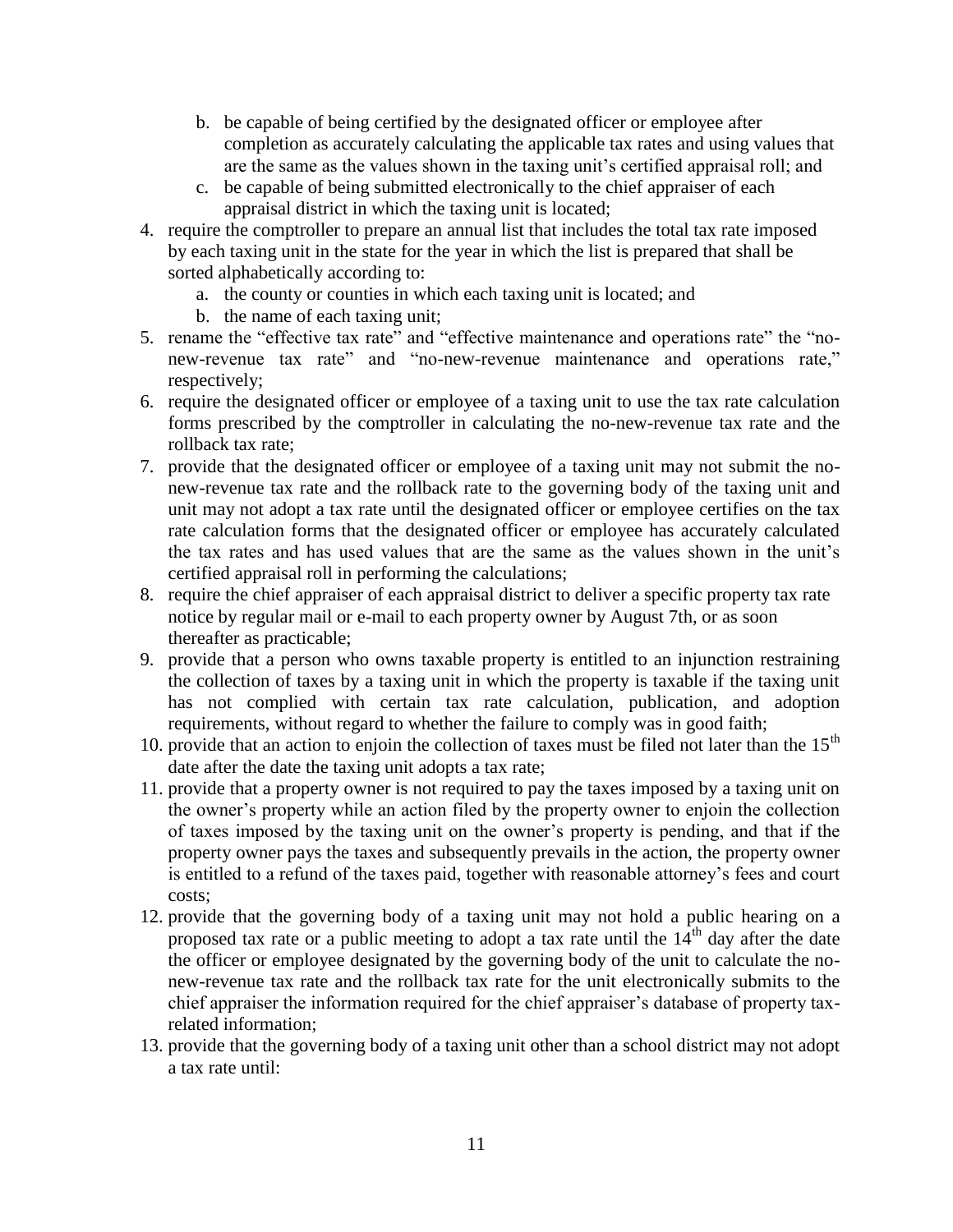- a. the chief appraiser of each appraisal district in which the taxing unit participates has:
	- i. delivered the required property tax notice; and
	- ii. incorporated the tax rate calculation forms submitted to the appraisal district by the taxing unit into the property tax database maintained by the chief appraiser and made them available to the public;
- b. the designated officer or employee of the taxing unit has entered in the property tax database maintained by the chief appraiser the requisite information for the current tax year; and
- c. the taxing unit has posted the information required to be posted on the taxing unit's Internet website under Section Number 22 of this summary;
- 14. authorize a taxing unit with a low tax levy to post notice of the proposed tax rate prominently on the home page of the Internet website maintained by the taxing unit, if applicable;
- 15. require a taxing unit that owns, operates, or controls an Internet website to post notice of a public hearing on a proposed tax increase prominently on the home page of the website continuously for at least seven days immediately before the public hearing at least seven days immediately before the date of the vote proposing the increase in the tax rate;
- 16. require the chief appraiser of each appraisal district to create and maintain a property tax database that:
	- a. is identified by the name of the county in which the appraisal district is established in stead of the name of the appraisal district;
	- b. contains information that is provided by designated officers or employees of taxing units in the manner required by the comptroller;
	- c. is continuously updated as preliminary and revised data become available to and are provided by the designated officers or employees of the taxing units;
	- d. is accessible to the public; and
	- e. is searchable by property address and owner;
- 17. require the chief appraiser's property tax database to include, with respect to each property listed on an appraisal roll:
	- a. the property's identification number;
	- b. the property's market value;
	- c. the property's taxable value;
	- d. the name of the each taxing unit in which the property is located;
	- e. for each taxing unit other than a school district in which the property is located;
		- i. the no-new-revenue tax rate; and
		- ii. the rollback tax rate;
	- f. for each school district in which the property is located:
		- i. the rate to maintain the same amount of state and local revenue per weighted student that the district received in the school year beginning in the preceding tax year; and
		- ii. the rollback tax rate;
	- g. the tax rate proposed by the governing body of each taxing unit in which the property is located;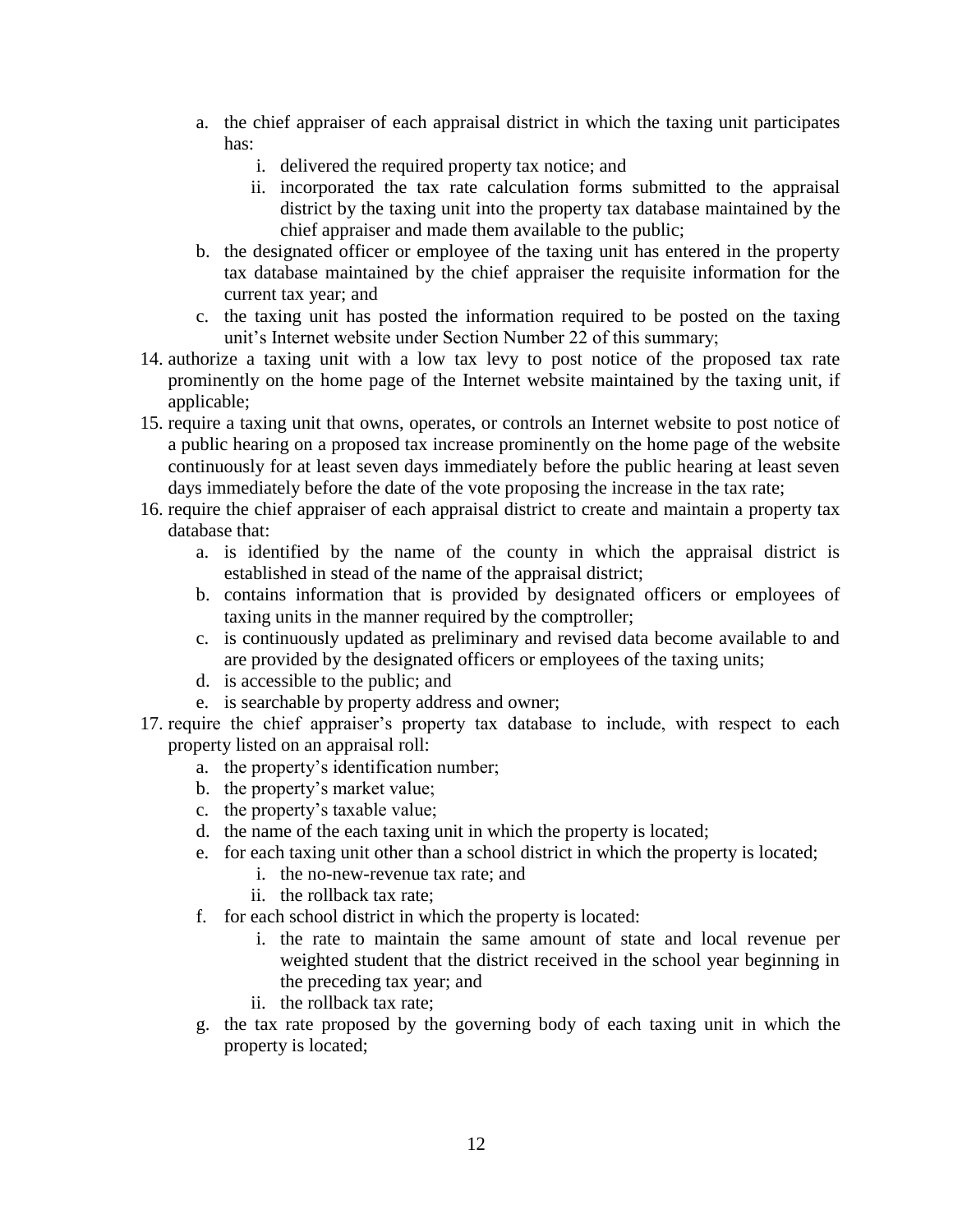- h. for each taxing unit other than a school district in which the property is located, the taxes that would be imposed on the property if the unit adopted a tax rate equal to:
	- i. the no-new-revenue tax rate; and
	- ii. the proposed tax rate
- i. for each school district in which the property is located, the taxes that would be imposed on the property if the unit adopted a tax rate equal to:
	- i. the rate to maintain the same amount of state and local revenue per weighted student that the district received in the school year beginning in the preceding tax year; and
	- ii. the proposed tax rate;
- j. for each taxing unit other than a school district in which the property is located, the difference between the amount calculated for the no-new-revenue tax rate and the proposed tax rate;
- k. for each school district in which the property is located, the difference between the amount calculated to maintain the same amount of state and local revenue per weighted student the district received in the school year beginning in the preceding year and the proposed tax rate;
- l. the date and location of each public hearing, if applicable, on the proposed tax rate to be held by the governing body of each taxing unit in which the property is located; and
- m. the date and location of the public meeting in which the tax rate will be adopted to be held by the governing body of each taxing unit in which the property is located;
- 18. require the property tax database to provide a link to the tax rate and budget information required to be posted on a taxing unit's website (See Section 22 of this summary);
- 19. require the officer or employee designated by the governing body of each taxing unit to calculate the no-new-revenue tax rate and rollback tax rate for the unit to electronically:
	- a. enter into the database the information described by Section 17 of this summary as the information becomes available; and
	- b. submit to the appraisal district the tax rate calculation forms at the same time the designated officer or employee submits the tax rates to the governing body of the taxing unit;
- 20. require the chief appraiser to deliver by e-mail to the designated officer or employee confirmation of receipt of the tax rate calculation forms, and require the chief appraiser to incorporate the forms into the database and make them available to the public not later than the third day after the date the chief appraiser receives them;
- 21. require each taxing unit to maintain an Internet website or have access to a generally accessible Internet website that may be used for purposes of posting the information required by Section 22 of this summary;
- 22. require each taxing unit to post on its Internet website the following information in a format prescribed by the comptroller:
	- a. the name and official contact information for each member of the governing body of the taxing unit;
	- b. the mailing address, e-mail address, and telephone number of the taxing unit;
	- c. the taxing unit's budget for the preceding two years;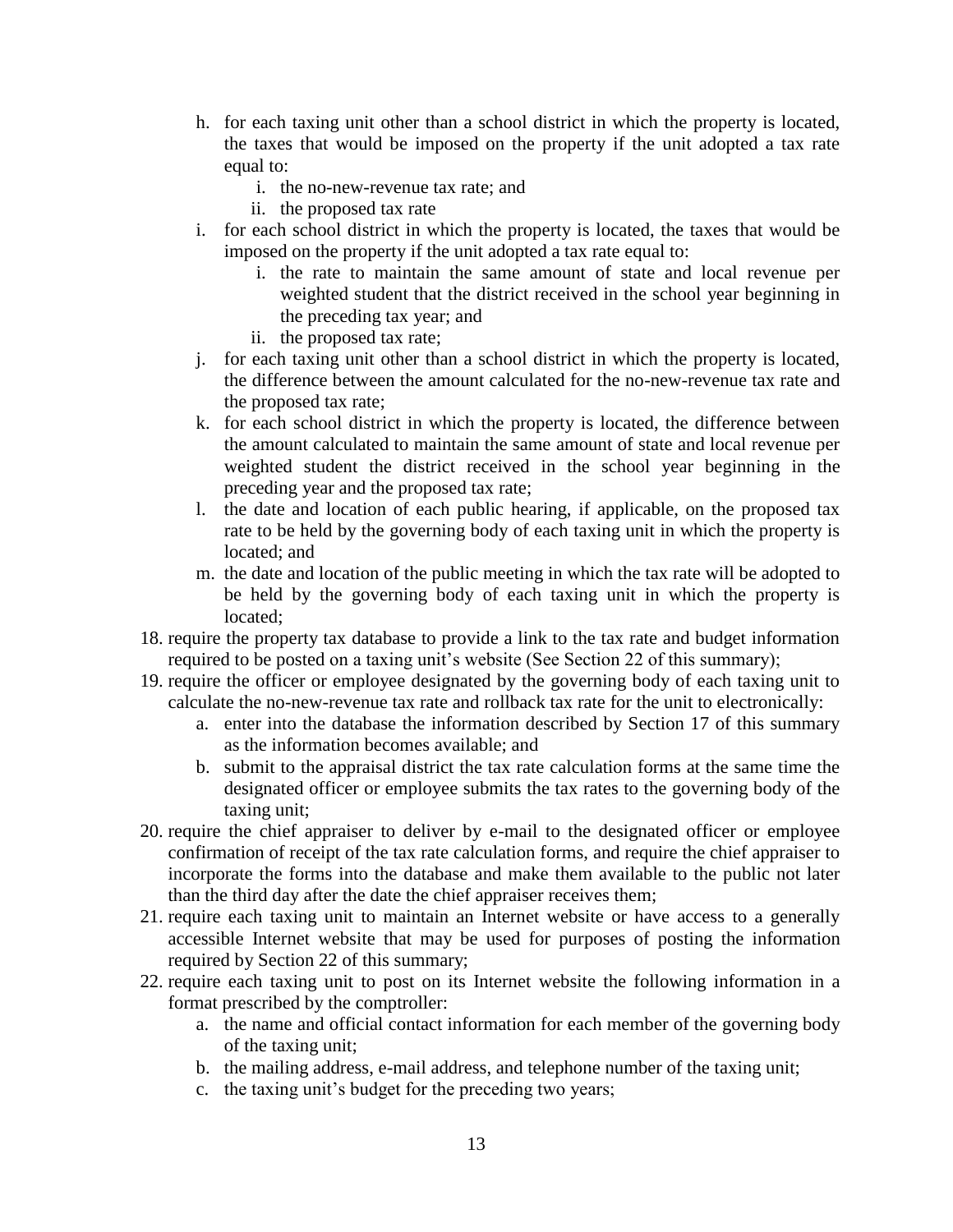- d. the taxing unit's proposed or adopted budget for the current year;
- e. the change in the amount of the taxing unit's budget from the preceding year to the current year, by dollar amount and percentage;
- f. for a taxing unit other than a school district, the amount of property tax revenue budgeted for both maintenance and operations and debt service, respectively, for:
	- i. the preceding two years; and
	- ii. the current year
- g. the tax rate for both maintenance and operations and debt service, respectively, adopted by the taxing unit for the preceding two years;
- h. the tax rate for both maintenance and operations and debt service, respectively, adopted by the taxing unit for current year; and
- i. the most recent financial audit of the taxing unit;
- 23. eliminate the ability of a taxing unit to challenge before the appraisal review board the level of appraisals of any category of property in the appraisal district or in any territory in the appraisal district; and
- 24. provide that an appraisal office may increase the appraised value of a parcel of commercial or industrial real property for a tax year to an amount not to exceed the lesser of:
	- a. the market value of the property for the most recent tax year that the market value was determined by the appraisal office; or
	- b. the sum of:
		- i. 20 percent of the appraised value of the property for the preceding tax year;
		- ii. The appraised value of the property for the preceding tax year; and
		- iii. The market value of all new improvements to the property.

**1H.B. 4 (D. Bonnen) – Revenue Cap**: would make numerous changes to the process for calculating and adopting property tax rates. Of primary importance to cities, the bill would adjust the property tax rollback rate in the following ways:

- 1. define "small taxing unit" as a taxing unit other than a school district for which:
	- a. the maintenance and operations tax rate proposed for the current tax year is two cents per \$100 of taxable value; or
	- b. taxes of \$25 million or less are imposed when applied to the current total value for the taxing unit;
- 2. maintain an eight percent rollback rate for all small taxing units;
- 3. for a taxing unit other than a small taxing unit, provide for a rollback rate of five percent;
- 4. provide that any adopted rate of a taxing unit other than a small taxing unit exceeding the rollback rate would subject the taxing unit to an automatic rollback election to be held not less than 30 or more than 90 days after the day on which it adopted the tax rate, at which the voters would determine whether or not to reduce the tax rate adopted for the current year to the rollback rate; and
- 5. provide that the governing body of a taxing unit other than a small taxing unit may direct the designated officer or employee to calculate the rollback tax rate of the unit in the manner provided for a small taxing unit if any part of the unit is located in an area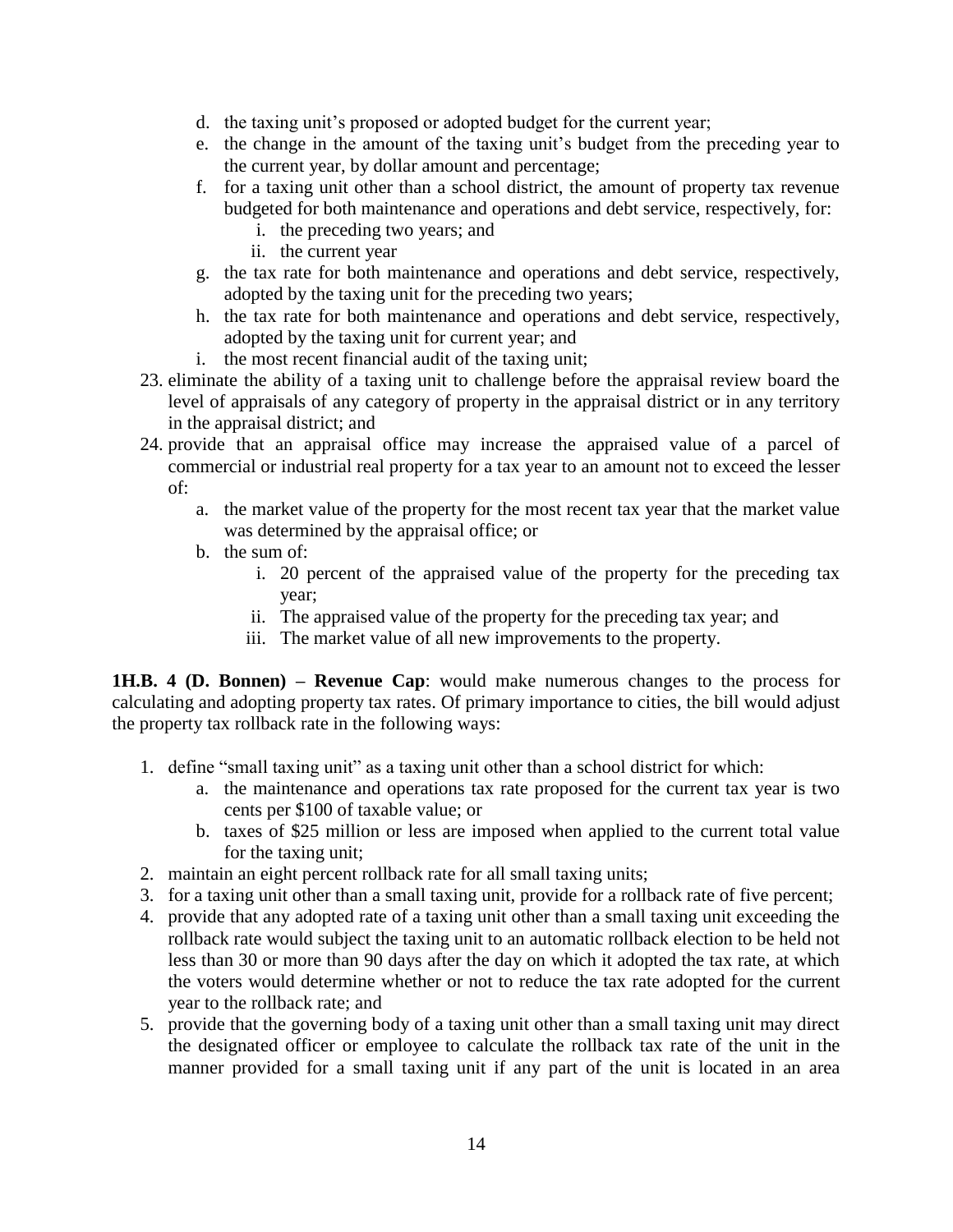declared a disaster area during the current tax year by the governor or by the president of the United States.

**1H.B. 115 (G. Bonnen) – Property Tax Deferral**: would provide that: (1) an eligible person serving on active duty in any branch of the United States armed forces may pay delinquent property taxes on property in which the person owns any interest without penalty or interest no later than the  $60<sup>th</sup>$  day after the date on which: (a) the person is discharged from active military service; (b) the person returns to the state for more than 10 days; or (c) the person returns to nonactive duty status in the reserve; and (b) a delinquent tax for which a person defers payment under (a) that is not paid on or before the date the deferral period expires: (a) accrues interest at a rate of six percent for each year or portion of a year the tax remains unpaid; and (b) does not incur a penalty.

**1H.B. 116 (Uresti) – Installment Payments**: would: (1) expand the types of groups who may be able to pay off delinquent property taxes in quarterly installment payments; and (2) for a residence homestead, authorize a person who is disabled or over 65 or disabled veterans and their unmarried surviving spouses to pay off delinquent property taxes in monthly installment payments.

**1H.B. 119 (Shine) – Property Tax Exemption**: would: (1) authorize the governing body of a taxing unit other than a school district to adopt a residence homestead property tax exemption, expressed as a dollar amount, of a portion of an individual's residence homestead if the exemption is adopted by the governing body before July 1st in the manner provided by law for official action; (2) provide that the amount of the exemption is \$5,000 of the appraised value of the residence homestead, except that if the average market value of residence homesteads in the taxing unit in the tax year in which the exemption is adopted exceeds \$25,000, the governing body may authorize an exemption in a larger dollar amount not to exceed an amount equal to 20 percent of the average market value of residence homesteads in the taxing unit in the tax year in which the exemption is adopted; (3) provide that a city or county that adopted a percentagebased homestead exemption for the 2014 tax year may repeal the exemption by December 31, 2019, if the governing body adopts an exemption as provided by (1) in an amount greater than \$5,000; and (4) provide that, for a taxing unit that has ceased granting a percentage-based homestead exemption and adopted an exemption under (1), an individual who would have been entitled to a percentage-based residence homestead exemption had the governing body not ceased granting the exemption is entitled to continue to receive the percentage-based exemption in lieu of the dollar-amount homestead exemption if the individual otherwise qualifies for the exemption and the amount of the percentage-based exemption exceeds the amount of the dollaramount exemption. (See **1H.J.R. 25**, below.)

**1H.B. 120 (Shine) – Property Tax Lien**: would provide that, if the chief appraiser adds property or appraised value that was erroneously exempted in a prior year to the appraisal roll, a tax lien may not be enforced against the property to secure the payment of any taxes, penalties, or interest imposed for that year on the property as a result of the addition of the property or appraised value if at any time after January 1 of that year the property was sold in an arm's length transaction to a person who was not related to the seller within the first degree by consanguinity or affinity. (See **1H.J.R. 26**, below.)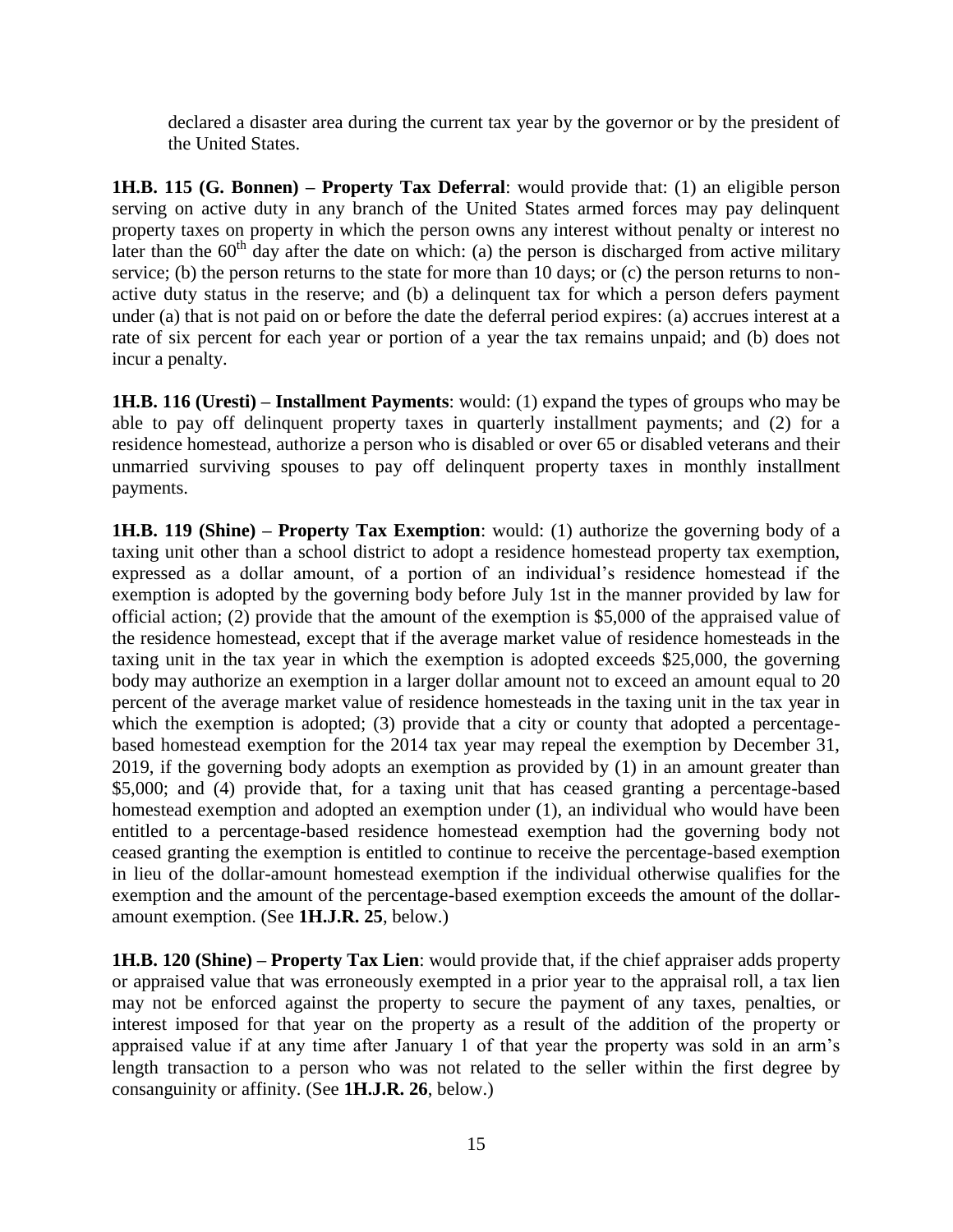**1H.B. 129 (Leach) – Property Tax Exemption**: would exempt from property taxes part of the appraised value of the residence homestead of a partially disabled veteran or the surviving spouse of a partially disabled veteran based on the disability rating of the veteran. (See **1H.J.R. 27**, below.)

**1H.B. 154 (Phelan) – Appraisal District**: would, among other things, provide that: (1) an appraisal district is governed by a board of five directors; (2) one director is elected from each of the four commissioners precincts of the county for which the appraisal district is established; (3) the county assessor-collector is a director by virtue of the person's office; (4) if the county assessor-collector is ineligible to serve pursuant to a contract, the appraisal district is governed by the four directors elected from the commissioners precincts and a director elected from the county at large; and (5) the directors other than the county assessor-collector are elected at the general election for state an county officers and serve two-year terms beginning on January 1 of odd-numbered years.

**1H.B. 155 (Phelan) – Appraisal Review Board**: would: (1) authorize the appraisal review board, on motion of the chief appraiser or a property owner, to direct by written order changes in the appraisal roll or related records as provided by (2); and (2) authorize the appraisal review board to order the appraised value of the owner's property in the current tax year and either of the two preceding tax years to be changed to the sales price of the property in the current tax year if, for each tax year for which the change is to be made: (a) the property qualifies as that owner's residence homestead; (b) the sales price of the property is at least ten percent less than the appraised value of the property; and (c) the board makes a finding that the sales price reflects the market value of the property.

**1H.B. 158 (Metcalf) – Property Tax Deferral**: would provide that interest accrues at a rate of five percent in connection with the deferral or abatement of the collection of property taxes on an appreciating residence homestead.

**1H.B. 159 (Metcalf) – Property Tax Deferral**: would provide that the annual rate at which interest accrues in connection with the deferral or abatement of the collection of property taxes on residence homesteads of elderly or disabled persons is five percent.

**1H.B. 160 (Metcalf) – Property Tax Appraisal**: would, among other things, provide that the chief appraiser is elected for a two-year term at the general election for state and county officers by the voters of the county in which the appraisal district is established.

**1H.B. 165 (Geren) – Property Tax Appeals**: would: (1) authorize a property owner to appeal an order of the appraisal review board determining that the appraisal review board lacks jurisdiction to finally determine a protest by the property owner because the property owner failed to comply with a statutory requirement; (2) provide that a property owner who establishes that the appraisal review board had jurisdiction to issue a final determination of the protest is entitled to a final determination by the court of the protest on any ground, regardless of whether the property owner included the ground in the property owner's notice of protest; and (3) provide that for certain appeals, if a plea to the jurisdiction is filed in the appeal on the basis that the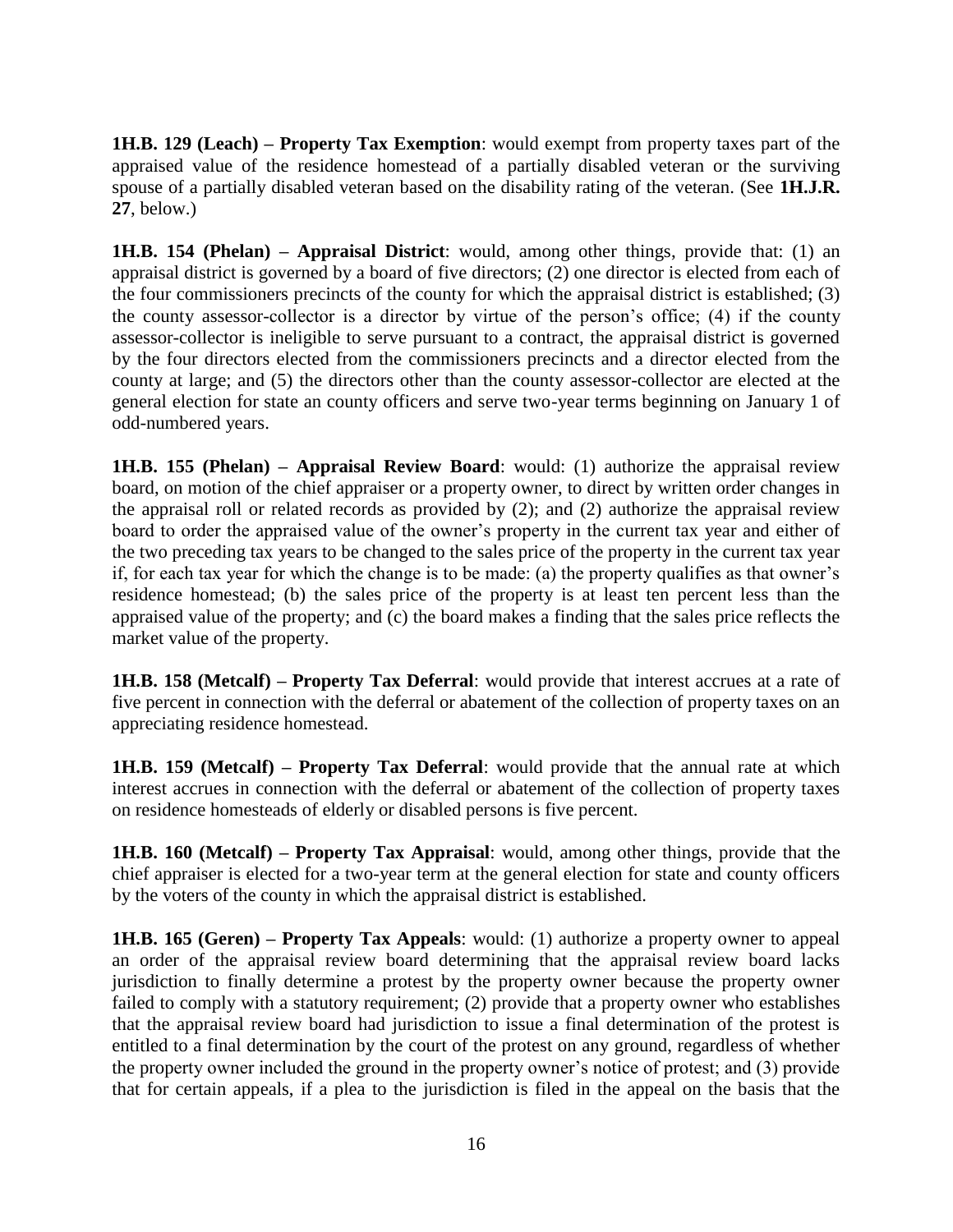property owner failed to exhaust the property owner's administrative remedies, the court may, in lieu of dismissing the appeal for lack of jurisdiction, remand the action to the appraisal review board with instructions to allow the property owner an opportunity to cure the property owner's failure to exhaust administrative remedies.

**1H.B. 174 (Metcalf) – Appraisal Districts**: would, among other things, provide that: (1) one director is elected from each of the four commissioners precincts of the county for which the appraisal district is established and one director is elected at large from the county; (2) the county assessor-collector serves as a nonvoting director, unless ineligible; and (3) the directors other than the county assessor-collector are elected at the general election for state an county officers and serve two-year terms beginning on January 1 of odd-numbered years.

**1H.B. 179 (Roberts) – Property Tax Exemption**: would provide that qualifying disabled first responders and their surviving spouses are entitled to an exemption from property taxes of the total appraised value of the qualifying disabled first responder's residence homestead.

**1H.B. 192 (P. King) – Property Tax Appraisal**: would provide that the chief appraiser may not increase the appraised value of property following the year in which the appraised value of the property is lowered as a result of protest or appeal unless the increase by the chief appraiser is reasonably supported by clear and convincing evidence when all of the reliable and probative evidence in the record is considered as a whole.

**1H.B. 196 (Metcalf) – Appraisal Cap**: would impose a five percent appraisal cap on the appraised value of real property other than a residence homestead. (See **1H.J.R. 33**, below.)

**1H.B. 203 (Miller) – Property Tax System**: would make several changes to the property tax system, including: (1) that an appraisal review board consists of five members elected by the voters of the county in which the appraisal district is established at the general election for state and county officers; and (2) that the members of the appraisal review board serve two-year terms beginning on January 1st of odd-numbered years.

**1H.J.R. 25 (Shine) – Property Tax Exemption**: would amend the Texas Constitution to: (1) authorize the governing body of a taxing unit other than a school district to adopt a residence homestead property tax exemption, expressed as a dollar amount, of a portion of an individual's residence homestead if the exemption is adopted by the governing body in the manner provided by law for official action; (2) provide that the amount of the exemption is \$5,000 of the appraised value of the residence homestead, except that if the average market value of residence homesteads in the taxing unit in the tax year in which the exemption is adopted exceeds \$25,000, the governing body may authorize an exemption in a larger dollar amount not to exceed an amount equal to 20 percent of the average market value of residence homesteads in the taxing unit in the tax year in which the exemption is adopted; (3) provide that the legislature by general law may prohibit the governing body of a political subdivision that adopts an exemption under (1) from reducing the amount of or repealing the exemption; and (4) provide that, for a taxing unit which has ceased granting a percentage-based homestead exemption and adopted an exemption under (1), an individual who would have been entitled to a percentage-based residence homestead exemption had the governing body not ceased granting the exemption is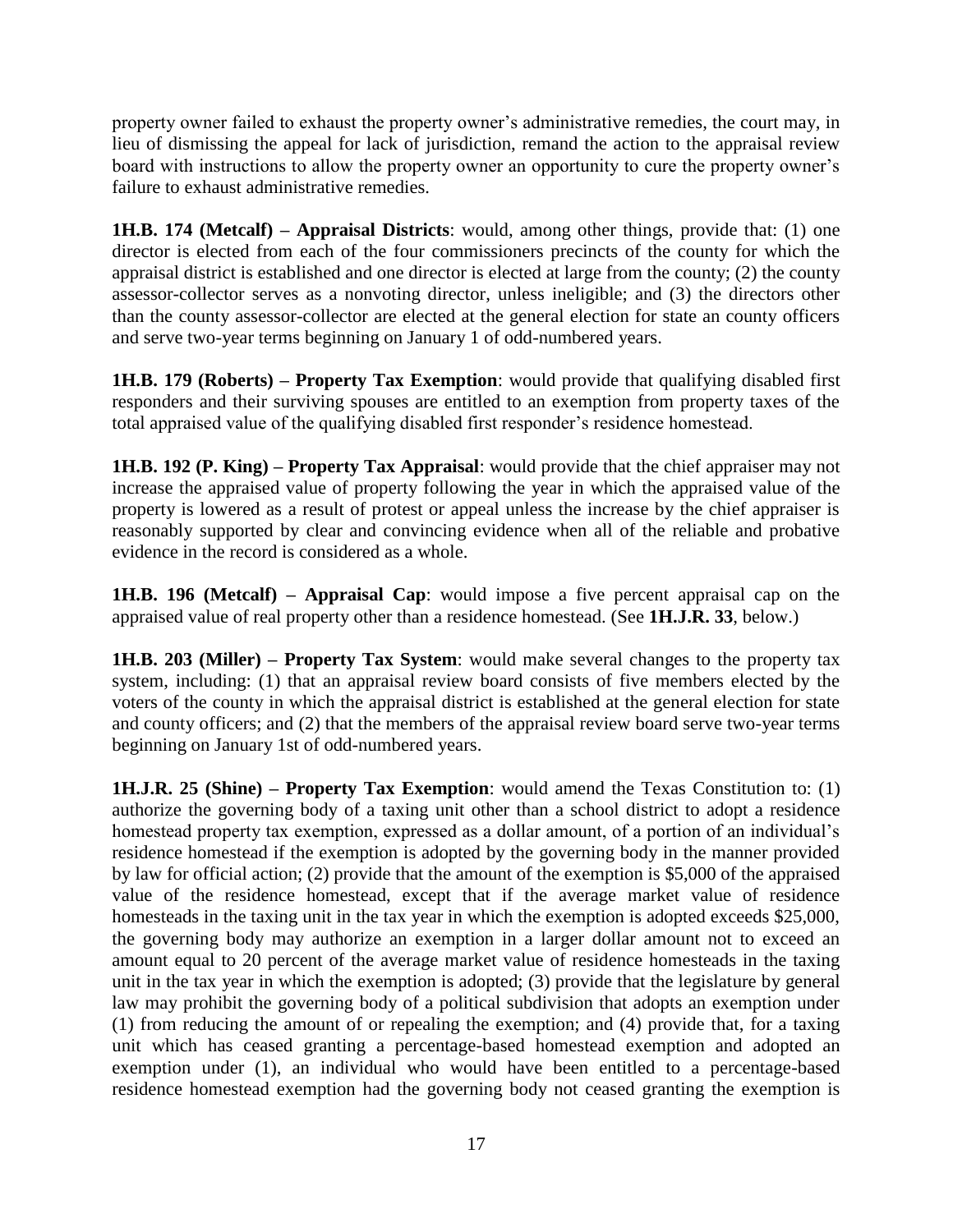entitled to continue to receive the percentage-based exemption in lieu of the dollar-amount homestead exemption if the individual otherwise qualifies for the exemption and the amount of the percentage-based exemption exceeds the amount of the dollar-amount exemption. (See **1H.B. 119**, above).

**1H.J.R. 26 (Shine) – Property Tax Lien**: would amend the Texas Constitution to provide that, if the chief appraiser adds property or appraised value that was erroneously exempted in a prior year to the appraisal roll, a tax lien may not be enforced against the property to secure the payment of any taxes, penalties, or interest imposed for that year on the property as a result of the addition of the property or appraised value if at any time after January 1 of that year the property was sold in an arm's length transaction to a person who was not related to the seller within the first degree by consanguinity or affinity. (See **1H.B. 120**, above.)

**1H.J.R. 27 (Leach) – Property Tax Exemption**: would amend the Texas Constitution to exempt from property taxes part of the appraised value of the residence homestead of a partially disabled veteran or the surviving spouse of a partially disabled veteran based on the disability rating of the veteran. (See **1H.B. 129**, above.)

**1H.J.R. 30 (Roberts) – Property Tax Exemption**: would amend the Texas Constitution to provide that qualifying disabled first responders and their surviving spouses are entitled to an exemption from property taxes of the total appraised value of the qualifying disabled first responder's residence homestead. (See **1H.B.179**, above.)

**1H.J.R. 33 (Metcalf) – Appraisal Cap**: would amend the Texas Constitution to impose a five percent appraisal cap on the appraised value of real property other than a residence homestead. (See **1H.B. 196**, below.)

**1S.B. 1 (Bettencourt) – Revenue Cap**: this bill, known as the "Texas Property Tax Reform and Relief Act of 2017," would make numerous changes to the process for calculating and adopting property tax rates. Of primary importance to cities, the bill would:

- 1. adjust the property tax rollback rate in the following ways:
	- a. define "small taxing unit" as a taxing unit other than a school district for which:
		- i. the maintenance and operations tax rate proposed for the current tax year is two cents per \$100 of taxable value; or
		- ii. taxes of \$10 million or less are imposed when applied to the current total value for the taxing unit.
	- b. maintain an eight percent rollback rate for all small taxing units (Note: this is the same as current law, although there would be a lowered petition requirement for a rollback election as detailed by Section Number 2, below);
	- c. for a taxing unit other than a small taxing unit, provide for a rollback rate of four percent;
	- d. provide that the governing body of a taxing unit other than a small taxing unit may direct the designated officer or employee to calculate the rollback tax rate of the unit in the manner provided for a small taxing unit if any part of the unit is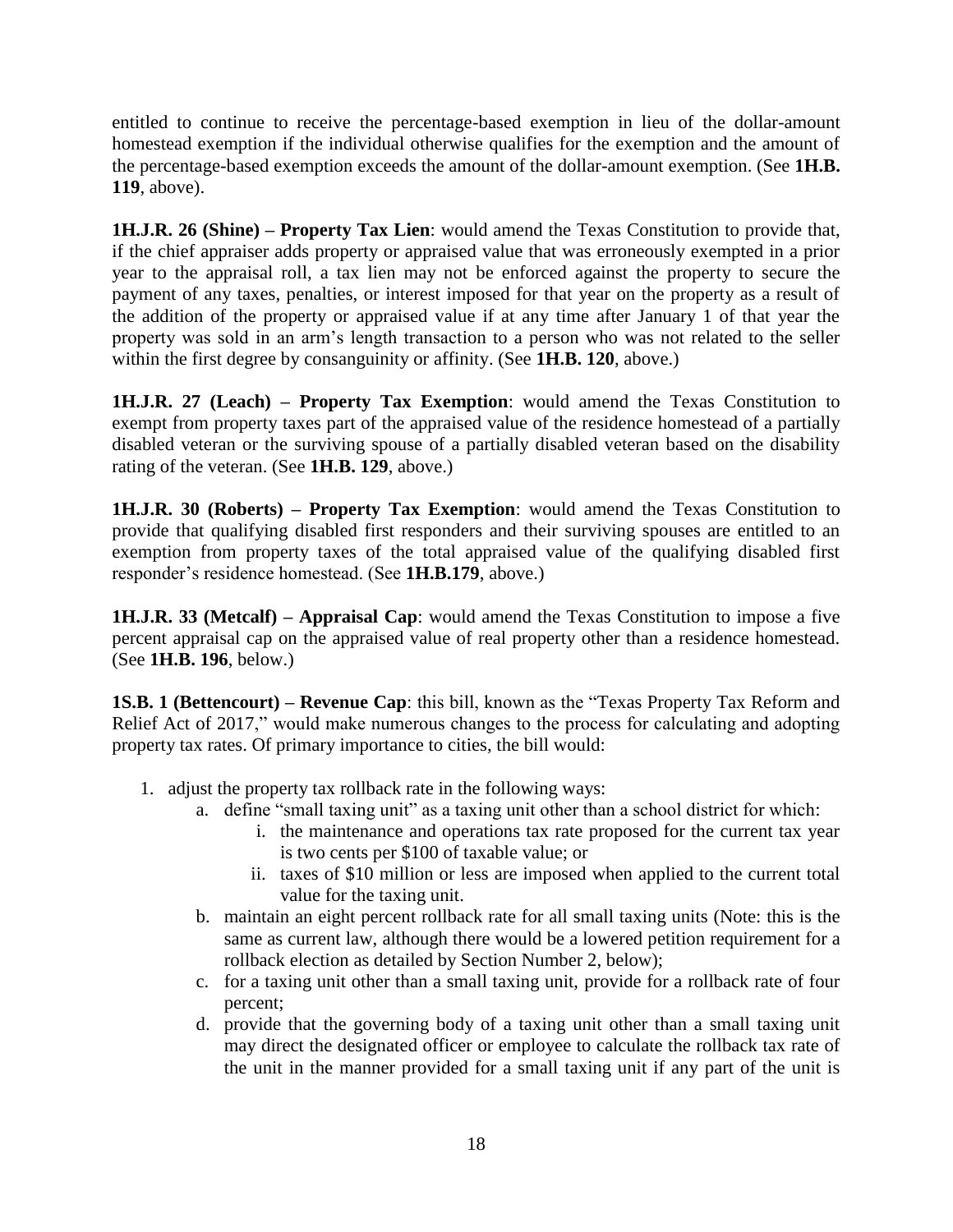located in an area declared a disaster area during the current tax year by the governor or by the president of the United States;

- 2. provide that any adopted tax rate of a small taxing unit exceeding the rollback rate would subject the taxing unit to an election if a petition is signed by at least ten percent of the number of registered voters of the taxing unit who voted in the most recent gubernatorial election;
- 3. provide that any adopted rate of a taxing unit other than a small taxing unit exceeding the rollback rate would subject the taxing unit to an automatic rollback election held on the November uniform election date in the applicable tax year, at which the voters would determine whether or not to reduce the tax rate adopted for the current year to the rollback rate; and
- 4. make numerous calendar changes to the property tax appraisal, collection, and ratesetting process in order to have property tax rollback elections for taxing units other than small taxing units on the November uniform election date.

Additionally – and more specifically – the bill would, among other things:

- 1. require the comptroller to appoint a property tax administration advisory board to make recommendations to the comptroller regarding state administration of property taxation and state oversight of appraisal districts and local tax offices;
- 2. require an appraisal district to appraise property in accordance with appraisal manuals prepared and issued by the comptroller;
- 3. require the comptroller to prescribe tax rate calculation forms to be used by the designated officer or employee of each taxing unit to calculate and submit the equivalent tax rate and the rollback tax rate for the unit;
- 4. require the forms described in Section Number 3 to be in an electronic format and
	- a. have blanks that can be filled in electronically;
	- b. be capable of being certified by the designated officer or employee after completion as accurately calculating the applicable tax rates and using values that are the same as the values shown in the taxing unit's certified appraisal roll; and
	- c. be capable of being electronically incorporated into the real-time tax rate database maintained by the tax rate officer of each appraisal district and submitted electronically to the county assessor-collector of each county in which all or part of the territory of the taxing unit is located;
- 5. require the comptroller to prepare an annual list that includes the total tax rate imposed by each taxing unit in the state for the year in which the list is prepared that shall be sorted alphabetically according to:
	- a. the county or counties in which each taxing unit is located; and
	- b. the name of each taxing unit;
- 6. require the comptroller to publish on the comptroller's Internet website the list required in Section Number 5, above, not later than January 1 of the following year;
- 7. require the chief appraiser to establish an office of tax rate notices in the appraisal district that is responsible for delivering notice of the tax rate and creating and maintaining the real-time tax rate database;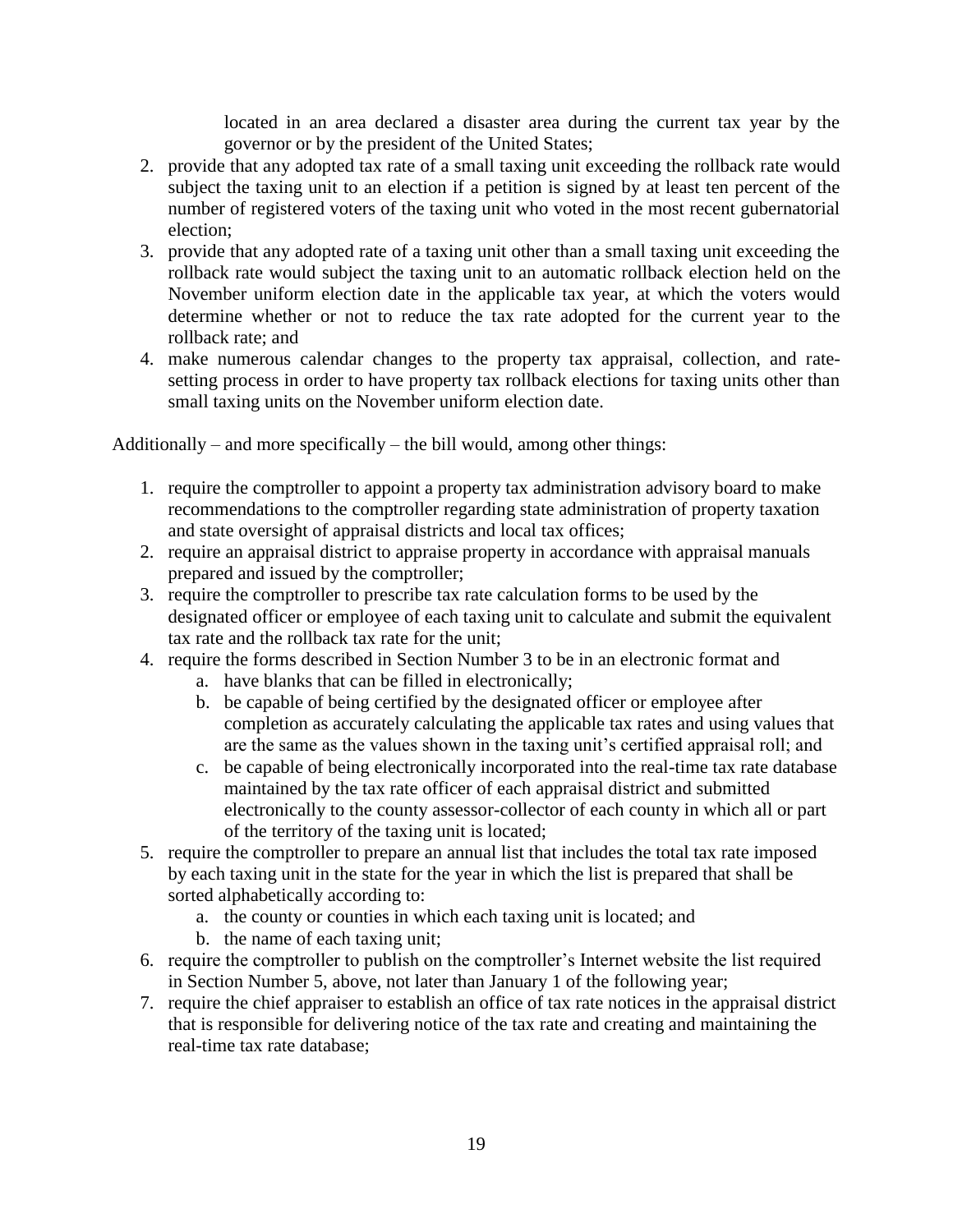- 8. make numerous calendar changes to the property tax appraisal, collection, and ratesetting process in order to have property tax rollback elections on the November uniform election date, including among others:
	- a. requiring the appraisal district to certify the appraisal roll to taxing units by July 10th (instead of July 25 under current law);
	- b. requiring the tax assessor/collector to submit the appraisal roll showing the total appraised, assessed, and taxable values of all property and the total taxable value of new property to the governing body of the taxing unit by July 15th, or as soon thereafter as practicable (instead of August 1st under current law);
	- c. requiring the designated officer or employee of the taxing unit to submit the tax rates to the governing body by July 22;
	- d. requiring the designated officer or employee of the taxing unit to deliver by mail to each property owner in the unit, publish in a newspaper, or post prominently on the home page of the unit's Internet website by July 27 a lengthy notice that was determined by the legislature to be too confusing to the taxpayer only four years ago;
	- e. requiring taxing units adopting a tax rate exceeding the lowered rollback tax rate to do so before August 15 (instead of September 30, under current law) (Note: this would also require a city that adopts a tax rate exceeding the rollback rate to adopt its budget before August 15, as state law provides that property taxes may only be levied in accordance with the city budget);
- 9. provide that the designated officer or employee of a taxing unit may not submit the equivalent tax rate and the rollback tax rate to the governing body of the taxing unit and the governing body of the taxing unit may not adopt a tax rate until the designated officer or employee certifies on the tax rate calculation forms that the designated officer or employee has accurately calculated the tax rates and has used values that are the same as the values shown in the unit's certified appraisal roll in performing the calculations;
- 10. provide that as soon as practicable after the designated officer or employee calculates the equivalent tax rate and the rollback tax rate of the taxing unit, the designated officer or employee shall submit the worksheets used in calculating the rates to the county assessorcollector for each county in which all or part of the territory of the unit is located;
- 11. require the tax rate officer of each appraisal district to deliver a specific property tax rate notice by regular mail or e-mail to each property owner by July 22, or as soon thereafter as practicable;
- 12. require the governing body of a taxing unit to include as an appendix to the unit's budget for a fiscal year the worksheets used by the designated officer or employee of the unit to calculate the equivalent tax rate and the rollback tax rate of the unit for the tax year in which the fiscal year begins;
- 13. provide that a person who owns taxable property is entitled to an injunction restraining the collection of taxes by a taxing unit in which the property is taxable if the taxing unit has not complied with certain tax rate calculation, publication, and adoption requirements, without regard to whether the failure to comply was in good faith;
- 14. provide that an action to enjoin the collection of taxes must be filed not later than the 15 date after the date the taxing unit adopts a tax rate;
- 15. provide that a property owner is not required to pay the taxes imposed by a taxing unit on the owner's property while an action filed by the property owner to enjoin the collection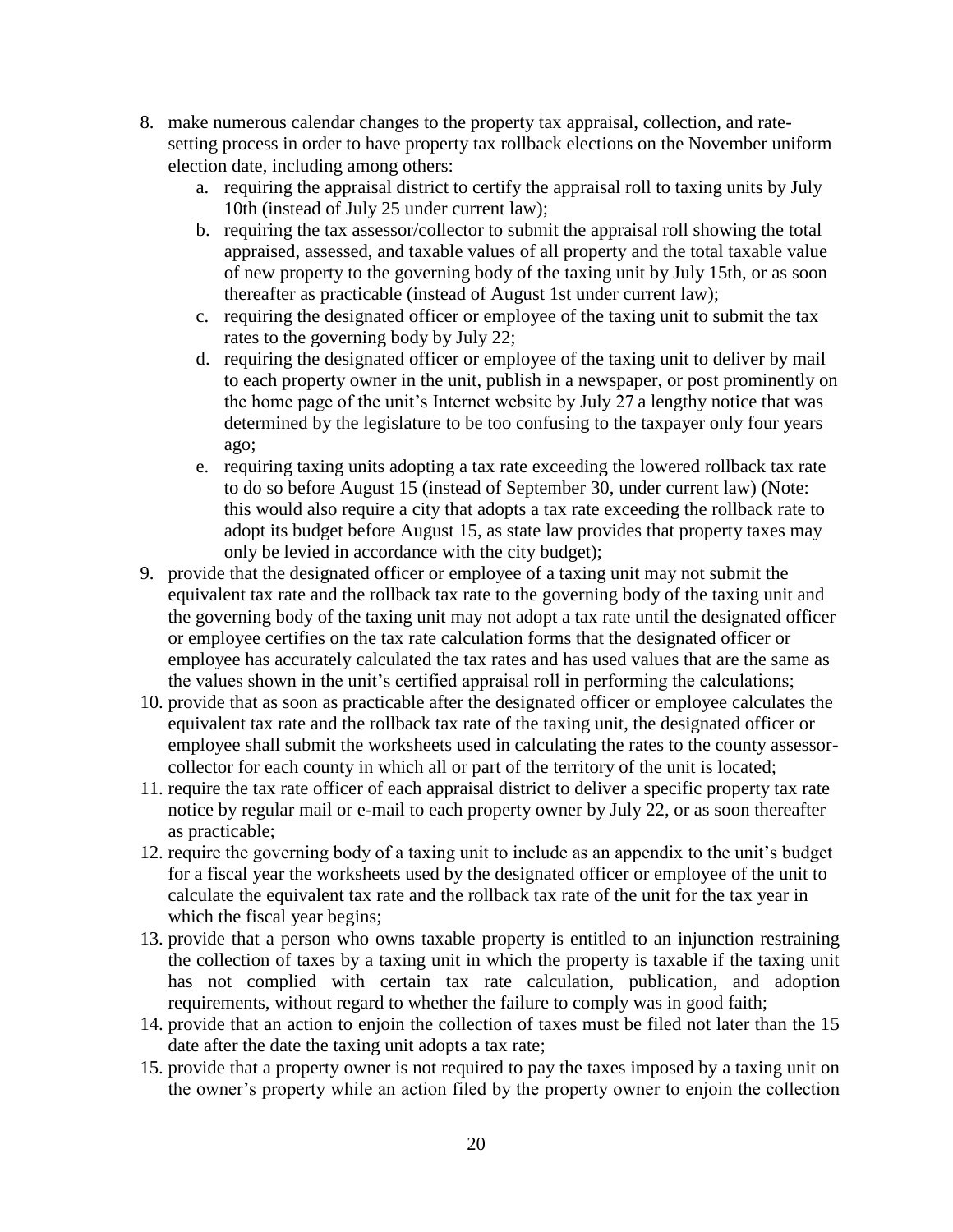of taxes imposed by the taxing unit on the owner's property is pending, and that if the property owner pays the taxes and subsequently prevails in the action, the property owner is entitled to a refund of the taxes paid, together with reasonable attorney's fees and court costs;

- 16. require a taxing unit to adopt a property tax rate before the later of September 30 or the  $60<sup>th</sup>$  day after the date the certified appraisal roll is received by the taxing unit, except that the governing body must adopt a tax rate that exceeds the rollback tax rate before August 15;
- 17. prohibit the governing body of a taxing unit from holding a public hearing on a proposed tax rate or a public meeting to adopt a tax rate until the  $14<sup>th</sup>$  day after the date the officer or employee designated by the governing body of the unit to calculate the equivalent tax rate and the rollback tax rate for the unit enters all required information into the real-time tax rate database;
- 18. prohibit the governing body of a taxing unit from adopting a tax rate until:
	- a. the tax rate officer of each appraisal district in which the taxing unit participates has delivered the required property tax notice;
	- b. the designated officer or employee of the taxing unit has:
		- i. entered in the real-time tax rate database maintained by the tax rate officer the required information for the current tax year; and
		- ii. incorporated the completed tax rate calculation forms into the real-time tax rate database maintained by the tax rate officer; and
	- c. the taxing unit has posted the required information on the taxing unit's Internet website;
- 19. provide new specified forms of notice for public hearings on the tax rate under different scenarios depending upon the proposed tax rate and whether or not a taxing unit is considered to be a "small taxing unit;"
- 20. provide a new specified notice of a meeting to vote on a proposed tax rate that does not exceed the lower of the equivalent or rollback tax rate;
- 21. require the notice provided by a taxing unit under Sections Number 19 or 20, above, to include at the end of the notice a table that compares the taxes imposed on the average residence homestead in the preceding year to the taxes proposed to be imposed on the average residence homestead in the current year;
- 22. require the tax rate officer of each appraisal district to create and maintain a database that:
	- a. is identified by the name of the office of tax rate notices, instead of the name of the appraisal district, and as the "Real-time Tax Rate Database;"
	- b. contains information that is provided by designated officers or employees of the taxing units that are located in the appraisal district in the manner required by rules adopted by the comptroller;
	- c. is continuously updated as preliminary and revised data become available to and are provided by the designated officers or employees of taxing units
	- d. is accessible to the public; and
	- e. is searchable by property address and owner;
- 23. provide that the database must be capable of generating, with respect to each property listed on the appraisal roll for the appraisal district, a real-time tax rate notice that includes: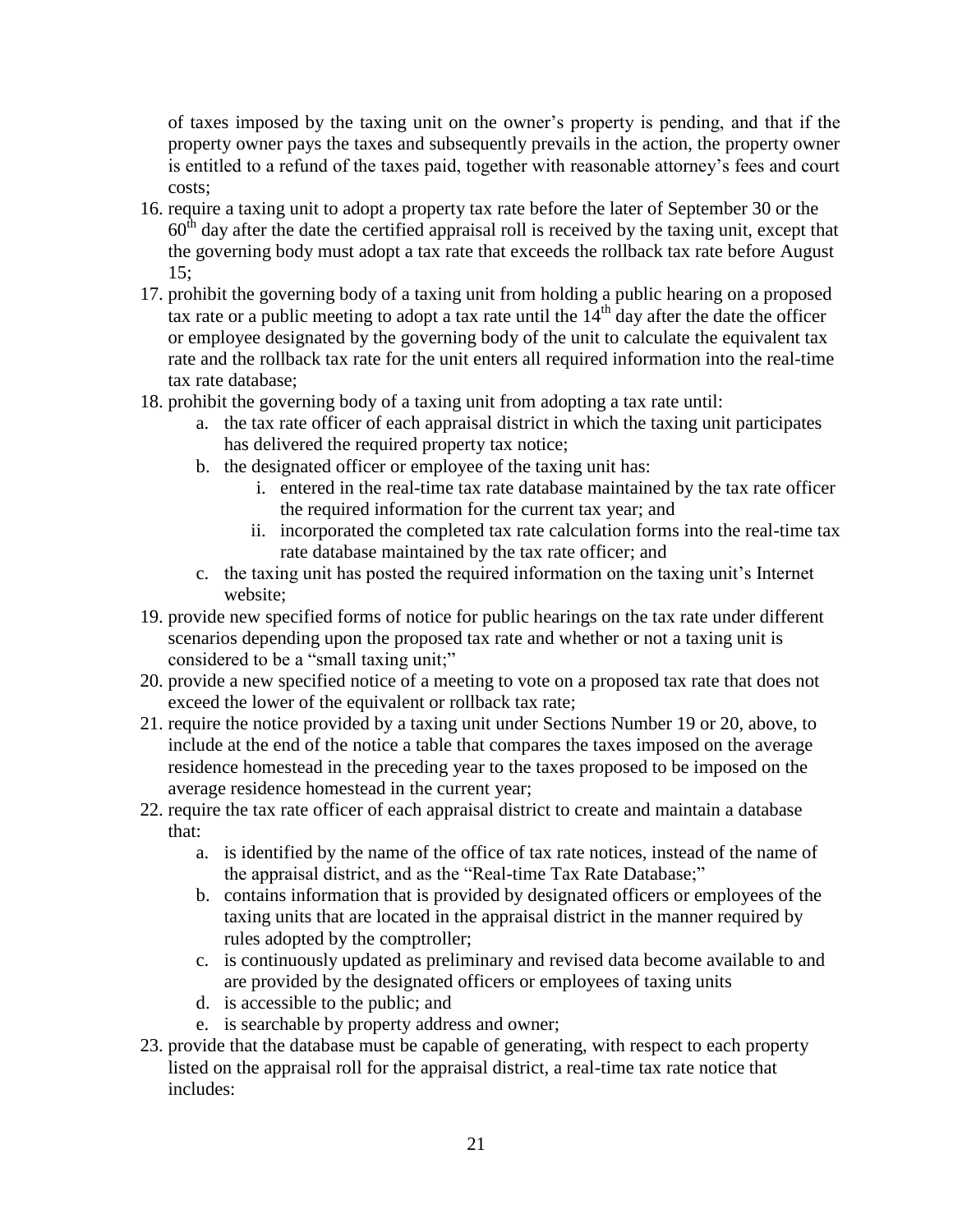- a. the property's identification number;
- b. the property's market value;
- c. the property's taxable value;
- d. the name of the each taxing unit in which the property is located;
- e. for each taxing unit other than a school district in which the property is located;
	- i. the equivalent tax rate; and
	- ii. the rollback tax rate;
- f. for each school district in which the property is located:
	- i. the rate to maintain the same amount of state and local revenue per weighted student that the district received in the school year beginning in the preceding tax year; and
	- ii. the rollback tax rate;
- g. the tax rate proposed by the governing body of each taxing unit in which the property is located;
- h. for each taxing unit other than a school district in which the property is located, the taxes that would be imposed on the property if the unit adopted a tax rate equal to:
	- i. the equivalent tax rate; and
	- ii. the proposed tax rate
- i. for each school district in which the property is located, the taxes that would be imposed on the property if the unit adopted a tax rate equal to:
	- i. the rate to maintain the same amount of state and local revenue per weighted student that the district received in the school year beginning in the preceding tax year; and
	- ii. the proposed tax rate
- j. for each taxing unit other than a school district in which the property is located, the difference between the amount calculated for the equivalent tax rate and the proposed tax rate;
- k. for each school district in which the property is located, the difference between the amount calculated to maintain the same amount of state and local revenue per weighted student the district received in the school year beginning in the preceding year and the proposed tax rate;
- l. the date and location of each public hearing, if applicable, on the proposed tax rate to be held by the governing body of each taxing unit in which the property is located; and
- m. the date and location of the public meeting in which the tax rate will be adopted to be held by the governing body of each taxing unit in which the property is located; and
- n. for each taxing unit in which the property is located, an e-mail address at which the taxing unit is capable of receiving written comments regarding the proposed tax rate of the taxing unit;
- 24. require the database to provide a link to the Internet website used by each taxing unit in which the property is located;
- 25. require the officer or employee designated by the governing body of each taxing unit to calculate the equivalent tax rate and rollback tax rate for the unit must electronically: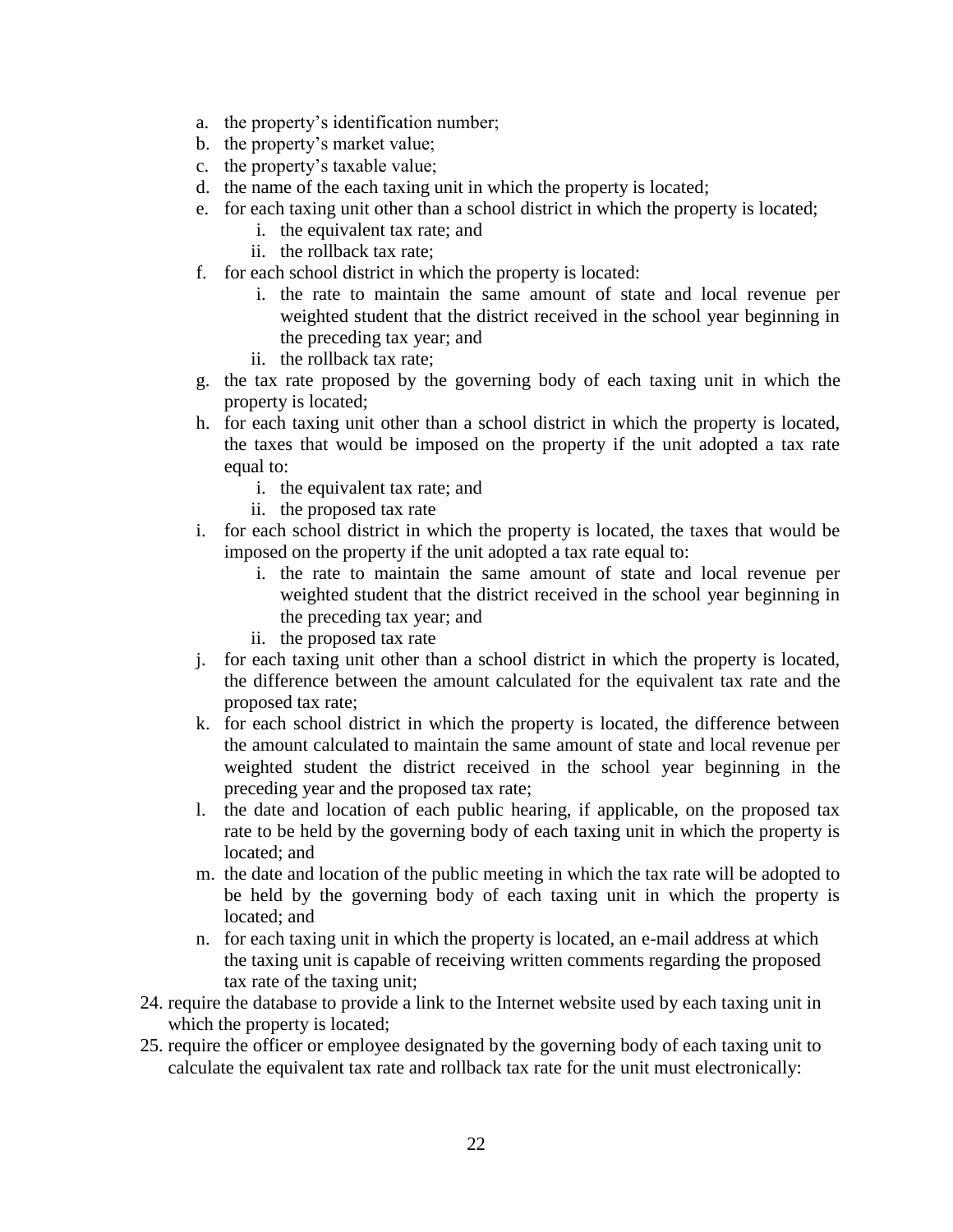- a. enter in the database the information described by Section Number 23, above, as the information becomes available; and
- b. incorporate into the database the completed tax rate calculation forms prepared at the same time the designated officer or employee submits the tax rates to the governing body of the taxing unit;
- 26. require each taxing unit to establish an e-mail address for the purpose described in Section Number 23n, above;
- 27. require each taxing unit to maintain an Internet website or have access to a generally accessible Internet website in which the taxing unit shall post or cause to be posted the following information:
	- a. the name and official contact information for each member of the governing body of the taxing unit;
	- b. the mailing address, e-mail address, and telephone number of the taxing unit;
	- c. the taxing unit's budget for the preceding two years;
	- d. the taxing unit's proposed or adopted budget for the current year;
	- e. the change in the amount of the taxing unit's budget from the preceding year to the current year, by dollar amount and percentage;
	- f. for a taxing unit other than a school district, the amount of property tax revenue budgeted for both maintenance and operations and debt service, respectively, for:
		- i. the preceding two years; and
		- ii. the current year
	- g. the tax rate for both maintenance and operations and debt service, respectively, adopted by the taxing unit for the preceding two years;
	- h. the tax rate for both maintenance and operations and debt service, respectively, adopted by the taxing unit for current year; and
	- i. the most recent financial audit of the taxing unit; and
- 28. eliminate the ability of a taxing unit to challenge before the appraisal review board the level of appraisals of any category of property in the appraisal district or in any territory in the appraisal district.

**1S.B. 46 (Hinojosa) – Property Tax Lien**: would provide that, if the chief appraiser adds property or appraised value that was erroneously exempted in a prior year to the appraisal roll, a tax lien may not be enforced against the property to secure the payment of any taxes, penalties, or interest imposed for that year on the property as a result of the addition of the property or appraised value if at any time after January 1 of that year the property was sold in an arm's length transaction to a person who was not related to the seller within the first degree by consanguinity or affinity. (See **1S.J.R. 7**, below.)

**1S.B. 49 (Schwertner) – Appraisal of Agricultural or Open-Space Land**: would, among other things, eliminate the requirement that a person pay interest along with additional taxes if land that has been designated for agricultural use in any year is sold or diverted to a nonagricultural use.

**1S.B. 50 (Buckingham) – Appraisal Review Boards**: would provide that the appraisal review board may not determine the appraised value of the property that is the subject of a protest to be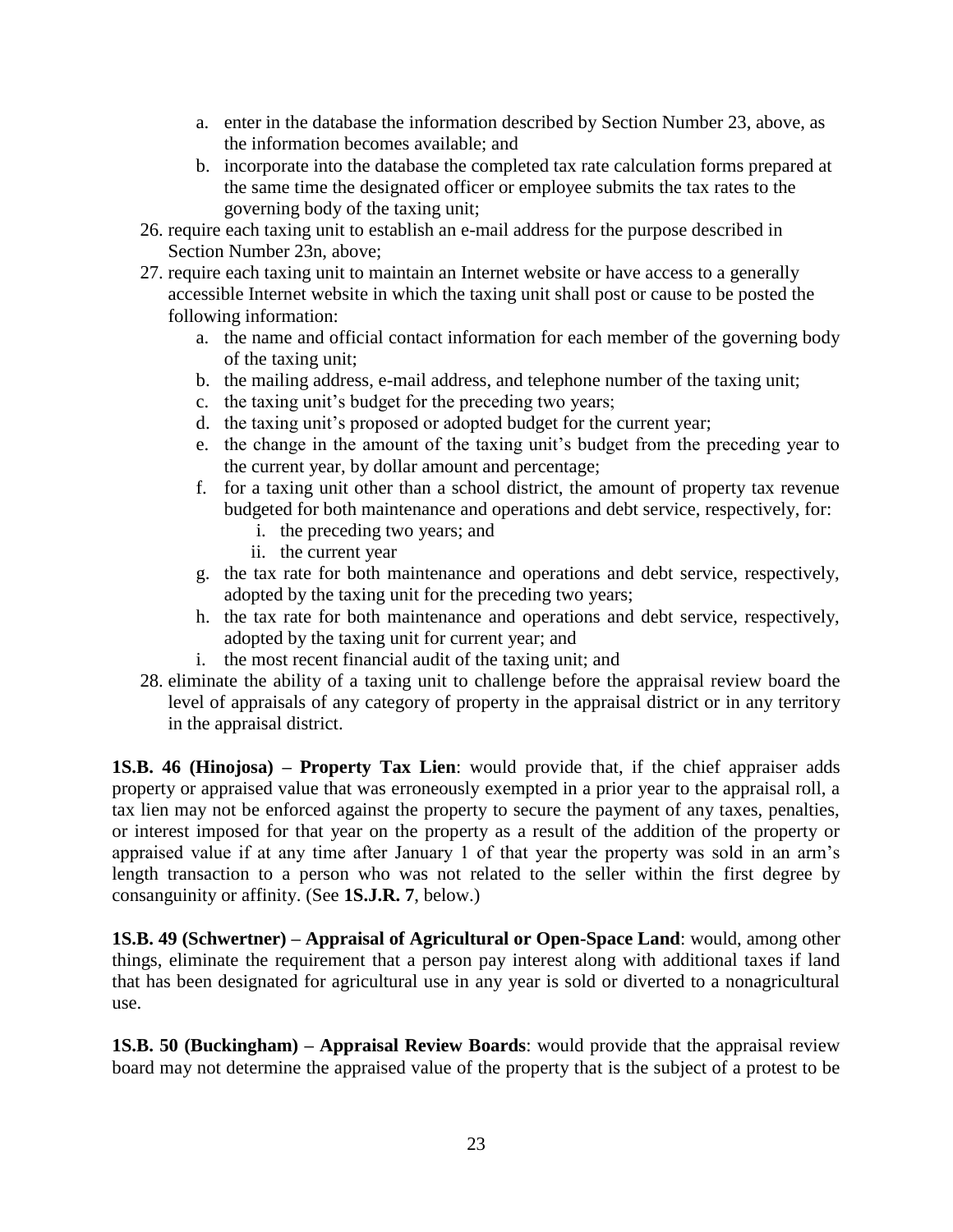an amount greater than the appraised value of the property as shown in the appraisal records submitted to the board by the chief appraiser unless agreed to by the parties to the protest.

**1S.B. 78 (Nichols) – Property Tax Appraisal**: would provide that land used principally as an ecological laboratory by a public or private college or university does not qualify for appraisal as qualified open-space land unless the land was appraised as qualified open-space land on the basis of that use for the 2017 tax year.

**1S.B. 93 (Bettencourt) – Revenue Cap**: this bill would make numerous changes to the process for calculating and adopting property tax rates. Of primary importance to cities, the bill would:

- 1. lower the property tax rollback rate from eight percent to five percent, and also modify the way in which property tax rates are calculated;
- 2. rename the "effective tax rate" and "effective maintenance and operations rate" the "nonew-taxes tax rate" and "no-new-taxes maintenance and operations rate," respectively;
- 3. require the comptroller to prescribe the form of the worksheets used by the designated officer or employee of each taxing unit in calculating the no-new-taxes tax rate and rollback tax rate for the taxing unit;
- 4. provide that the calculation worksheet form must be in an electronic format and be capable of:
	- a. being completed electronically;
	- b. performing calculations automatically based on the data entered by the designated officer or employee;
	- c. being certified by the designated officer or employee after completion; and
	- d. being submitted electronically to the comptroller on completion and certification;
- 5. require the comptroller to prepare an annual list that includes the total tax rate imposed by each taxing unit in the state for the year in which the list is prepared that shall be sorted alphabetically according to:
	- a. the county or counties in which each taxing unit is located; and
	- b. the name of each taxing unit;
- 6. require the comptroller to publish on the comptroller's Internet website the list required in Section Number 5, above, not later than January 1 of the following year;
- 7. require the comptroller to create and maintain a property tax database that:
	- a. contains information that is provided by designated officers or employees of taxing units in the manner required by the comptroller;
	- b. is continuously updated as preliminary and revised data become available to and are provided by the designated officers or employees of the taxing units;
	- c. is accessible to the public; and
	- d. is searchable by property address;
- 8. require the comptroller's property tax database to include, with respect to each property listed on an appraisal roll:
	- a. the property's identification number;
	- b. the property's market value;
	- c. the property's taxable value;
	- d. the name of the each taxing unit in which the property is located;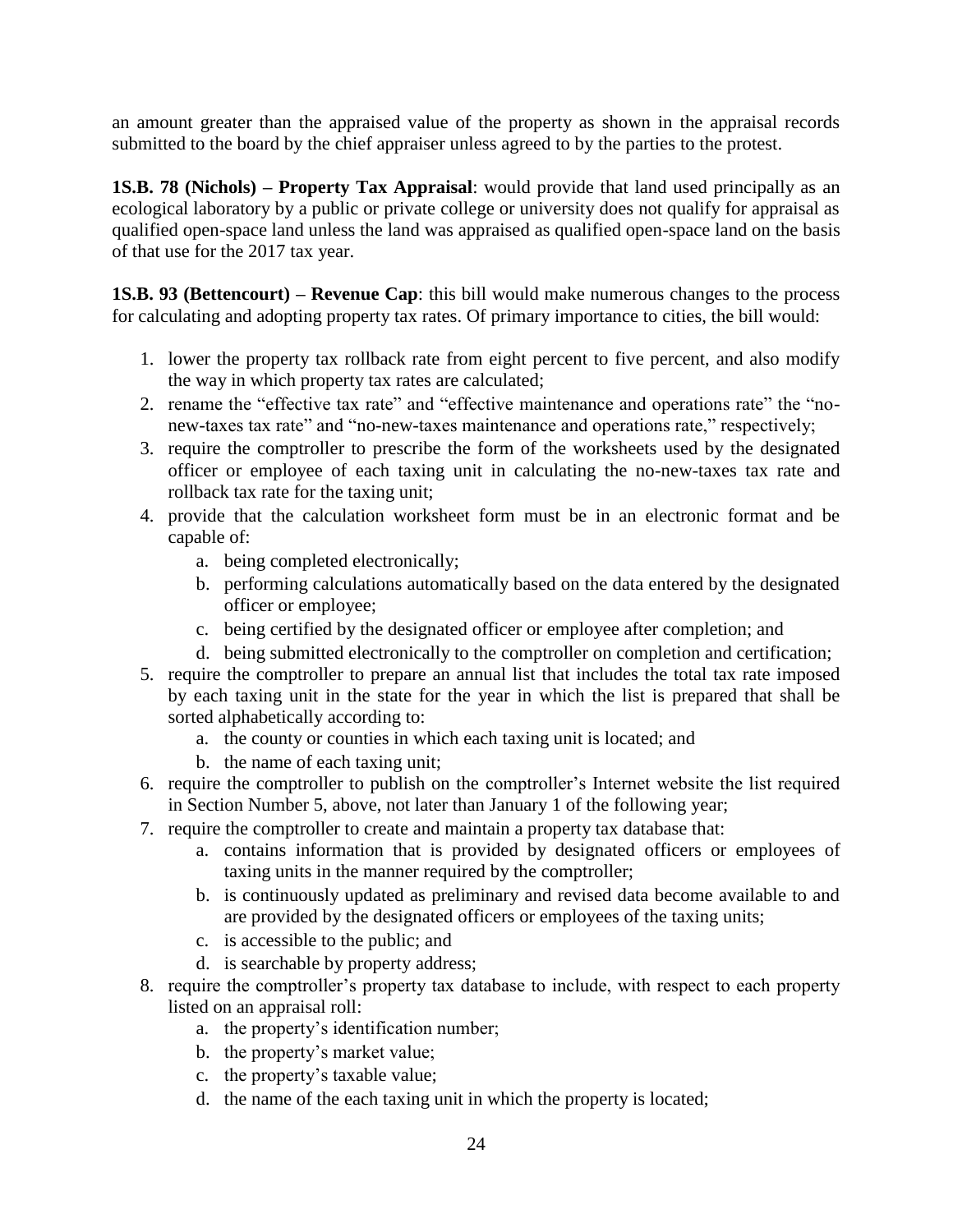- e. for each taxing unit other than a school district in which the property is located;
	- i. the no-new-taxes tax rate; and
	- ii. the rollback tax rate;
- f. for each school district in which the property is located:
	- i. the rate to maintain the same amount of state and local revenue per weighted student that the district received in the school year beginning in the preceding tax year; and
	- ii. the rollback tax rate;
- g. the tax rate proposed by the governing body of each taxing unit in which the property is located;
- h. for each taxing unit other than a school district in which the property is located, the taxes that would be imposed on the property if the unit adopted a tax rate equal to:
	- i. the no-new-taxes tax rate; and
	- ii. the proposed tax rate;
- i. for each school district in which the property is located, the taxes that would be imposed on the property if the unit adopted a tax rate equal to:
	- i. the rate to maintain the same amount of state and local revenue per weighted student that the district received in the school year beginning in the preceding tax year; and
	- ii. the proposed tax rate
- j. for each taxing unit other than a school district in which the property is located, the difference between the amount calculated for the no-new-taxes tax rate and the proposed tax rate;
- k. for each school district in which the property is located, the difference between the amount calculated to maintain the same amount of state and local revenue per weighted student the district received in the school year beginning in the preceding year and the proposed tax rate;
- l. the date and location of each public hearing, if applicable, on the proposed tax rate to be held by the governing body of each taxing unit in which the property is located; and
- m. the date and location of the public meeting in which the tax rate will be adopted to be held by the governing body of each taxing unit in which the property is located;
- 9. require the officer or employee designated by the governing body of each taxing unit to calculate the no-new-taxes tax rate and the rollback tax rate for the unit to electronically submit to the comptroller:
	- a. the information described by Section Number 8, above, as the information becomes available; and
	- b. the property tax rate calculation worksheets prepared at the same time the officer or employee submits the tax rates to the governing body of the taxing unit;
- 10. require the comptroller to deliver by e-mail to the designated officer or employee confirmation of receipt of the property tax rate calculation worksheets submitted to the comptroller;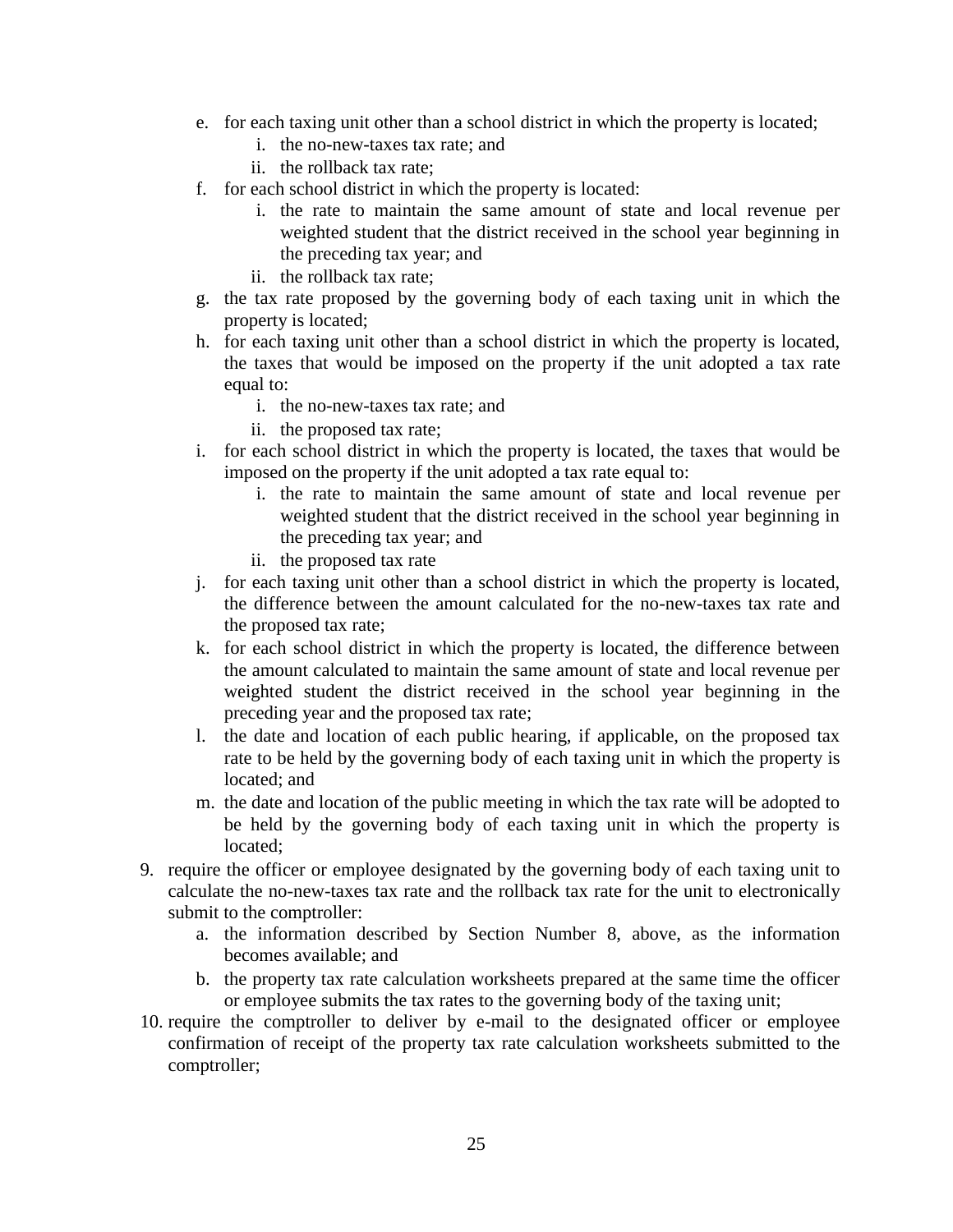- 11. for the notice of appraised value sent to each property owner by the chief appraiser, delete the section stating the amount of tax that would be imposed on the property on the basis of the tax rate for the preceding year if the appraised value is greater than it was in the preceding year;
- 12. amend the definition of "debt" for purposes of calculating a property tax rate to mean a bond, warrant, certificate of obligation, or other evidence of indebtedness owned by a taxing unit that *has been approved at an election* and is payable solely from property taxes in installments over a period of more than one year, not budgeted for payment from maintenance and operations funds, and secured by a pledge of property taxes, or a payment made under contract to secure indebtedness of a similar nature issued by another political subdivision on behalf of the taxing unit;
- 13. require the designated officer or employee of a taxing unit to use the property tax rate calculation worksheet forms prescribed by the comptroller in calculating the no-newtaxes tax rate and the rollback tax rate;
- 14. by August 7 or as soon thereafter as practicable, require the county assessor-collector for each county to deliver by regular mail or e-mail to each property owner a notice that the estimated amount of taxes to be imposed on the owner's property by each taxing unit in which the property is located may be found in the comptroller's property tax database, and the notice must include:
	- a. the address of the internet website at which the information may be found;
	- b. a statement that the property owner may request a written copy of the information from the assessor for each taxing unit in which the property is located; and
	- c. the address and telephone number of each assessor from whom the written copy may be requested;
- 15. provide that the governing body of a taxing unit may not hold a public hearing on a proposed tax rate or a public meeting to adopt a tax rate until the 14th day after the date the officer or employee designated by the governing body of the unit to calculate the nonew-taxes tax rate and the rollback tax rate for the unit electronically submits to the comptroller the information required for the comptroller's property tax database;
- 16. provide that the governing body of a taxing unit other than a school district may not adopt a tax rate until:
	- a. the comptroller has included the information for the unit's current tax year in the comptroller's property tax database; and
	- b. the county assessor-collector for each county in which all or part of the territory of the taxing unit is located has delivered the notice required by law;
- 17. provide that the governing body of a taxing unit that imposes an additional sales and use tax may not adopt a tax rate until the chief financial officer or the auditor for the unit submits to the governing body of the unit a written certification that the amount of additional sales and use tax revenue that will be used to pay debt service has been deducted from the total amount published and that any additional sales and use tax revenue in excess of the total amount published has been deducted from the amount needed to fund maintenance and operation expenditures;
- 18. require each taxing unit to maintain an Internet website;
- 19. repeal the statute providing that tax increment revenue paid into a tax increment fund is excluded from the amount of taxes imposed or collected by the unit in any tax rate calculations; and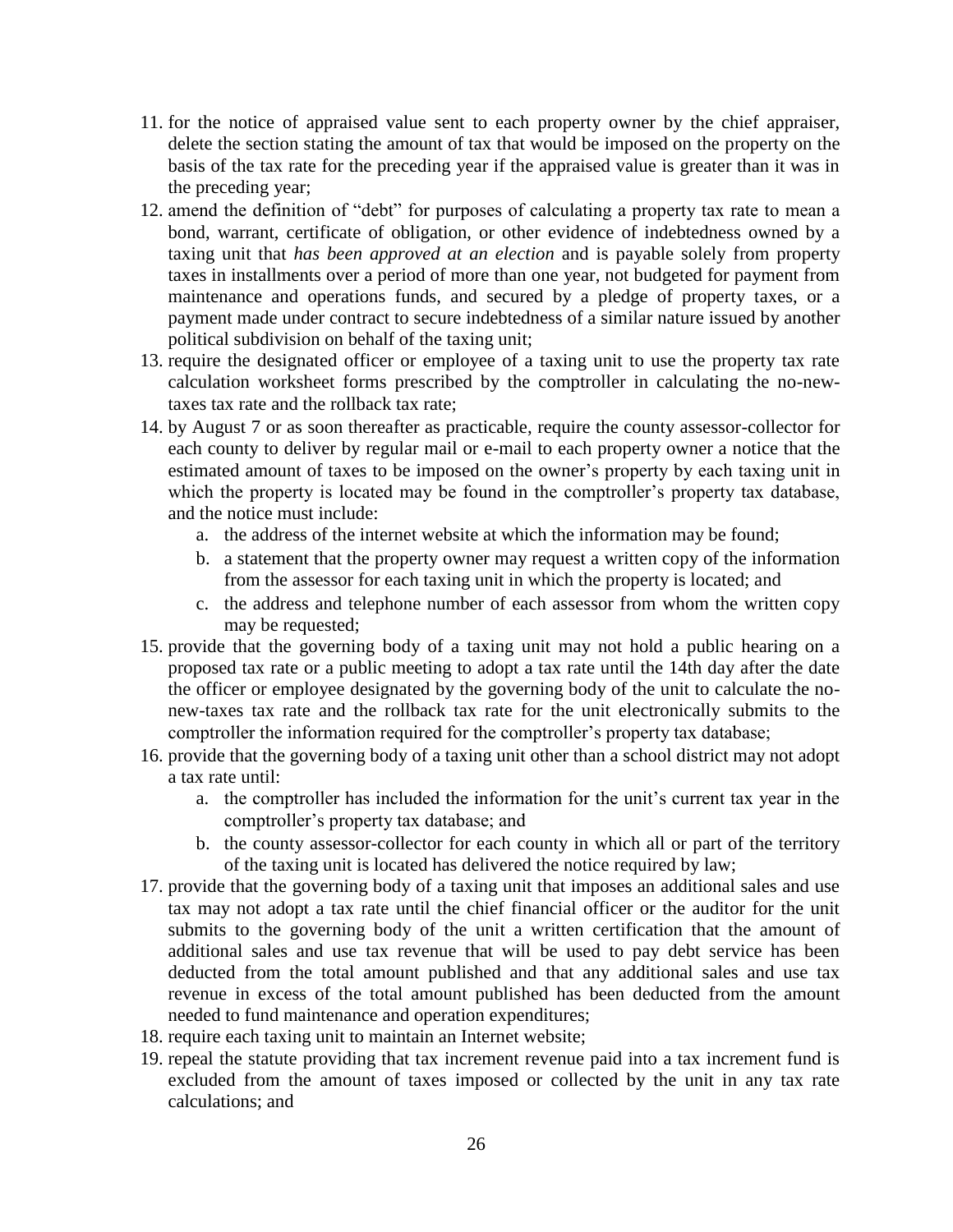20. repeal the statute providing rollback relief for pollution control requirements.

**1S.B. 96 (Bettencourt) – Revenue Cap**: this bill, known as the "Texas Property Tax Reform and Relief Act of 2017," is essentially identical to 1S.B. 1, above, except that this bill would adjust the property tax rollback rate in the following ways define "small taxing unit" as a taxing unit other than a school district for which: (1) the maintenance and operations tax rate proposed for the current tax year is two cents per \$100 of taxable value; or (2) taxes of \$20 million or less are imposed when applied to the current total value for the taxing unit.

**1S.J.R. 7 (Hinojosa) – Property Tax Lien**: would amend the Texas Constitution to provide that, if the chief appraiser adds property or appraised value that was erroneously exempted in a prior year to the appraisal roll, a tax lien may not be enforced against the property to secure the payment of any taxes, penalties, or interest imposed for that year on the property as a result of the addition of the property or appraised value if at any time after January 1 of that year the property was sold in an arm's length transaction to a person who was not related to the seller within the first degree by consanguinity or affinity. (See **1S.B. 46**, above.)

### **Sales Tax**

**1H.B. 139 (Giddings) – Sales Tax Exemption**: would exempt certain school art supplies from sales tax if the sale takes place during a period beginning at 12:01 a.m. on the Friday before the 15th day preceding the uniform date before which a school district may not begin instruction for the school year, and ending at 12 midnight on the following Sunday.

**1H.B. 216 (Fallon) – Sales Tax Exemption**: would exempt firearms and hunting supplies from sales taxes during the last full weekend in August.

### **Purchasing**

**1H.B. 34 (Reynolds) – Legal Services**: would, among other things, provide that attorneys are added to the Professional Services Procurement Act (which would require qualifications-based procurement).

### **Elections**

**1H.B. 141 (Paul) – Municipal Management Districts**: would impose various changes to the governance and operation of municipal management districts.

**1H.B. 169 (Fallon) – Voter Assistance**: would, among other things: (1) provide that an election officer commits a Class A misdemeanor if the person permits an unlawful voter or ineligible ballot to be cast in a manner that will be counted; (2) provide that a voter who is unable to read or mark the ballot by reason of blindness, disability, or inability to read the language in which the ballot is written is eligible for assistance; (3) provide that before allowing a person to assist a voter, an election officer must: (a) review the voter assistance affidavit form and confirm that the form is complete; (b) note on the form the reason provided by the voter for eligibility for assistance; (c) confirm that the assisting person is eligible to assist the voter based upon the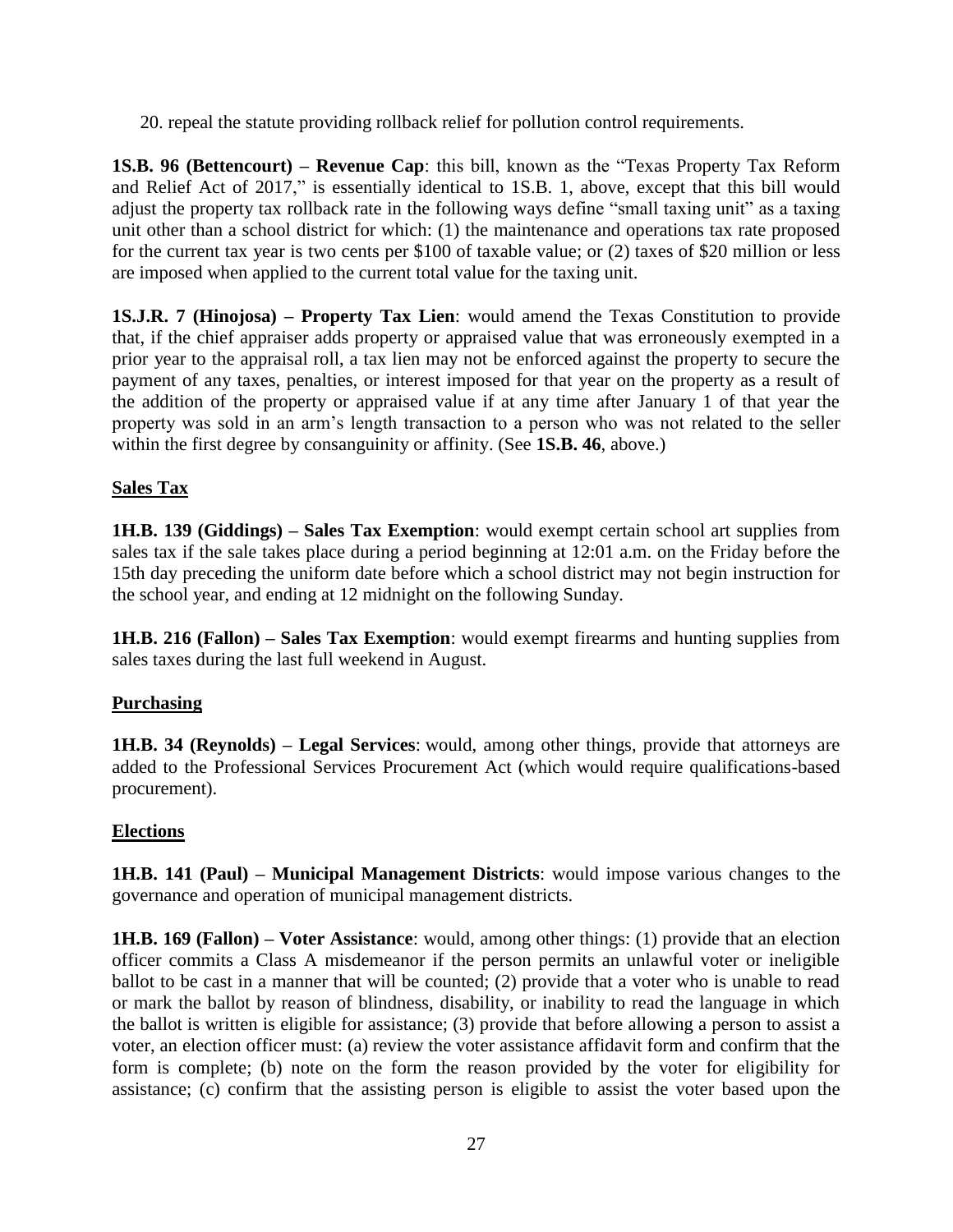answers provided; (d) administer the oath to the assisting person; and (e) sign the voter assistance affidavit attesting that the officer has complied with (a)-(d); (4) provide that an election officer commits a Class A misdemeanor if the officer knowingly fails to comply with (2); and (5) increase penalties under certain circumstances for a number of different electionrelated offenses including: (a) unlawfully assisting or influencing a voter; (b) fraudulent use of application for ballot by mail; (c) unlawful carrier envelope action by person other than voter; (d) unlawfully assisting voter voting ballot by mail; and (e) paid vote harvesting activity.

**1H.B. 184 (Goldman) – Election Fraud Preemption**: would, among other things: (1) increase penalties under certain circumstances for a number of different election-related offenses including: (a) fraudulent use of application for a ballot by mail; (b) unlawful carrier envelope action by a person other than the voter; (c) unlawfully assisting a voter voting a ballot by mail; (2) require a presiding election judge to, not later than the 10th day after election day, deliver written notice to the attorney general, including certified copies of the carrier envelope and corresponding ballot application of any ballot rejected because: (a) the voter was deceased; (b) the voter already voted in person in the same election; (c) the signatures on the carrier envelope and ballot application were not executed by the same person; (d) the carrier envelope certificate lacked a witness signature; or (e) the carrier envelope certificate was improperly executed by an assistant; and (3) provide that a person commits a Class A misdemeanor if the person knowingly or intentionally makes any effort to: (a) influence the independent exercise of the vote of another in the presence of the ballot or during the voting process; (b) cause a voter registration application, ballot, or vote to be obtained or cast under false pretenses; or (c) cause any intentionally misleading statement, representation, or information to be provided; (i) to an election official; or (ii) on an application for ballot by mail, carrier envelope, or other official election-related form or document. (Companion bill is **1S.B. 5** by **Hancock**.)

**1H.B. 212 (Reynolds) – Voter Registration**: would require the secretary of state to implement a program to allow a person who has an unexpired Texas driver's license or personal identification card to complete an electronic voter registration application over the Internet.

**1S.B. 5 (Hancock) – Election Fraud Preemption**: would, among other things: (1) increase penalties under certain circumstances for a number of different election-related offenses including: (a) fraudulent use of application for a ballot by mail; (b) unlawful carrier envelope action by a person other than the voter; (c) unlawfully assisting a voter voting a ballot by mail; (2) require a presiding election judge to, not later than the 10th day after election day, deliver written notice to the attorney general, including certified copies of the carrier envelope and corresponding ballot application of any ballot rejected because: (a) the voter was deceased; (b) the voter already voted in person in the same election; (c) the signatures on the carrier envelope and ballot application were not executed by the same person; (d) the carrier envelope certificate lacked a witness signature; or (e) the carrier envelope certificate was improperly executed by an assistant; and (3) provide that a person commits a Class A misdemeanor if the person knowingly or intentionally makes any effort to: (a) influence the independent exercise of the vote of another in the presence of the ballot or during the voting process; (b) cause a voter registration application, ballot, or vote to be obtained or cast under false pretenses; or (c) cause any intentionally misleading statement, representation, or information to be provided; (i) to an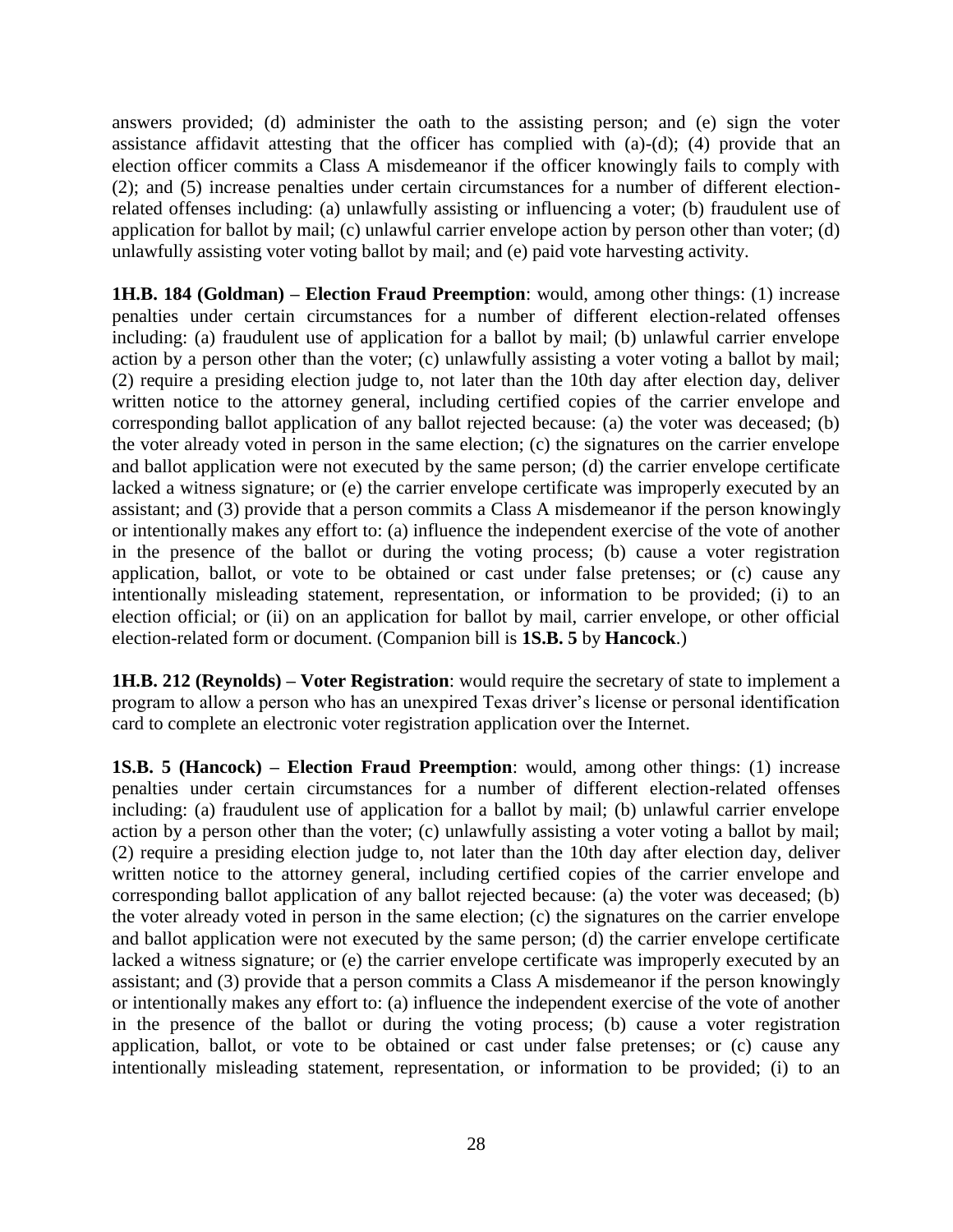election official; or (ii) on an application for ballot by mail, carrier envelope, or other official election-related form or document. (Companion bill is **1H.B. 184** by **Goldman**.)

**1S.B. 34 (Miles) – Early Voting by Mail**: would, among other things, provide that: (1) the officially prescribed application form for an early voting ballot must include a space for the voter to provide a change of residence address within the county, if applicable; (2) if the application includes a change of address within the county, the early voting clerk shall notify the voter registrar of the change and the registrar shall update the voter's registration accordingly; (3) the early voting clerk is not required to provide a form for a statement of residence to a voter who indicated a change of address within the county on the voter's application for an early voting ballot to be voted by mail; and (4) the signature verification committee and early voting ballot board may provide a voter the opportunity to correct a defect under certain circumstances for an early voting ballot voted by mail.

**1S.B. 36 (Rodriguez) – Early Voting by Mail**: would, among many other things, authorize early voting by mail for any qualified voter and provide for implementing procedures.

#### **Open Government**

**1H.B. 219 (Martinez) – Occupational License Addresses**: provides that certain the home address of certain state occupational license holders may not be published on the state agency's website, unless the license holder requests for their home address to appear on the state agency's website.

#### **Other Finance and Administration**

**1H.B. 117 (Uresti) – Cell Phone Ban**: would provide that certain affirmative defenses to prosecution for violation of the offense of use of a portable wireless communication device while operating a motor vehicle are not available if the offense was committed by a person under 18 or by a person operating a school bus.

**1H.B. 128 (Leach) – Abortion**: would provide that neither a state agency nor a political subdivision may not use appropriated money to pay or reimburse, directly or through a contract or grant, a person that pays for or provides abortion services.

**1H.B. 146 (Farrar) – Breast-Feeding**: would: (1) prohibit a person from interfering with or restricting the right of a mother to breast-feed in any location the mother and child are authorized to be, and from revoking the mother's authority to be on the premises solely because she is breast-feeding; (2) require the comptroller to provide certain notifications about a mother's right to breast-feed; (3) authorize a mother to bring a civil action against a person who allegedly violates the mother's right to breast-feed; and (4) provide that if a mother prevails in a civil action she is entitled to injunctive relief, damages up to \$500 for each day a violation occurred, reasonable attorney's fees, and court costs.

**1H.B. 163 (Springer) – Abortion**: would provide, among other things, that a city may not enter into a contract, give any thing of value, or transact in any way with an abortion facility licensed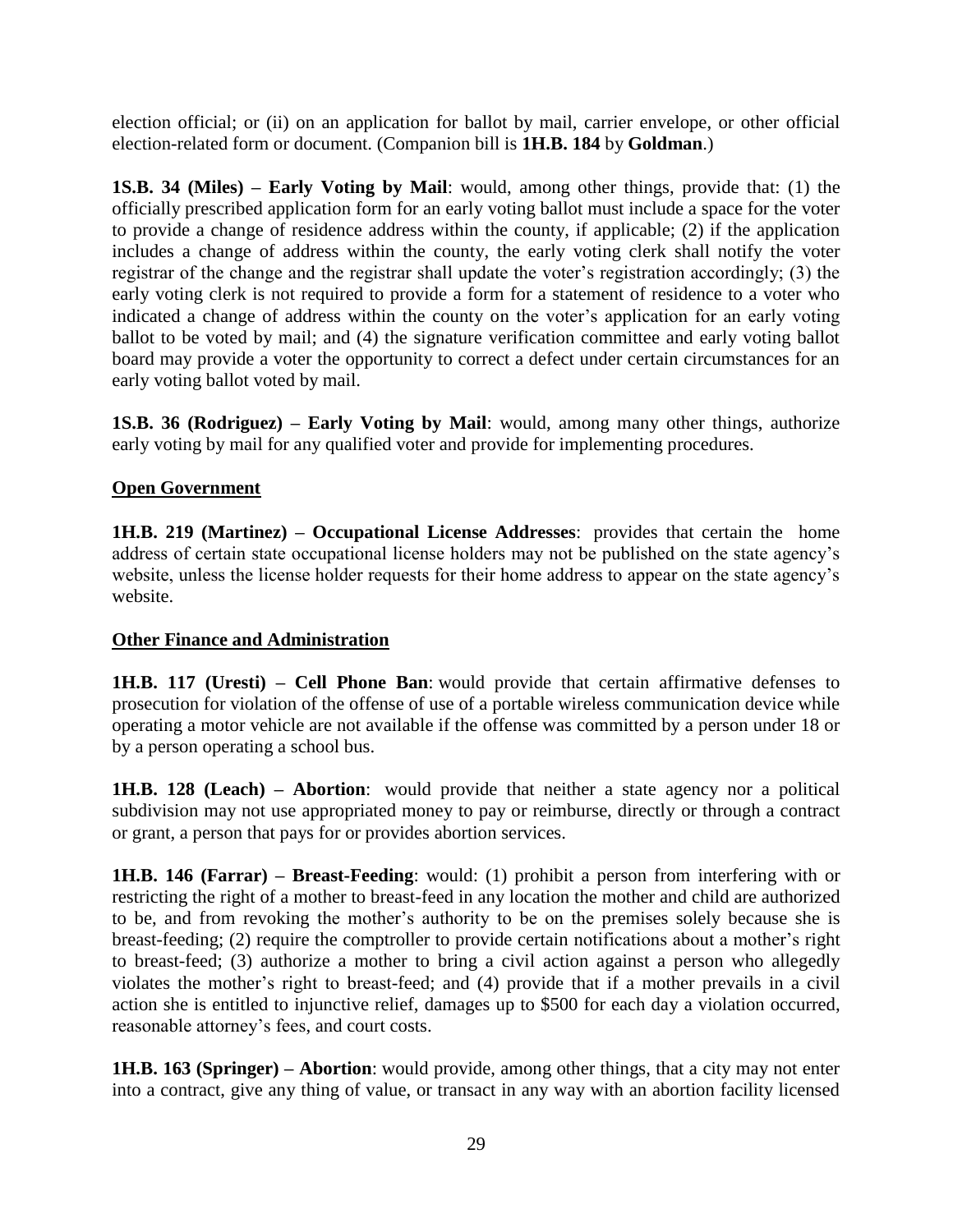by the state or an affiliate of the abortion provider, except for basic governmental services such as police, fire, and utility services.

**1H.B. 166 (Minjarez) – Sexual Assault Evidence**: would require a law enforcement agency that receives evidence of a sexual assault or sex offense to assign a unique number to the evidence and submit the evidence to a public accredited crime lab within 14 days. (Note: current law allows a law enforcement agency 30 days to submit the evidence.)

**1H.B. 170 (Dutton) – Public Bathrooms**: would: (1) require a person with control over bathrooms and changing facilities in a public building to ensure that each bathroom and facility in the building is gender-neutral and single-occupancy; (2) except from the requirement in  $(1)$ : (a) a federal or other building exempt by law; and (b) a public building constructed before January 1, 2018; and (3) provide a civil penalty for a violation of (1).

**1H.B. 171 (Goldman) – Cell Phone Ban**: would preempt a city from regulating or prohibiting the use of a wireless communication device while operating a motor vehicle. (This bill is identical to **1S.B. 15** by **Huffines**.)

**1H.B. 180 (Shine) – Local Debt**: would, among other things: (1) require the comptroller to create an Internet database, known as the Political Subdivision Public Information Warehouse, that contains information regarding all active political subdivisions in the state that are authorized to impose an ad valorem or sales and use tax to issue bonds, notes, or other obligations; (2) require the warehouse database to include the following information: (a) the name of the political subdivision; (b) the rate of any sales and use tax the political subdivision imposes; (c) various property tax rates for the most recent tax year; (d) the total amount of the political subdivision's debt, including the principal, interest, and year in which the debt would be paid; (e) the political subdivision's Internet website address, or if the political subdivision does not operate a website, contact information to enable a member of the public to obtain information from the political subdivision; and (f) the Internet website address for the appraisal district in each county in which a political subdivision has territory; (3) authorize, but not require, the warehouse database to include the following information: (a) information describing the political subdivision's boundaries; (b) the political subdivision's current budget; (c) each current check registry published by the political subdivision's governing body; and (d) any other current financial audit or annual report published by the political subdivision's governing body; (4) authorize the comptroller to consult with the appropriate person from each political subdivision to obtain the information necessary to operate and update the warehouse database; (5) require the governing body of a political subdivision that publishes the check registry on its website to provide a link to the webpage containing the information to the comptroller; (6) require the comptroller to update tax rate information at least annually; (7) require a political subdivision to transmit records and other information to the comptroller annually in a form and in the manner prescribed by the comptroller, for purposes of operating the Political Subdivision Public Information Warehouse; and (8) require a political subdivision to transmit to the comptroller: (a) its most recently adopted annual budget; (b) its most recently adopted annual financial report; and (c) the address of the Internet website maintained by the political subdivision, if any.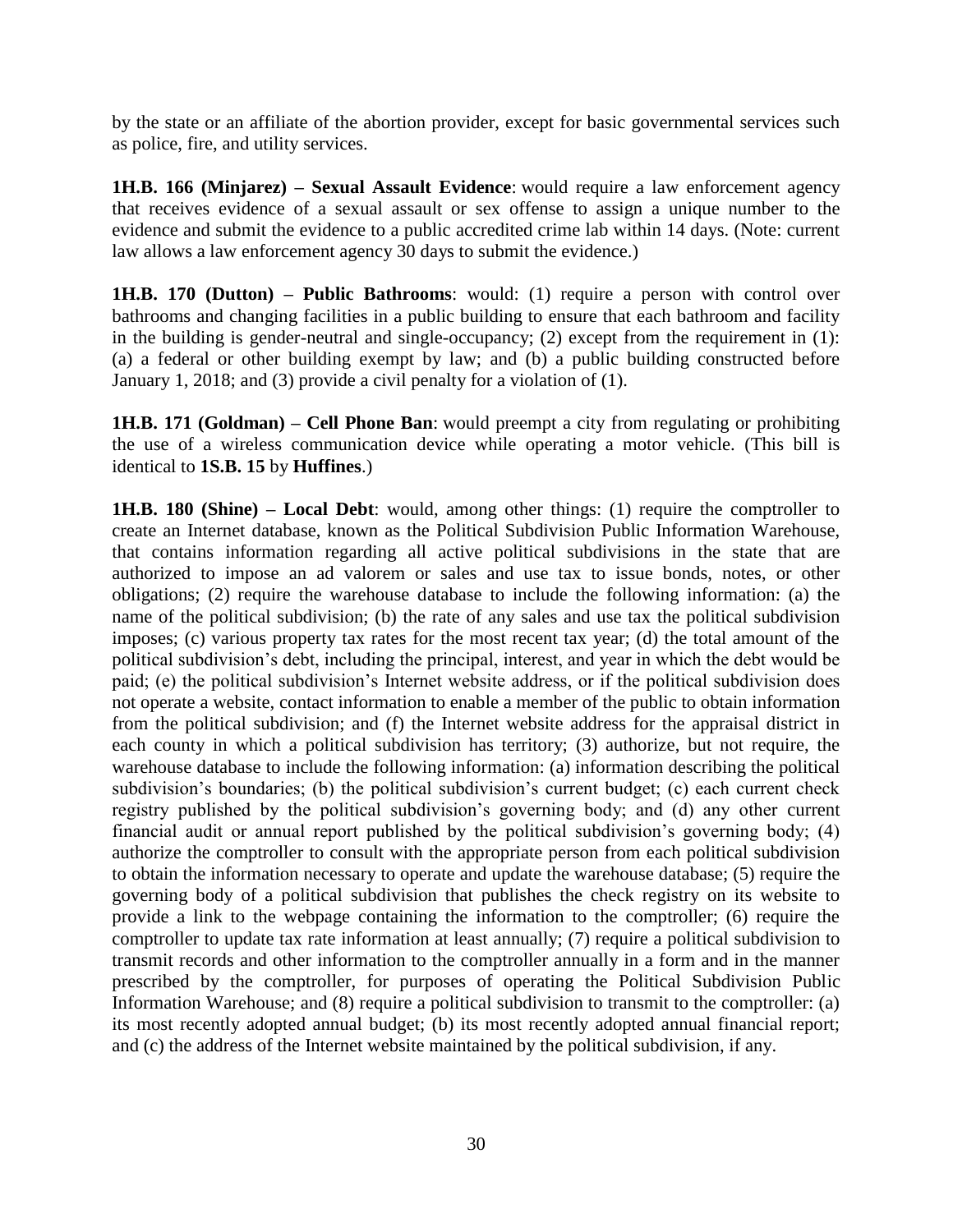**1H.B. 206 (Villalba) – Expenditure Limit**: would: (1) provide that unless additional expenditures are authorized by a majority of a city or county's voters voting at an election called for that purpose, a city or county's total expenditures from all available sources of revenue in a fiscal year may not exceed the greater of: (a) the amount of total expenditures for the preceding fiscal year; or (b) an amount determined by multiplying the amount of total expenditures from all available sources of revenue in the preceding fiscal year by the product of: (i) the sum of one and the estimated average rate of projected growth of the population that resides in the city or county's geographic boundaries during the period ending on the last day of the fiscal year and beginning the first day of the preceding fiscal year; and (ii) the sum of one and the estimated average rate of monetary inflation in this state during the period described by  $(1)(b)(i)$ ;  $(2)$ provide that for the purposes of determining the amount of total expenditures described by  $(1)(a)$ : (a) the city or county shall use, as available, data published by the United States Census Bureau as a basis for estimating projected population growth; (b) not later than May 1 of each year, the comptroller of public accounts shall make available on the comptroller's Internet website and submit to the secretary of state for publication in the Texas Register the rate of monetary inflation in this state for the preceding year; and (c) as soon as practicable after receipt of the rate described in (2)(b) from the comptroller, the secretary of state shall publish that rate in the Texas Register; and (3) provide that the requirements in (1) and (2), above, do not apply to a city or county that does not impose taxes or incur debt.

**1H.B. 211 (Reynolds) – Officer-Involved Injuries or Deaths**: would: (1) disqualify an attorney from prosecuting a peace officer with respect to any offense arising out of an officer-involved injury or death, if the officer is employed by a political subdivision that is also served by the attorney; (2) require a local law enforcement agency employing the peace officer involved in an officer-involved injury or death to report the incident as soon as practicable to the attorney general; and (3) require the attorney general to appoint a special prosecutor to perform the duties of a prosecuting attorney in the case.

**1H.B. 213 (Fallon) – Public Retirement Benefits:** would limit the amount of retirement benefits any member of a public retirement system, including the Texas Municipal Retirement System, may receive to an amount no larger than certain military salaries or certain federal deputy positions, regardless of the amount in the account or the years of service of the public official.

**1H.J.R. 31 (Shine) – Unfunded Mandates**: would amend the Texas Constitution to provide that a law enacted by the legislature on or after January 1, 2019, that requires a city or county to establish, expand, or modify a duty or activity that requires the expenditure of revenue by the city or county is not effective unless the legislature appropriates or otherwise provides, from a source other than the revenue of the city or county, for the payment or reimbursement of the costs incurred for the biennium by the city or county in complying with the requirement.

**1S.B. 4 (Schwertner) – Abortion Providers**: would, with limited exceptions, prohibit a governmental entity from entering into a taxpayer resource transaction or contract with an abortion provider or an affiliate of an abortion provider.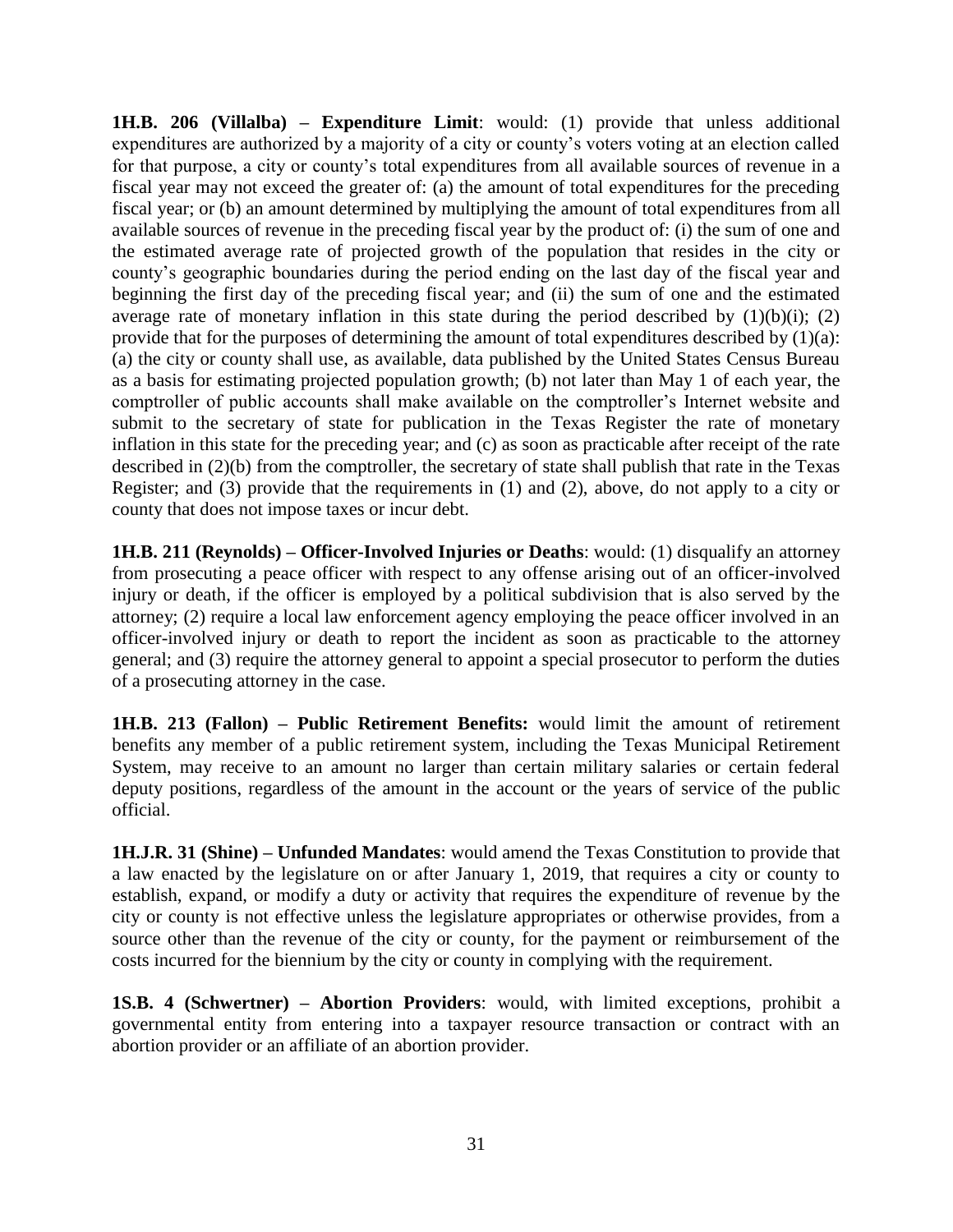**1S.B. 18 (Estes) – Expenditure Limit**: would: (1) provide that a city or county's total expenditures from all available sources of revenue in a fiscal year may not exceed the greater of: (a) the city or county's total expenditures from all available sources of revenue in the preceding fiscal year; or (b) an amount determined by multiplying: (i) the city or county's total expenditures from all available sources of revenue in the preceding fiscal year; and (ii) the sum of one and the rate most recently published by the Legislative Budget Board under (2), below: (2) require the Legislative Budget Board to publish a rate not later than January 31 of each year equal to the product of: (a) the rate of growth of the state's population during the preceding calendar year, using the most recent estimates published by the United States Census Bureau; and (b) the rate of monetary inflation in this state during the preceding calendar year, using the effective consumer price index for all items for this state as determined by the Legislative Budget Board based on information published by the Bureau of Labor Statistics of the United States Department of Labor; (3) provide that a city or county's total expenditures from all available sources of local revenue in a fiscal year may exceed the amount described in (1), above, if: (a) the local government's voters approve the additional expenditures for that fiscal year at an election called for that purpose and held on a uniform election date; or (b) the governor declares or renews a declaration of a state of disaster in that fiscal year, and the governor's designation of the area threatened includes all or part of the geographic territory of the local government; (4) provide that revenue received from the issuance of bonds approved by the voters or from a grant, donation, or gift is not considered an available source of revenue for the purposes of the bill.

**1S.B. 25 (Hall) – Cell Phone Ban**: would: (1) prohibit a city from regulating or prohibiting distracted driving, including the use of a cell phone while operating a motor vehicle; (2) permit a city to continue enforcing state laws related to distracted driving; (3) create the offense of collision during distracted driving that provides: (a) a person commits an offense if the person causes or is at fault in a collision while operating a motor vehicle and engaging in activity that is not related to the operation of the motor vehicle and interferes with the driver's ability to pay attention to the road; and (b) the offense is a class C misdemeanor, except that the offense is a state jail felony if it is shown at trial that an individual suffered serious bodily injury or death.

**1S.B. 38 (Rodriguez) – Discrimination**: would: (1) provide, with certain exceptions, that a person commits a discriminatory practice in violation of law if the person, because of sexual orientation or gender identity or expression of an individual, denies the individual full and equal accommodation in a place of public accommodation or otherwise discriminates against or segregates the individual based on sexual orientation or gender identity or expression; (2) authorize a person aggrieved because of a violation of law described in (1) to file a civil action in district court; and (3) add sexual orientation and gender identity or expression as a protected class in existing state anti-discrimination provisions.

**1S.B. 39 (Zaffirini) – Cell Phone Ban**: would provide that: (1) a motor vehicle operator is prohibited from using a portable wireless communication device unless the vehicle is stopped outside a lane of travel; and (2) a city is preempted from adopting or enforcing regulations related to the use of a portable wireless communication device by the operator of a motor vehicle.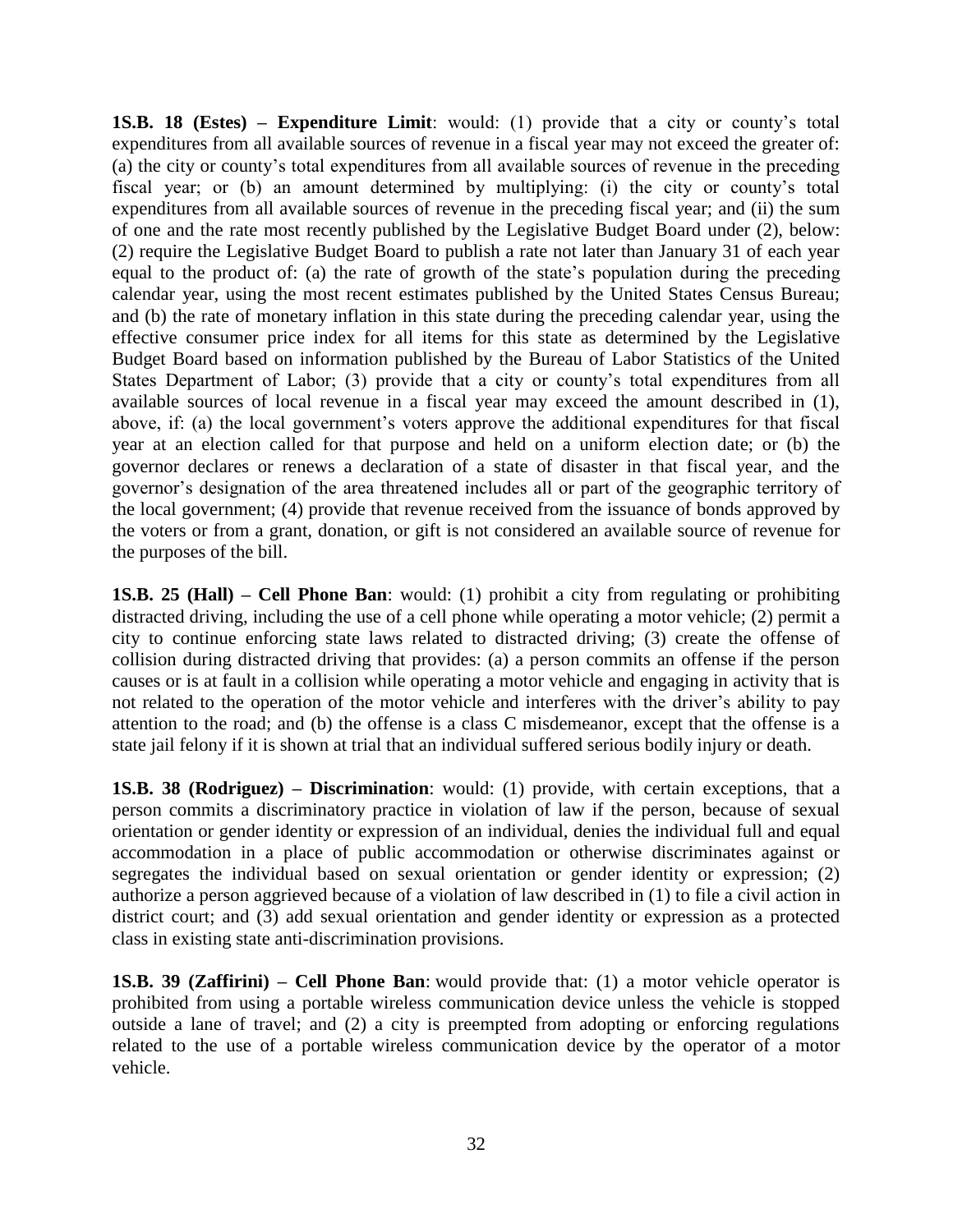**1S.B. 52 (Huffines) – Local Debt**: would provide that an election held by a political subdivision to authorize the issuance of bonds does not authorize the issuance of the bonds unless at least three-fifths of the voters voting in the election vote in favor of authorizing the issuance of bonds.

**1S.B. 54 (Huffines) – Preemption Suits**: would provide, in regard to cities and counties over 25,000 in population, that: (1) if a court determines an ordinance or similar measure of the political subdivision is unenforceable because it is preempted by state law, the court shall award the prevailing party court costs and reasonable and necessary attorney's fees to be paid by the political subdivision; and (2) if a court determines an officer of the political subdivision has failed to perform an act of the office required by state law, the court shall award the prevailing party court costs and reasonable attorney's fees to be paid by the political subdivision for which the officer served at the time of the failure to perform.

**1S.B. 63 (Buckingham) – Military Cities**: would provide that, for purposes of the applicability of the law governing the provision of state aid to certain local governments disproportionately affected by the granting of property tax relief to disabled veterans, the term "local government" means a city located wholly or partly in a county in which a United States military installation is wholly or partly located. (Companion bill is **1H.B. 74** by **Cosper**.)

**1S.B. 65 (Garcia) – Government Bathrooms**: would provide: (1) that a governmental entity (including a city), with control over a bathroom or changing facility in a building owned or leased by the entity, must allow a person to use a bathroom or changing facility located in the building consistent with the person's gender identity or gender expression; and (2) for an attorney general complaint and enforcement process (including civil penalties, mandamus, and other equitable relief) for a violation of the requirement described in (1).

**1S.B. 77 (Schwertner) – Abortion Providers**: would, with limited exceptions, prohibit a governmental entity from entering into a taxpayer resource transaction or contract with an abortion provider or an affiliate of an abortion provider.

**1S.B. 79 (Menendez) – Medical Cannabis:** would prohibit a city from enacting, adopting, or enforcing a rule, ordinance, order, resolution, or other regulation that prohibits the cultivation, production, dispensing, or possession of medical cannabis.

**1S.J.R. 8 (Buckingham) – Unfunded Mandates:** would propose an amendment to the Texas Constitution that would provide that a law enacted by the legislature on or after January 1, 2019, that requires a city or county to establish, expand, or modify a duty or activity that requires the expenditure of revenue is not effective unless the legislature appropriates or otherwise provides for the payment or reimbursement of the costs incurred in complying with the requirement. (Companion bill is **1H.J.R. 34** by **Burns**.)

## **Community and Economic Development**

**H.B. 6 (Huberty) – Annexation**: would completely rewrite the Municipal Annexation Act to severely curtail the ability of cities to annex property. Generally, the bill would provide that: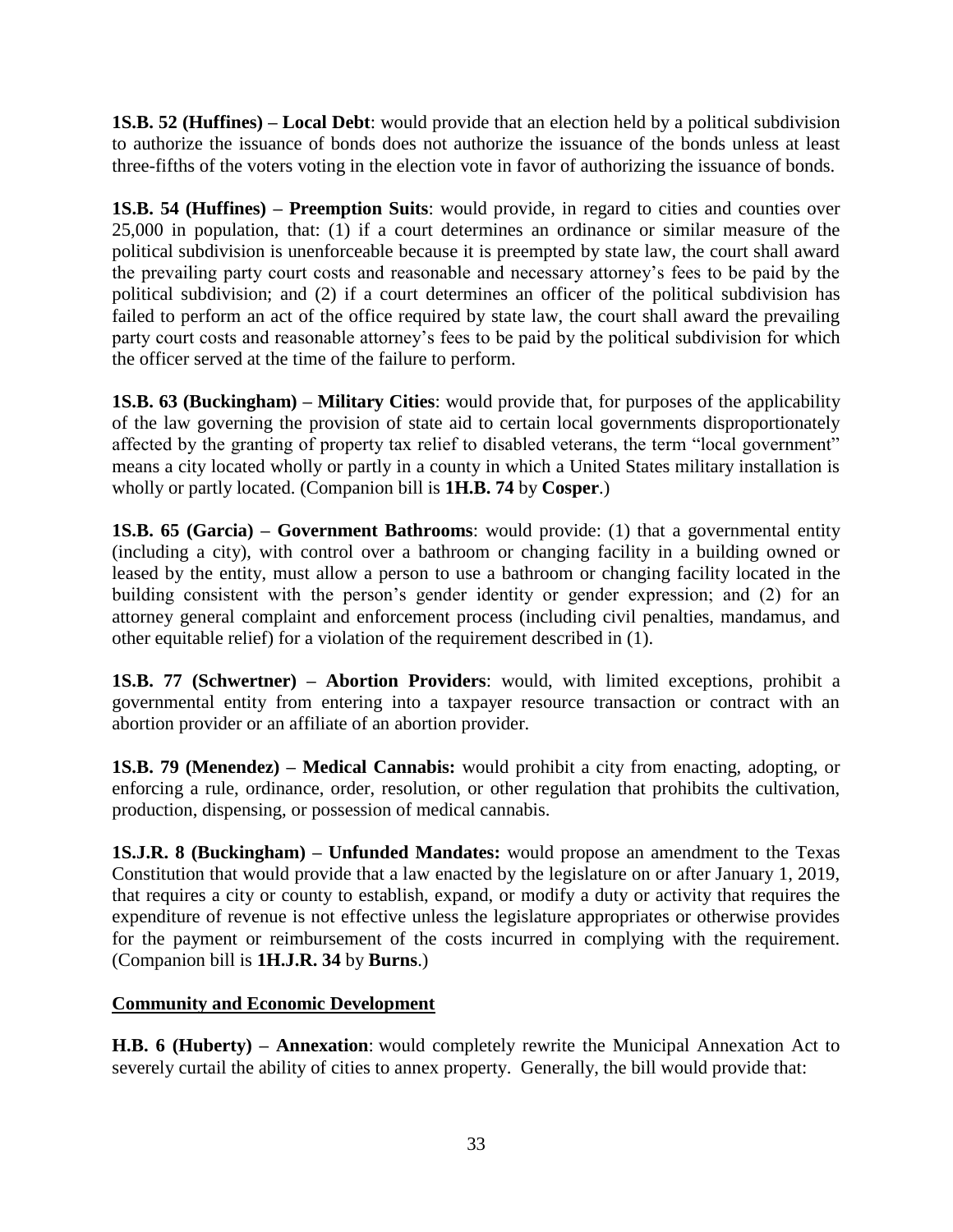- 1. A "Tier 1 county" means a county with a population of less than 500,000.
- 2. A "Tier 2 county" means a county with a population of 500,000 or more.
- 3. A "Tier 1 municipality" means a municipality wholly located in one or more tier 1 counties that proposes to annex an area wholly located in one or more tier 1 counties.
- 4. A "Tier 2 municipality" means a municipality: (a) wholly or partly located in a tier 2 county; or (b) wholly located in one or more tier 1 counties that proposes to annex an area wholly or partly located in a tier 2 county.
- 5. A tier 2 municipality is authorized to annex an area with a population of 200 or more only if the following conditions are met, as applicable: (a) the city holds an election in the area proposed to be annexed at which the qualified voters of the area may vote on the question of the annexation and a majority of the votes received at the election approve the annexation; and (b) if the registered voters of the area do not own more than 50 percent of the land in the area, the city obtains consent to annex the area through a petition signed by more than 50 percent of the owners of land in the area.

More specifically, the bill would provide – among many other things – that:

- 1. A tier 1 municipality can continue to annex under the existing procedures for plan annexations (subchapter C three-year negotiation process) or exempt annexations (subchapter C-1 service plan, notice, and hearing process).
- 2. Most of the existing, statutory authority to annex is codified into the newly-created subchapter B.
- 3. In relation to provision of solid waste services by a tier 1 municipality, before the second anniversary of the date an area is annexed, the municipality may not: (a) prohibit the collection of solid waste in the area by a privately owned solid waste management service provider; or (b) offer solid waste management services in the area unless a privately owned solid waste management service provider is unavailable.
- 4. A new subchapter C-2 is and certain bracketed provisions are transferred to that subchapter.
- 5. A new subchapter C-3 is created that applies only to a tier 2 municipality and authorizes annexation if each owner of land in the area requests annexation, two public hearings are held, and the governing body negotiates and enters into a written agreement with the owners of land in the area for the provision of services in the area;
- 6. A new subchapter C-4 is created that applies only to a tier 2 municipality and authorizes annexation of an area with a population of less than 200 only if the city obtains consent to annex the area through a petition signed by more than 50 percent of the registered voters of the area.
- 7. The governing body of a city that proposes to annex an area under subchapter C-4 must, among other things, adopt a resolution that includes a description of the services to be provided to the area.
- 8. Not later than the seventh day after the date the governing body adopts the resolution under (8), above, the city must mail to each resident in the area proposed to be annexed notification of the proposed annexation that includes: (a) notice of a public hearing required by the bill; (b) an explanation of the petition process; and (c) a description, list, and schedule of services to be provided by the city.
- 9. If the governing body of a city proposes to annex an area under subchapter C-4 and a petition protesting the annexation is signed by a number of registered voters of the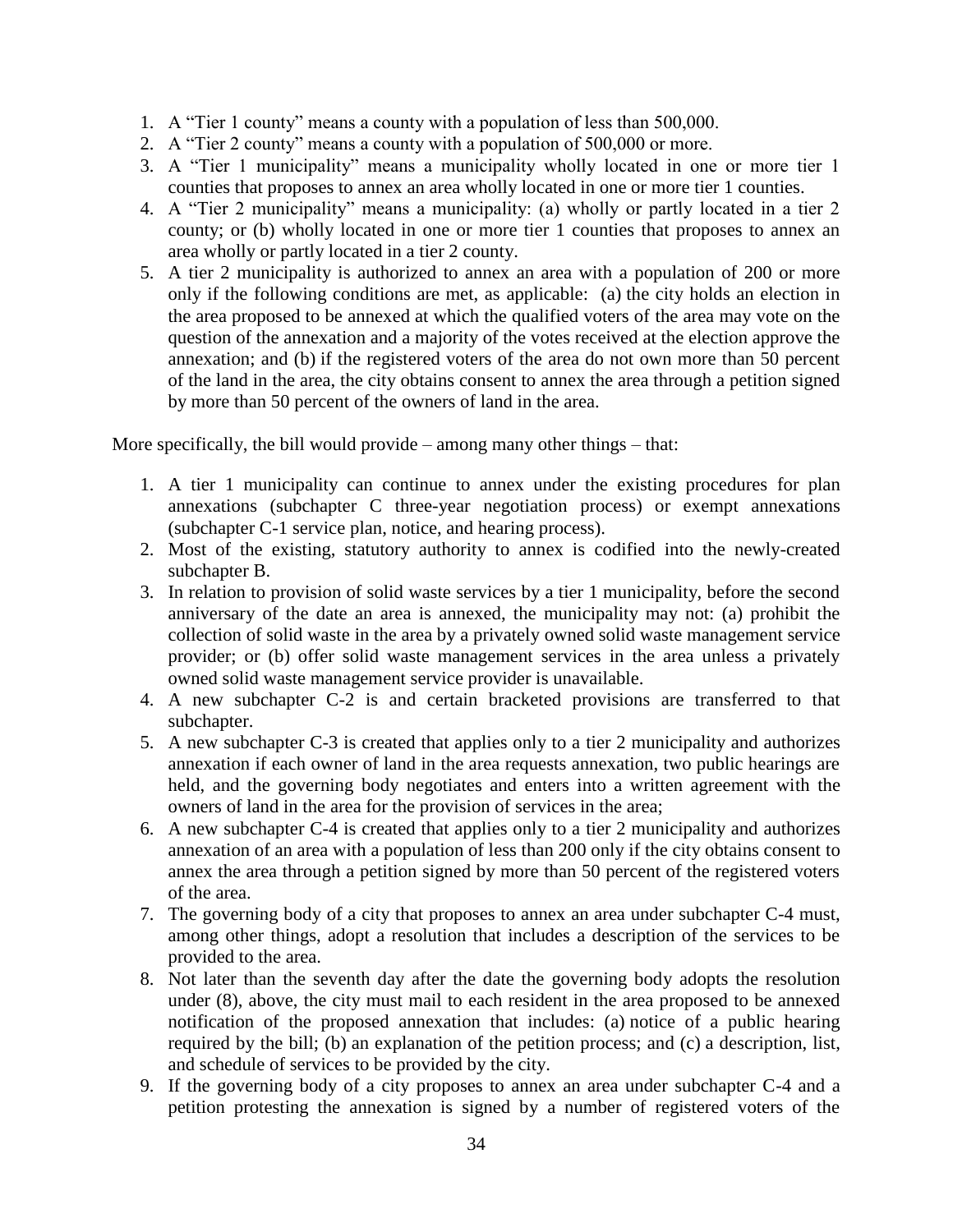municipality proposing the annexation equal to at least 50 percent of the number of voters who voted in the most recent municipal election, the municipality may not complete the annexation of the area without approval of a majority of the voters of the municipality voting at an election.

- 10. A new subchapter C-5 is created that applies only to a tier 2 municipality and authorizes the annexation of an area with a population of 200 or more only if the following conditions are met, as applicable: (a) the city holds an election in the area proposed to be annexed at which the qualified voters of the area may vote on the question of the annexation and a majority of the votes received at the election approve the annexation; and (b) if the registered voters of the area do not own more than 50 percent of the land in the area, the city obtains consent to annex the area through a petition signed by more than 50 percent of the owners of land in the area.
- 11. The governing body of the municipality that proposes to annex an area under subchapter C-5 must, among other things, follow procedures that are similar to (8-9), and (10), above.
- 12. With regard to an existing strategic partnership agreement, a municipality shall follow the procedures established under the strategic partnership agreement for full-purpose annexation of an area.
- 13. With certain very limited exceptions, beginning September 1, 2017, a tier 2 city may annex an area for the limited purposes of applying its planning, zoning, health, and safety ordinances in the area only if it complies with the procedures in (6-12), above.
- 14. Conforming changes are made to the "disannexation for failure to provide services" provision in current law, with some changes making the process more favorable to those in an annexed area.
- 15. A municipality may not annex an area unless it provides written notice of the proposed annexation within a certain timeframe to each public entity and political subdivision that is located in or provides services to the area that includes, among other things: (a) any financial impact on the public entity or political subdivision resulting from the annexation, including any changes in the public entity's or political subdivision's revenues or maintenance and operation costs; and (b) any proposal the municipality has to abate, reduce, or limit any financial impact on the public entity or political subdivision.
- 16. Until the 20th anniversary of the date of the annexation of an area that includes a permanent retail structure, a municipality may not prohibit a person from continuing to use the structure for the indoor seasonal sale of retail goods if the structure: (a) is more than 5,000 square feet; and (b) was authorized under the laws of this state to be used for the indoor seasonal sale of retail goods on the effective date of the annexation.

With regard to specific cities or types of annexations, the bill would provide that:

- 1. The City of Brownsville and a neighboring municipality may annex in a way that surrounds that municipality if the governing body of each municipality adopts, on or after September 1, 2017, a resolution authorizing that action.
- 2. The City of Austin: (a) may not annex an area that is subject to a strategic partnership agreement executed on or after September 1, 2009, and for which an area proposed for annexation will be annexed before January 1, 2021, unless it complies with (6-12), above; and (b) may not annex the territory in certain municipal utility districts unless a majority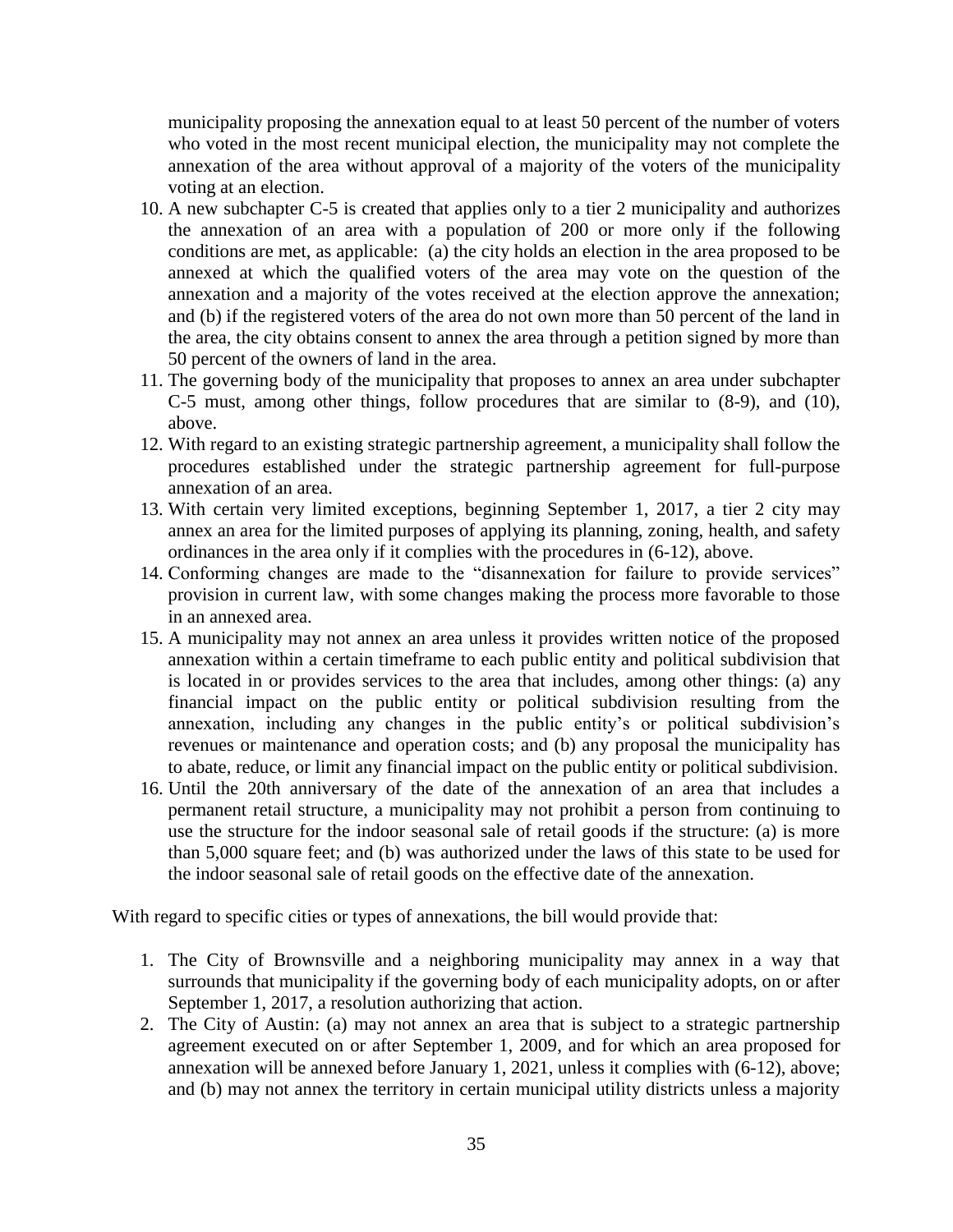of the total number of voters voting in all of the districts' elections vote in favor of authorizing the annexation.

- 3. The City of Fort Worth is authorized to annex without consent certain areas that are surrounded by the city.
- 4. Various exemptions from certain annexation requirements for the City of Houston are removed.
- 5. A municipality may annex all or part of the area located in an industrial district designated by the governing body under the requirements applicable to a tier 1 municipality.
- 6. A municipality may not annex for full or limited purposes any part of the area located within one-half mile of the boundaries of a military base unless the municipality and the base authorities have entered into a comprehensive written agreement that establishes provisions to maintain the compatibility of the municipality's regulation of land in the area with the military base operations following the annexation (the provisions in current law related to coordination with military bases remain intact).

#### (Companion bill is **S.B. 6** by **Campbell**.)

**1H.B. 164 (Workman) – Expedited Permitting/Occupational Vesting**: would make various detrimental changes to the law governing permit issuance and vesting. With regard to the issuance of any permit required by a city to construct or improve a building or other structure in the city or its extraterritorial jurisdiction, the bill would provide that:

- 1. Not later than the 30th day after the date an application for a permit is submitted, the city must: (a) grant or make a preliminary determination to deny the permit; (b) provide written notice to the applicant stating the reasons why the city has been unable to act on the permit application; or (3) reach a written agreement with the applicant providing for a deadline not later than the 120th day after the date the application was submitted for granting or denying the permit;
- 2. For a permit application for which notice is provided under  $(1)(b)$ , above, the city must grant or make a preliminary determination to deny the permit not later than the 15th day after the date the notice is received.
- 3. A city may not extend the period for the city to act on an application under the bill more than once.
- 4. If a city fails to act on a permit application within the period required by (2), above, or by an agreement, the permit application is considered approved and the city: (a) may not collect any permit fees associated with the application; and (b) shall refund to the applicant any permit fees associated with the application that have been collected.
- 5. If a city makes a preliminary determination to deny a permit application, the city must send written notice of the determination to the applicant not later than the first business day after the date the determination is made stating: (a) each application deficiency that is a reason for the determination, including a citation to the specific ordinance, order, regulation, or policy relevant to the determination; (b) the specific actions required by the applicant to remedy each specified deficiency; and (b) a deadline not earlier than the 30th day after the date the notice is sent for the applicant to complete the remedial actions specified in the notice before the denial becomes final.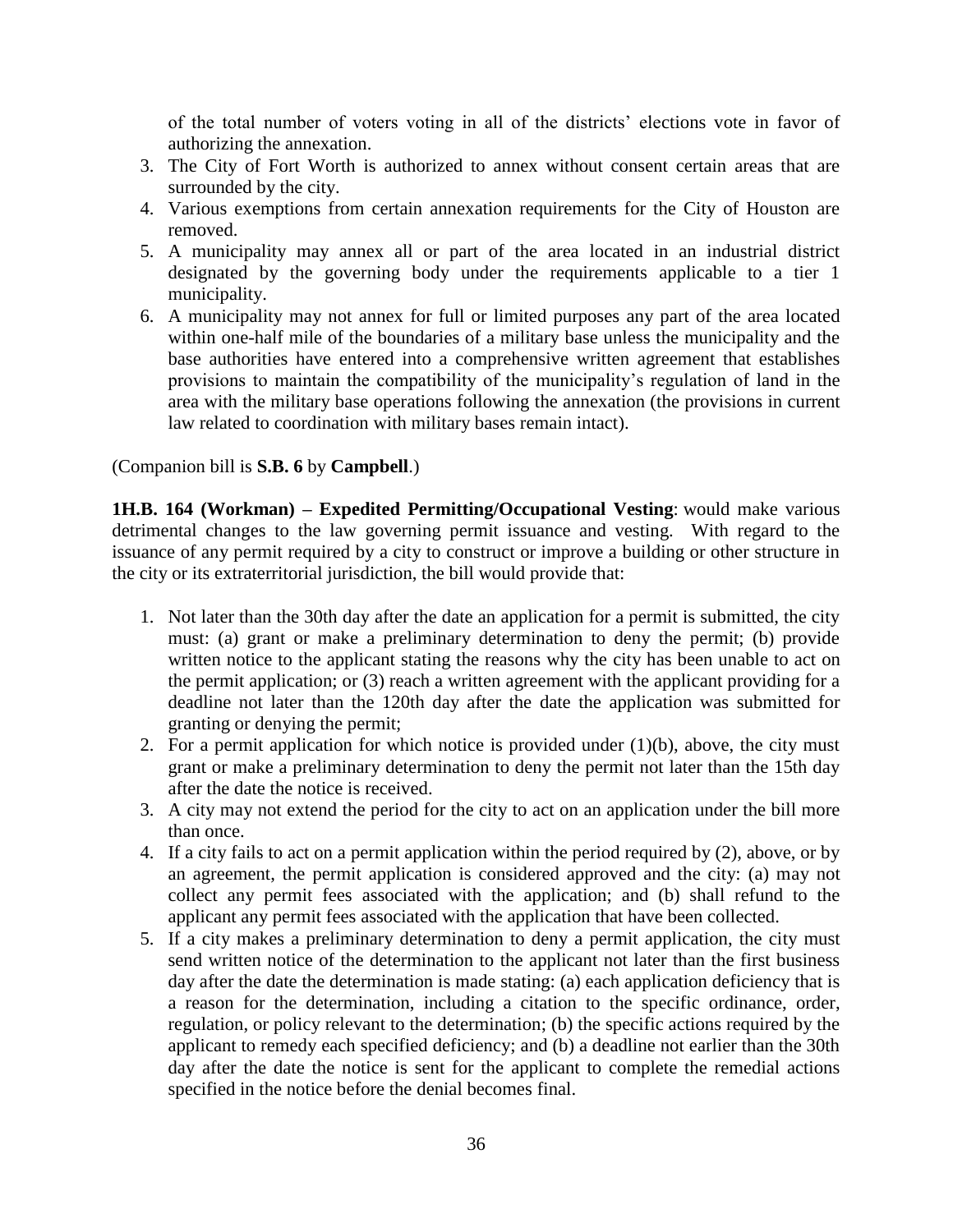- 6. If an applicant substantially completes the remedial actions specified in the notice under (5), above, within the period required, the applicant may request reconsideration of the determination.
- 7. The city shall grant the permit if the city determines the applicant has substantially completed the specified remedial actions.
- 8. Not later than the 15th day after the date the applicant's request for reconsideration is received, the city shall send the applicant written notice of a final determination to grant or deny a permit application.
- 9. If the city fails to send notice of a final determination within the period required by the bill, the permit application is considered approved.
- 10. Written notice of the city's final determination that a permit is denied must include the information required by (5), above, in addition to written findings of the reasons the city determined that any remedial actions taken by the applicant were insufficient to correct the deficiencies specified in the notice provided under (5), above.
- 11. Any final determination that a permit is denied may not be based on: (a ) a reason or remedial requirement that was not previously disclosed to the applicant in the notice required under (6), above; or (2) a requirement for the applicant to comply with any ordinance, order, regulation, or policy that is not substantially related to the construction or improvement of a building or other structure.
- 12. A city may not adopt or enforce an ordinance, order, regulation, or policy relating to granting or denying a permit under the bill that: (a) restricts or prohibits the right of an applicant to reapply for a permit to construct or improve the same building or other structure that was the subject of a denied permit application; (b) requires a private employer to offer more than the minimum wage; or (3) authorizes on-site monitoring of a private employer by a nongovernmental entity.

With regard to the chapter 245 of the Local Government Code (the "permit vesting" statute), the bill would provide that:

- 1. "Engaging in an occupation" is added to the definition of a "permit;"
- 2. "Project" means an endeavor, occupation, or activity over which a regulatory agency exerts its jurisdiction and for which one or more permits are required to initiate, continue, engage in, or complete the endeavor, occupation, or activity.
- 3. Rights to which a permit applicant is entitled under chapter 245 accrue when an applicant submits the application electronically if the regulatory agency accepts applications electronically by a method that provides confirmation of receipt.
- 4. A regulatory agency may provide that a permit application expires on or after the 61st day after the date the application is filed, if certain conditions are met, but a permit application may not expire before the 11th business day after the date the regulatory agency provides the applicant with the notice described by the bill (the bill may have an error because it doesn't describe that notice).
- 5. A regulatory agency may not deny a permit application based on a requirement for the applicant to comply with any ordinance, order, regulation, or policy that is not substantially related to the purposes for which the permit is required.
- 6. The following exemptions from chapter 245 are eliminated: (a) regulations that specifically control only the use of land in a city that does not have zoning and that do not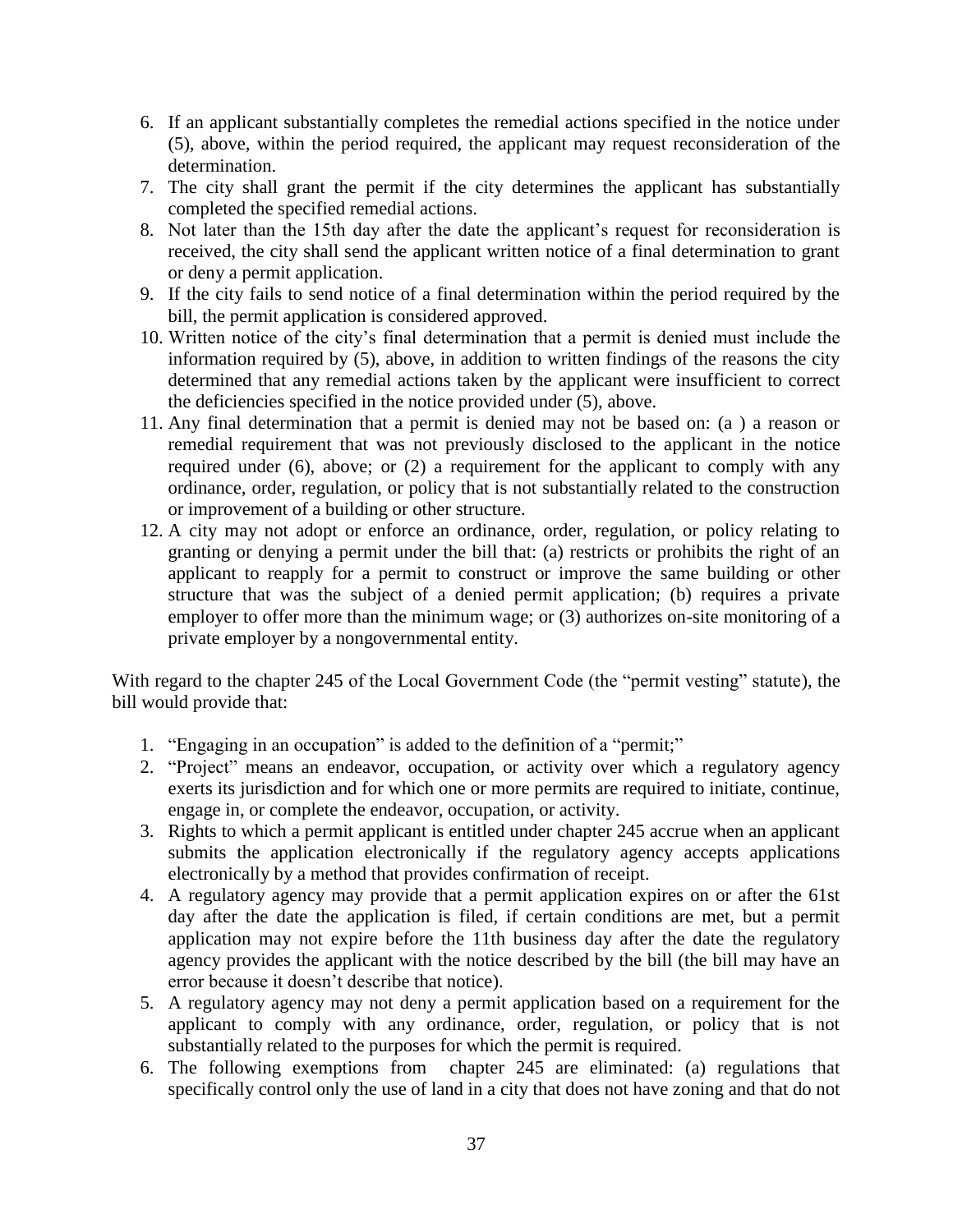affect landscaping or tree preservation, open space or park dedication, lot size, lot dimensions, lot coverage, or building size; 1(b) regulations that govern strip clubs (and certain massage parlors and game rooms); and (c) regulations that govern utility connections

- 7. Except as provided by the provisions in (1)-(12) in the section above, or other law that provides for a shorter period, a regulatory agency shall approve or deny an application for a permit not later than the 60th business day after the date the regulatory agency received the completed application.
- 8. A regulatory agency may extend the period under (7), above, for approving or denying an application by an additional 10 business days if the regulatory agency provides written notice of the extension to the applicant during that period stating the reasons the regulatory agency has been unable to grant or deny the permit application during that period.
- 9. A regulatory agency may not extend the period for the regulatory agency to grant or deny an application under (8), above, more than once.
- 10. If a regulatory agency fails to approve or deny a completed application as provided by (8) and (9), above, the application is considered to be approved.
- 11. If a regulatory agency denies a permit application, the regulatory agency must send written notice of the denial to the applicant not later than the first business day after the date of the denial stating: (a) each application deficiency that is a reason for the denial, including a citation to the specific ordinance, order, regulation, or policy relevant to the denial; and (b) the specific actions required by the applicant to remedy each specified deficiency.
- 12. This title does not prohibit a political subdivision from adopting procedures to provide a shorter period than provided by law for the approval of a permit.
- 13. The entirety of chapter 245 becomes retroactive to permits issued before the effective date of the bill.

(Companion bill is **1S.B. 13** by **Buckingham**.)

**1H.B. 187 (Oliverson) – Non-Annexation Agreements**: would provide, in relation to the current law that requires a city to offer a non-annexation agreement to property that is subject to an agricultural or certain other property tax exemptions, that: (1) the execution of a nonannexation development agreement does not extend the extraterritorial jurisdiction of the city; and (2) an area subject to an agreement may not be considered for the purposes of calculating the width of an area or municipal territory.

**1H.B. 188 (Bell) – Property Rights/"Super-Vesting"**: would provide that: (1) a city or county may not enforce an ordinance, order, or other regulation that prohibits or restricts the use or development of real property that has been platted if the ordinance, order, or other regulation was not in effect on the date the owner of the property acquired title to the property; (2) the limitation in (1) does not apply to a parcel of land for which the owner has filed with the county clerk of the county in which the land is located a written waiver of the limitation; and (3) the bill applies only to a prohibition or restriction that is not subject to Chapter 245 (the "permit vesting" statute), including prohibitions or restrictions exempt from that chapter. (Companion bill is **1S.B. 12** by **Buckingham**.)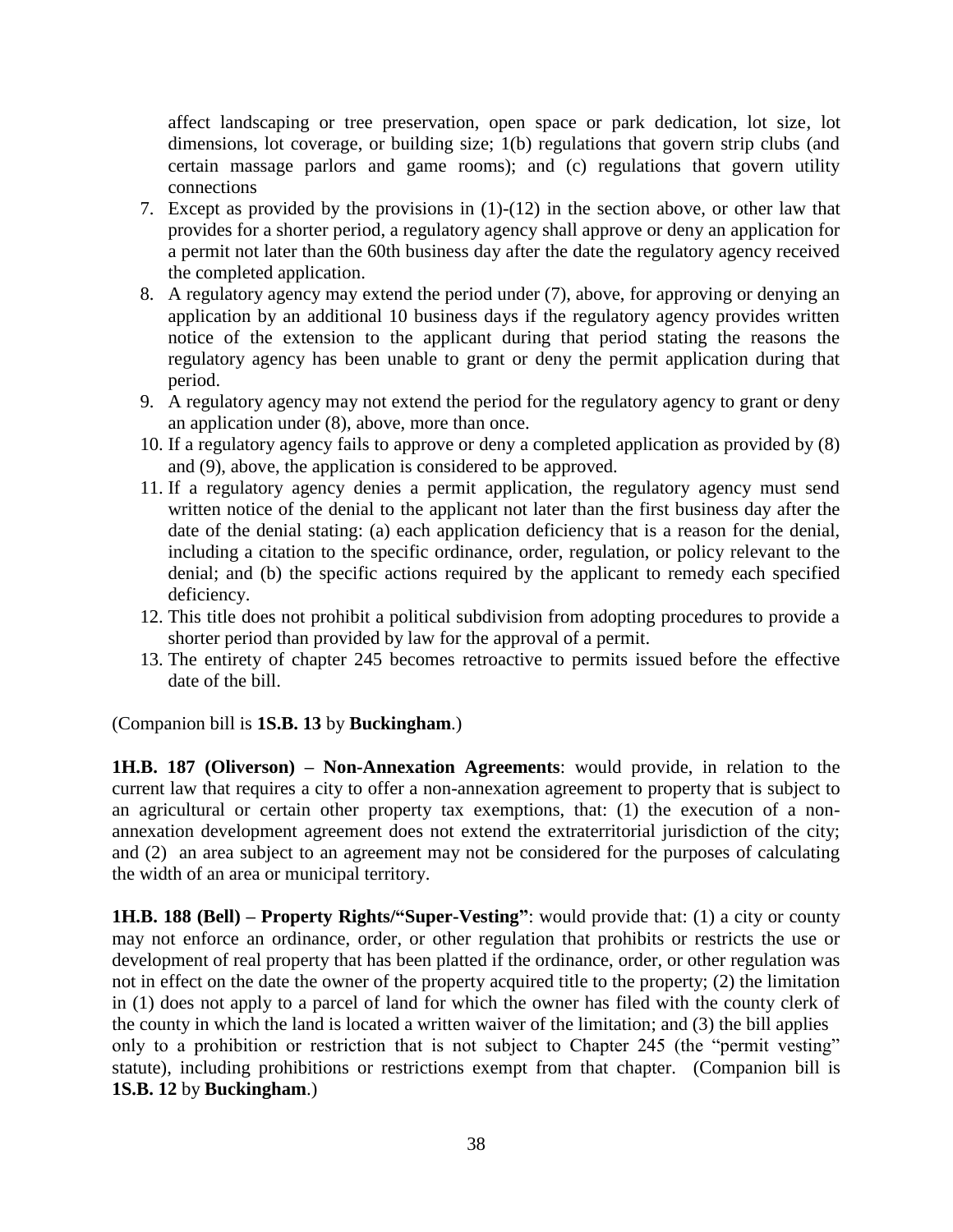**1H.B. 207 (Huberty) – Annexation**: would provide, with some exceptions, that a qualified voter of a water or sewer district, any portion of which a city has annexed for full or limited purposes, is entitled to vote in municipal elections regarding the election or recall of members of the governing body of the city and the amendment of the municipal charter, regardless of whether the city has annexed the entire district or whether the voter resides in an annexed portion of the district.

**1S.B. 47 (Schwertner) – Developer Participation Agreements**: would provide that: (1) the amount of a performance bond for a developer participation agreement must be for the contract price for the improvements; (2) a city may not require the developer to include in the amount of the bond any other improvement related to the development that the developer did not contract with the city to construct; (3) a city and developer may agree that, instead of a performance bond, the developer may submit an irrevocable letter of credit in the amount required for the bond; and (4) as part of the agreement, the city may not pay any amount to the developer, issue a building permit related to the development other than a permit necessary for the improvements that are the subject of the contract, or approve a subdivision plat for the developer until: (a) the improvements are complete or in the final phase of construction if the improvements are constructed in phases; and (b) the developer has submitted to the city an affidavit stating that the developer has paid all costs associated with the construction.

**1S.B. 48 (Schwertner) – Eminent Domain**: would provide that, if additional taxes are due because land has been diverted to a nonagricultural use as a result of a condemnation, the additional taxes and interest are the personal obligation of the condemning entity and not the property owner from whom the property was taken. (Companion bill is **1HB. 162** by **Springer**.)

**1S.B. 55 (Huffines) – Building Codes**: would: (1) lower the population threshold in current law from 100,000 to 40,000 to invoke certain notice and hearing procedures for changes in a city's building code; and (2) impose new requirements: (a) that a city publish a detailed cost-benefit analysis of a building code or code amendments; and (b) that would mandate, for an amendment that addresses existing or potential harm to health and safety: (i) scientific evidence supporting the probability or likelihood that the harm has occurred or will occur; and (ii) scientific evidence supporting the probability or likelihood that the amendment will prevent or address the harm.

**1S.B. 61 (Hughes) – Open-Enrollment Charter Schools**: would: (1) prohibit a city from treating an open-enrollment charter school differently than a school district for purposes of zoning, permitting, code compliance, and development (but would maintain the exemption in current law that a campus of an open-enrollment charter school located in whole or in part in a city with a population of 20,000 or less is not subject to zoning); (2) require a city that has annexed territory for limited purposes to enter, on request of an open-enrollment charter school, an agreement with the school governing certain land development standards and water pollution controls (these are the same requirements currently in place for school districts); and (3) exempt an open-enrollment charter school from paying impact fees unless the governing body of the charter school consents.

### **Personnel**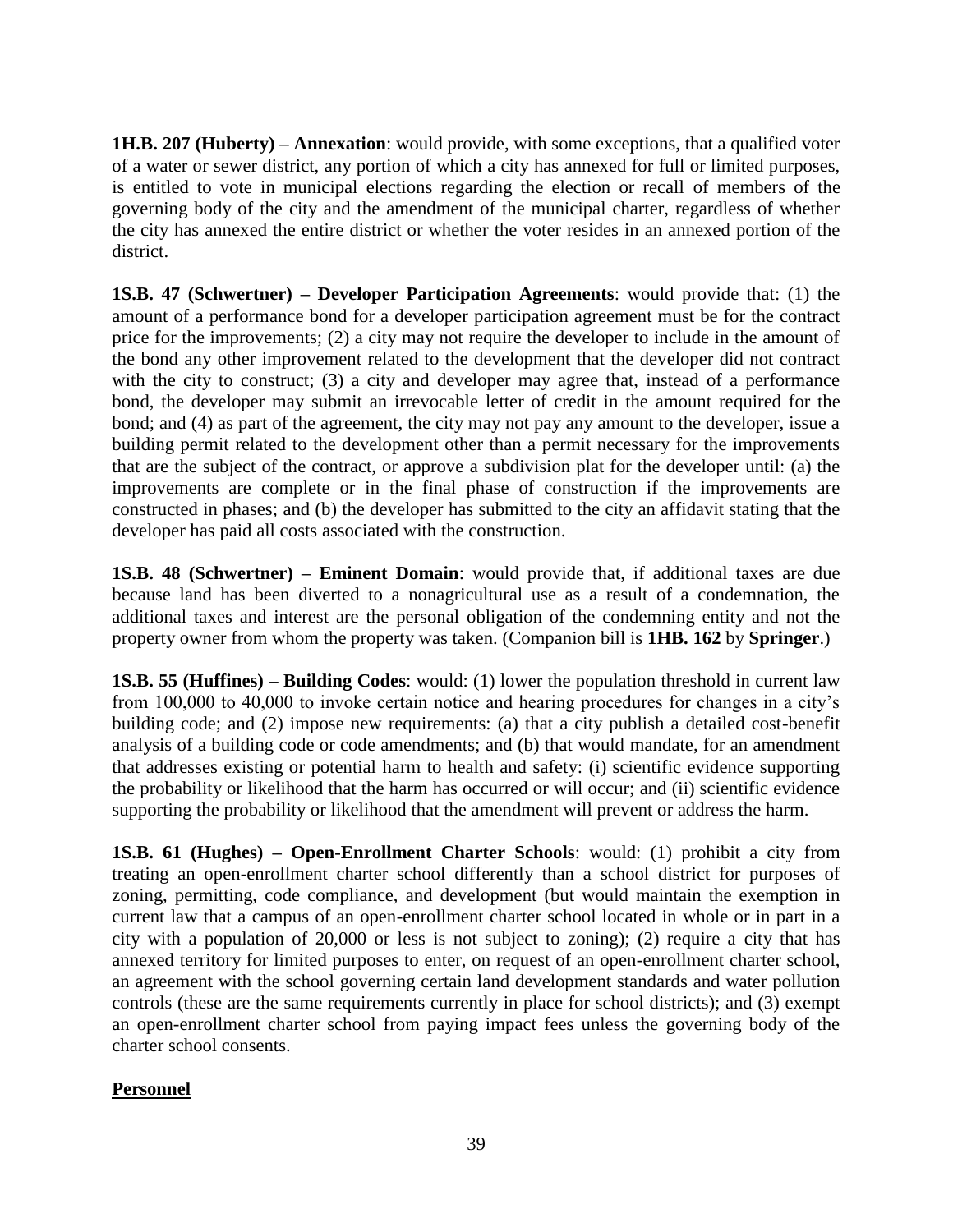**1H.B. 133 (Reynolds) – Minimum Wage**: would provide that the minimum wage is not less than the greater of \$15.00 an hour or federal minimum wage under the Fair Labor Standard Act.

**1H.B. 156 (Isaac) – Labor Organizations/Payroll Deductions**: would: (1) prohibit the state or a political subdivision of the state from deducting or withholding from an employee's salary or wages payment of dues or membership fees to a labor organization or other similar entity, including a trade union, labor union, employees' association, or professional organization; and (2) except from the prohibition in (1) certain fire, police, and emergency medical services personnel. (Companion bill is **1S.B. 7** by **Hughes**.)

**1H.B. 211 (Reynolds) – Officer-Involved Injuries or Deaths**: would: (1) disqualify an attorney from prosecuting a peace officer with respect to any offense arising out of an officer-involved injury or death, if the officer is employed by a political subdivision that is also served by the attorney; (2) require a local law enforcement agency employing the peace officer involved in an officer-involved injury or death to report the incident as soon as practicable to the attorney general; and (3) require the attorney general to appoint a special prosecutor to perform the duties of a prosecuting attorney in the case.

**1S.B. 7 (Hughes) – Labor Organizations/Payroll Deductions**: would: (1) prohibit the state or a political subdivision of the state from deducting or withholding from an employee's salary or wages payment of dues or membership fees to a labor organization or other similar entity, including a trade union, labor union, employees' association, or professional organization; and (2) except from the prohibition in (1) certain fire, police, and emergency medical services personnel. (Companion bill is **1H.B. 156** by **Isaac**.)

**1S.J.R. 11 (Estes) – Labor Organizations**: would amend the Texas Constitution to prohibit state or local funds from being used for the administration of a labor organization, including the collection of dues or fees.

### **Public Safety**

**1H.B. 123 (Swanson) – Concealed Handguns**: would provide that, in relation to a prohibition against carrying a concealed handgun by posting an optional "30.06" and/or "30.07" sign, it is a defense to prosecution that the license holder was personally given notice by oral communication and promptly departed from the property.

**1H.B. 166 (Minjarez) – Sexual Assault Evidence**: would require a law enforcement agency that receives evidence of a sexual assault or sex offense to assign a unique number to the evidence and submit the evidence to a public accredited crime lab within 14 days. (Note: current law allows a law enforcement agency 30 days to submit the evidence.)

**1H.B. 175 (Anchia) – Concealed Handguns**: would provide that: (1) a person who is authorized by a federal agency may possess a firearm in a secured area of an airport; and (2) "secured area" means an area: (i) of an airport terminal building or of an adjacent aircraft parking area used by